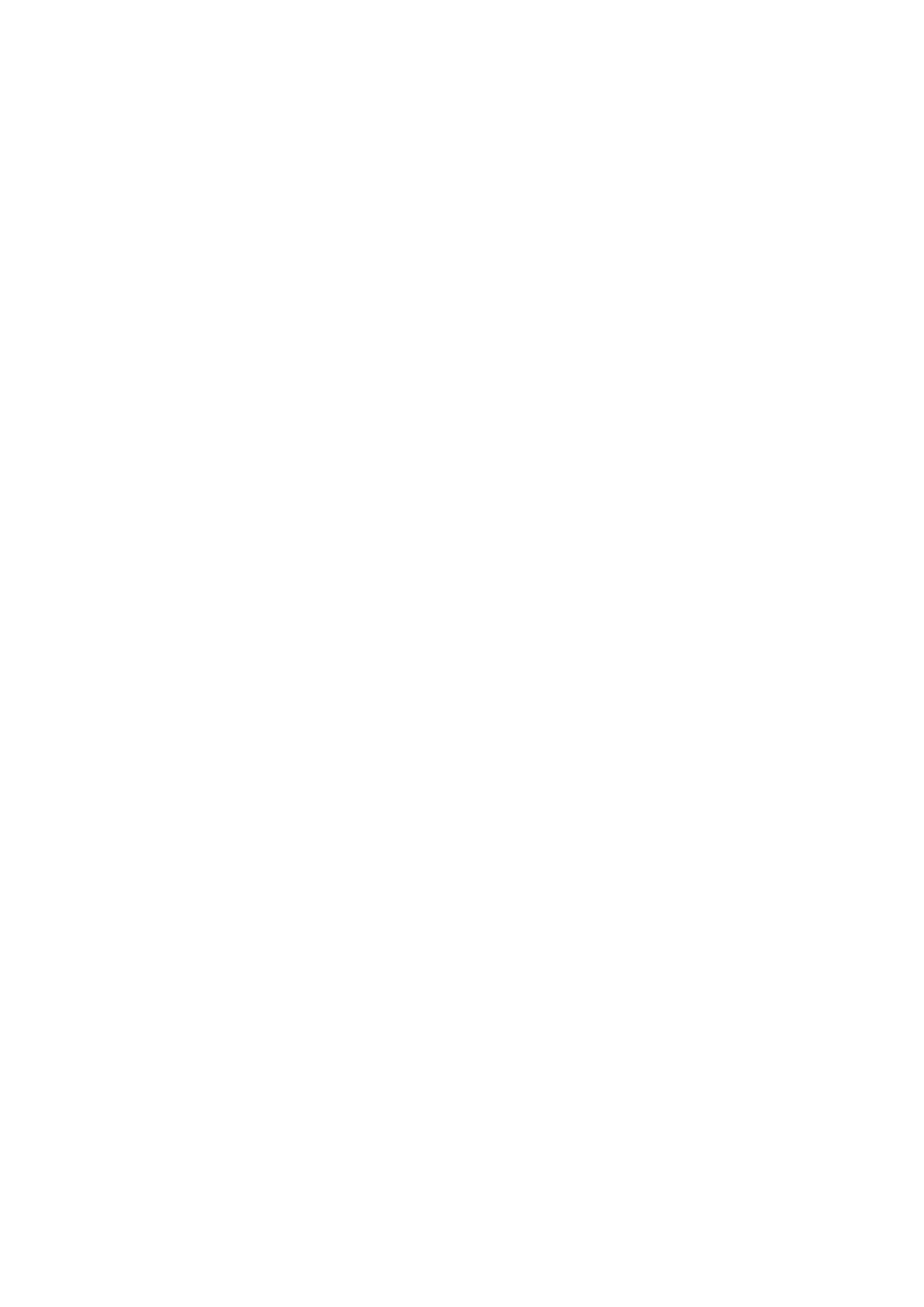

## **DIRECTORATE GENERAL FOR INTERNAL POLICIES**

## **POLICY DEPARTMENT C: CITIZENS' RIGHTS AND CONSTITUTIONAL AFFAIRS**

**CIVIL LIBERTIES, JUSTICE AND HOME AFFAIRS** 

# **Developing Biometrics in the EU**

## **STUDY**

## **Abstract**

Accepting a broad definition of biometrics to include behaviour and emotion opens the door to, and is the pre-condition, of a surveillance state of commodified citizens. Biometrics per se are not problematic: their naïve use for diverse purposes is and raises serious ethical issues about their impact on society. Naive use of biometrics compromises claimed security objectives, inadvertently imperils citizens' rights, and does not necessarily boost either interoperability at the technical level, nor politico-security goals at member state and EU level.

The paper addresses biometrics, body scanner and related issues of identity management function and mission creep. It makes suggestions for the European Parliament and national parliaments to better evaluate legislative options in order to address and safeguard citizens' liberties, privacy and data protection, avert de-sensitisation and overcome weaknesses in current legislative responses and data practices. Wellthought out ethical use of ubiquitous ICT is imperative.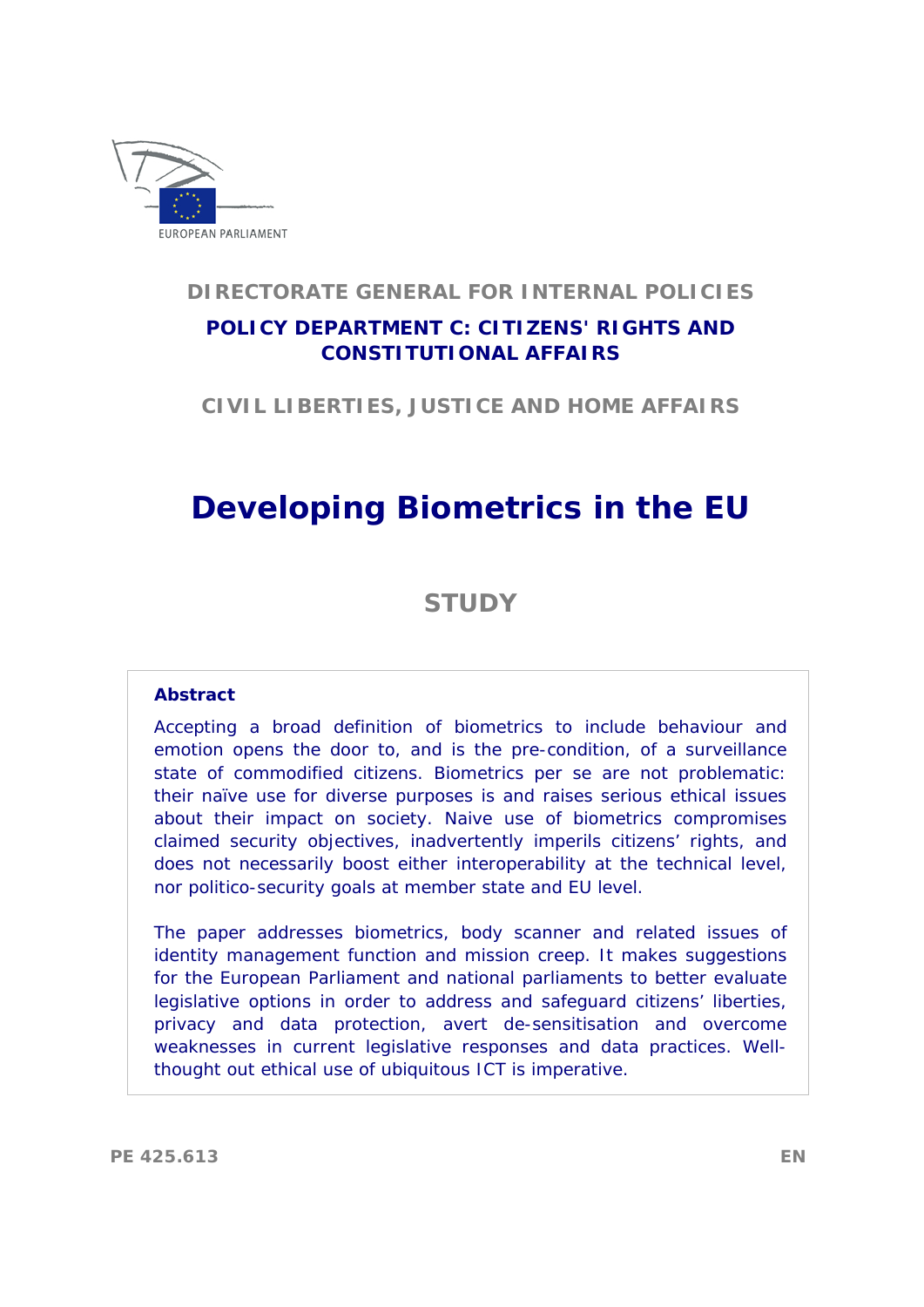This document was requested by the European Parliament's Committee on Civil Liberties, Justice and Home Affairs

#### **AUTHORS**

Professor Juliet LODGE ICT ETHICS (f7P), Jean Monnet European Centre of Excellence, University of Leeds (UK)

With Max SNIJDER (Responsible for the annexed section on Dutch passports) JMECE and Eurobiometrics Forum

*Under the coordination of the Justice and Home Affairs Section of the Centre for European Policy Studies (CEPS)*

#### **RESPONSIBLE ADMINISTRATOR**

Alessandro DAVOLI Policy Department C: Citizens' Rights and Constitutional Affairs European Parliament B-1047 Brussels E-mail: [alessandro.davoli@europarl.europa.eu](mailto:alessandro.davoli@europarl.europa.eu)

## **LINGUISTIC VERSIONS**

Original: EN Translation: FR

## **ABOUT THE EDITOR**

To contact the Policy Department or to subscribe to its monthly newsletter please write to: [poldep-citizens@europarl.europa.eu](mailto:poldep-citizens@europarl.europa.eu)

Manuscript completed in March 2010 © European Parliament, Brussels, 2010

This document is available on the Internet at: <http://www.europarl.europa.eu/studies>

## **DISCLAIMER**

The opinions expressed in this document are the sole responsibility of the author and do not necessarily represent the official position of the European Parliament.

Reproduction and translation for non-commercial purposes are authorised, provided the source is acknowledged and the publisher is given prior notice and sent a copy.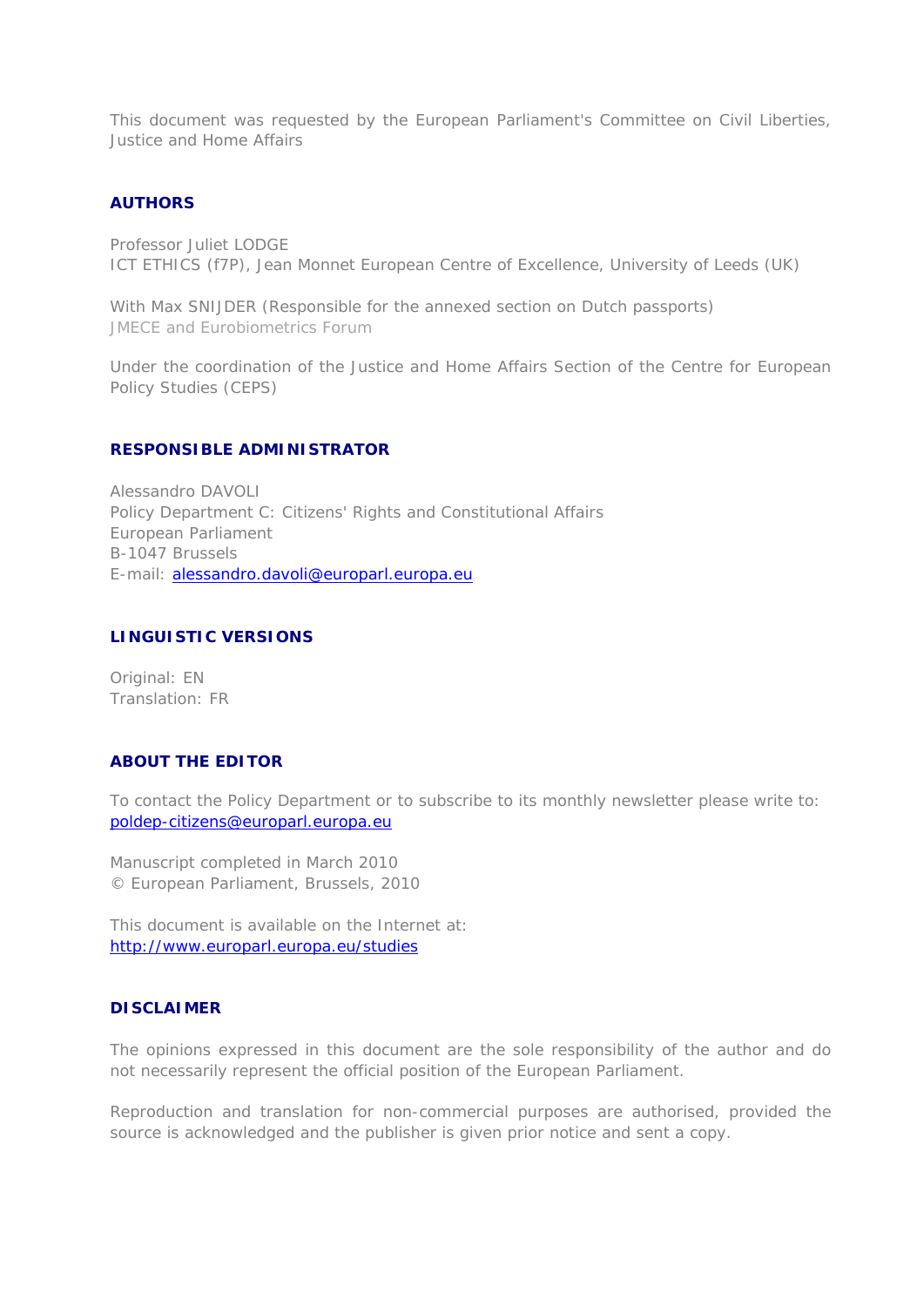## <span id="page-4-0"></span>**CONTENTS**

|                                                          | <b>Contents</b>                                                                                                                               | 3        |  |  |  |  |  |  |  |  |
|----------------------------------------------------------|-----------------------------------------------------------------------------------------------------------------------------------------------|----------|--|--|--|--|--|--|--|--|
|                                                          | <b>LIST OF ABBREVIATIONS</b>                                                                                                                  | 5        |  |  |  |  |  |  |  |  |
|                                                          | <b>EXECUTIVE SUMMARY</b><br>6                                                                                                                 |          |  |  |  |  |  |  |  |  |
|                                                          | <b>GENERAL INFORMATION</b><br>7                                                                                                               |          |  |  |  |  |  |  |  |  |
| 1.                                                       | <b>Biometrics in perspective</b>                                                                                                              | 9        |  |  |  |  |  |  |  |  |
|                                                          | 1.1. Context: how biometrics for security problematise e-life                                                                                 | 9        |  |  |  |  |  |  |  |  |
|                                                          | 1.2. Maximising biometrics for EU Information Exchange and Internal Security                                                                  | 10       |  |  |  |  |  |  |  |  |
|                                                          | 1.3. Risky biometrics or risky deployment?                                                                                                    | 11       |  |  |  |  |  |  |  |  |
|                                                          | 1.4. Regulating biometrics and regulating inseparable internal and external security<br>and the associated public and private sector actors   | 12       |  |  |  |  |  |  |  |  |
|                                                          | 1.5. Too little too late? ICT innovation outstripping naive legislators?                                                                      | 12       |  |  |  |  |  |  |  |  |
| 2.                                                       | <b>DISPROPORTIONATE BIOMETRICS: A PROBLEM OF MISSION CREEP</b>                                                                                | 14       |  |  |  |  |  |  |  |  |
| 3.                                                       | <b>CHANGING BIOMETRICS</b>                                                                                                                    | 16       |  |  |  |  |  |  |  |  |
|                                                          | 3.1. From hard to soft biometrics                                                                                                             | 16       |  |  |  |  |  |  |  |  |
|                                                          | 3.1.1.<br><b>Body scanners</b>                                                                                                                | 16       |  |  |  |  |  |  |  |  |
|                                                          | 3.2. Fragmenting citizen equality, privacy and security                                                                                       | 17       |  |  |  |  |  |  |  |  |
|                                                          | 3.2.1.<br>Fragmentation in technology                                                                                                         | 17       |  |  |  |  |  |  |  |  |
|                                                          | Fragmentation in practice: the problem at the territorial border posts<br>3.2.2.                                                              | 17       |  |  |  |  |  |  |  |  |
|                                                          | Fragmenting security through inconsistent ICT enabled leaky borders<br>3.2.3.<br>3.3. Fragmentary approaches = arbitrary security and privacy | 18<br>19 |  |  |  |  |  |  |  |  |
| 4.                                                       | DISPROPORTIONATE (IN)SECURITISATION OF CITIZENS?                                                                                              | 20       |  |  |  |  |  |  |  |  |
|                                                          | 4.1. (Un)ethical discrimination, insecuritisation and arbitrary intent                                                                        | 20       |  |  |  |  |  |  |  |  |
|                                                          | 4.2. Unethical Insecuritisation and commodification of citizens?                                                                              | 21       |  |  |  |  |  |  |  |  |
| 5. COMBINING BIOMETRICS FOR SECURITY: THE EXAMPLE OF THE |                                                                                                                                               |          |  |  |  |  |  |  |  |  |
|                                                          | <b>NETHERLANDS</b>                                                                                                                            | 21       |  |  |  |  |  |  |  |  |
|                                                          | <b>6. RECOMMENDATIONS</b>                                                                                                                     | 22       |  |  |  |  |  |  |  |  |
|                                                          | <b>Selection of references</b><br>24                                                                                                          |          |  |  |  |  |  |  |  |  |
|                                                          | 7. ANNEXES                                                                                                                                    | 26       |  |  |  |  |  |  |  |  |

 $\_$  , and the set of the set of the set of the set of the set of the set of the set of the set of the set of the set of the set of the set of the set of the set of the set of the set of the set of the set of the set of th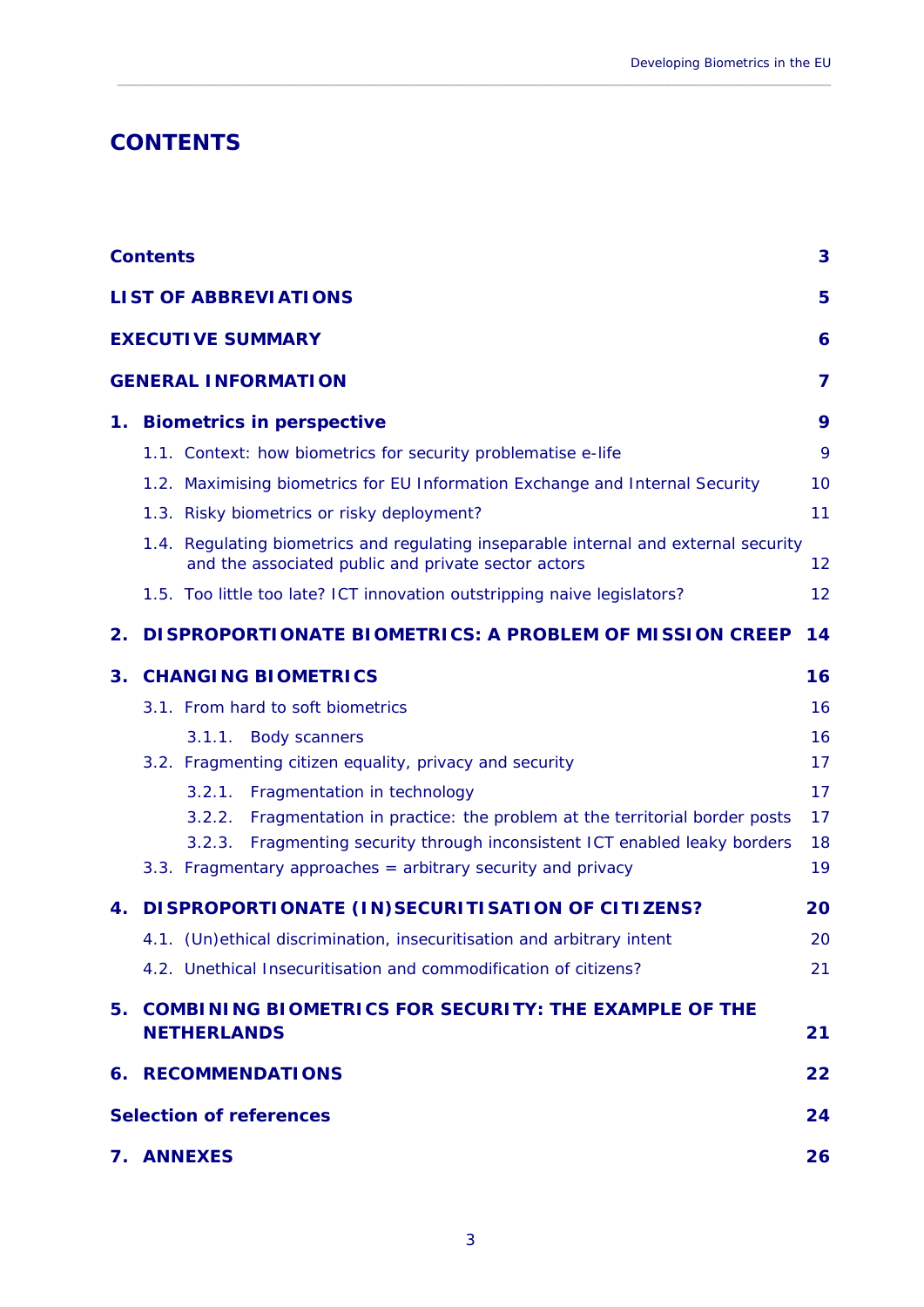|     | 7.1 Case Study Overview: the new Dutch Passport Act                                                                  | 26 |  |  |  |  |
|-----|----------------------------------------------------------------------------------------------------------------------|----|--|--|--|--|
| 7.2 | Question by the European Parliament to the European Commission 21-7-09 by<br>Jeanine Hennis-Plasschaert (LIBE)<br>32 |    |  |  |  |  |
|     | 7.3 Article: What does the Dutch Minister of Justice Hrisch-Ballin want with the new<br>33<br>passport act?          |    |  |  |  |  |
|     | Source: NRC, 24 juli 2009                                                                                            | 33 |  |  |  |  |
|     | 7.4 The introduction of biometric identifiers                                                                        | 34 |  |  |  |  |

**\_\_\_\_\_\_\_\_\_\_\_\_\_\_\_\_\_\_\_\_\_\_\_\_\_\_\_\_\_\_\_\_\_\_\_\_\_\_\_\_\_\_\_\_\_\_\_\_\_\_\_\_\_\_\_\_\_\_\_\_\_\_\_\_\_\_\_\_\_\_\_\_\_\_\_\_\_\_\_\_\_\_\_\_\_\_\_\_\_\_\_\_**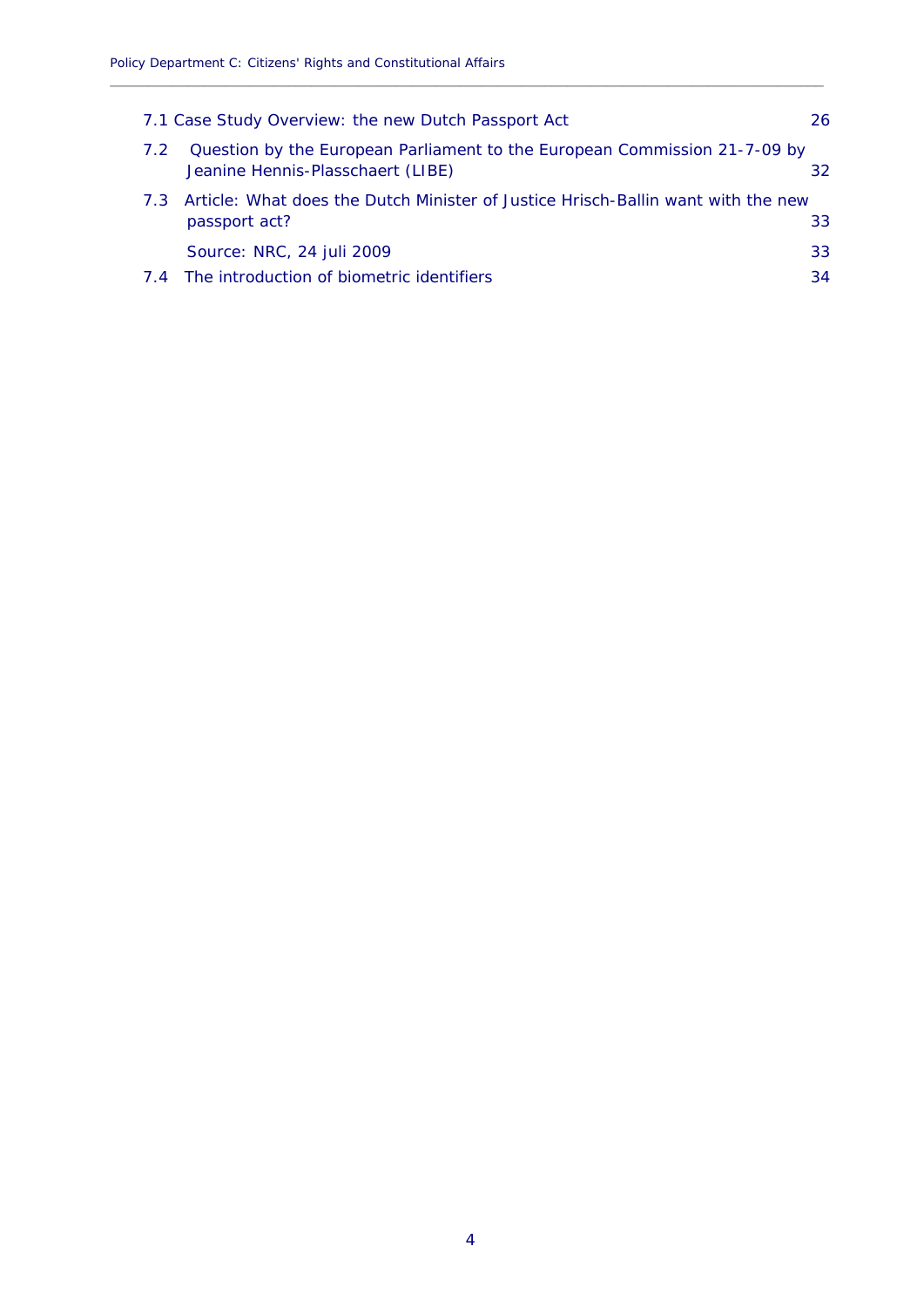## <span id="page-6-0"></span>**LIST OF ABBREVIATIONS**

|  | <b>AFSJ</b> Area of Freedom, Security and Justice |  |  |
|--|---------------------------------------------------|--|--|
|  |                                                   |  |  |

**EHRC** Equalities and Human Rights Commission (UK)

 $\_$  , and the set of the set of the set of the set of the set of the set of the set of the set of the set of the set of the set of the set of the set of the set of the set of the set of the set of the set of the set of th

- **EP** European Parliament
- **FRR** Facial Recognition Reliability
- **ICT** Information and Communication Tecnology
- **IDM** Identity Management
- **IOP** Inter-operability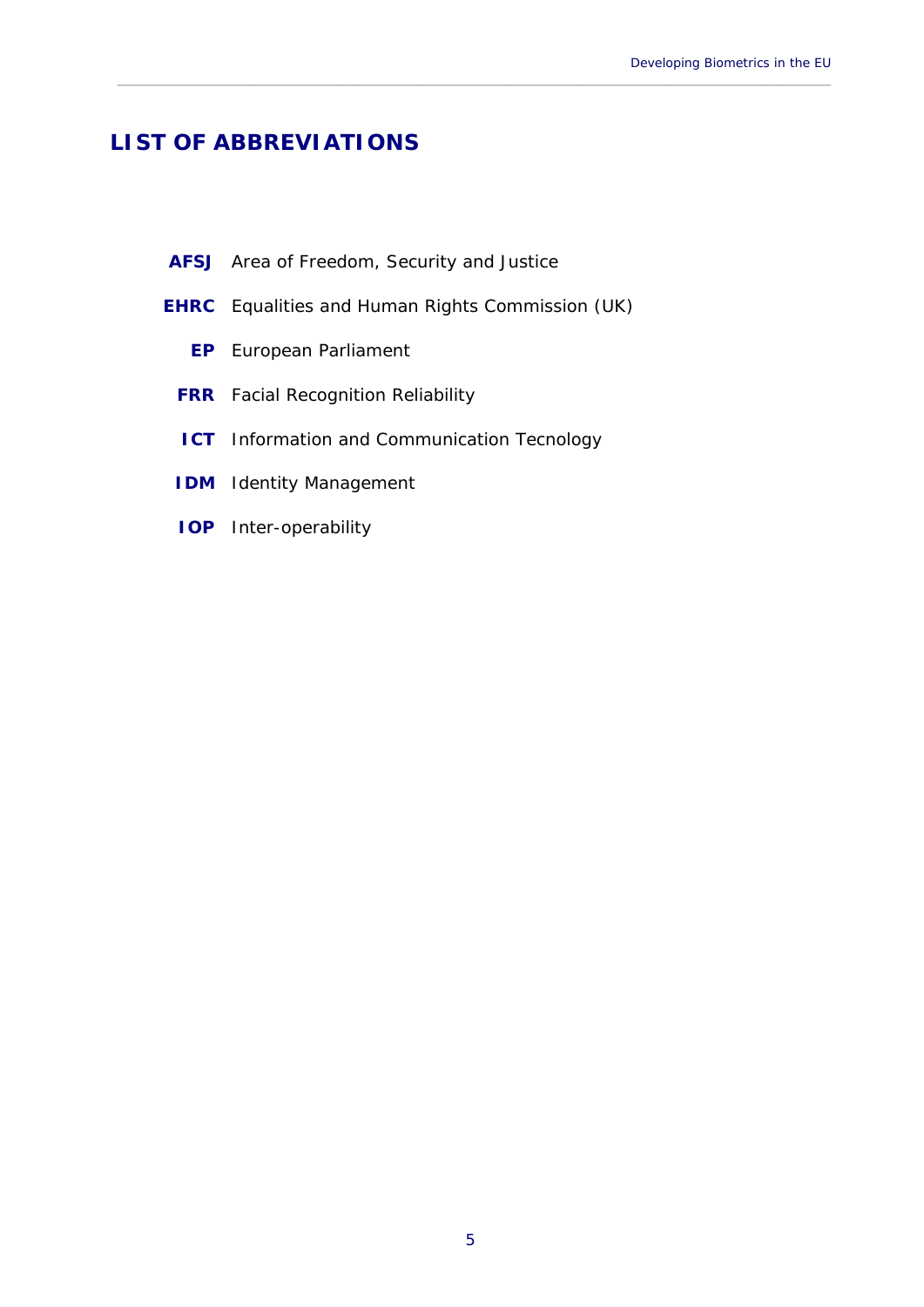## <span id="page-7-0"></span>**EXECUTIVE SUMMARY**

## **Background**

The paper addresses socio-political and ethical issues concerning the inherent naivety around the solutions and purposes of using biometrics for disparate purposes, and makes a number of suggestions and recommendations to allow the European Parliament and national parliaments to better evaluate legislative options in order to address and safeguard citizens' liberties and to find ways of overcoming the inherent weaknesses in current legislative responses.

**\_\_\_\_\_\_\_\_\_\_\_\_\_\_\_\_\_\_\_\_\_\_\_\_\_\_\_\_\_\_\_\_\_\_\_\_\_\_\_\_\_\_\_\_\_\_\_\_\_\_\_\_\_\_\_\_\_\_\_\_\_\_\_\_\_\_\_\_\_\_\_\_\_\_\_\_\_\_\_\_\_\_\_\_\_\_\_\_\_\_\_\_**

## **Aim**

The paper aims to show that accepting a broad definition of biometrics to include behaviour and emotion opens the door to, and is the pre-condition, of a surveillance state. It argues that sloppy data procedures de-sensitise governments, industry and the public to ubiquitous, privatised surveillance and risks commodifying and insecuritising citizens and society. It discusses body scanner and related issues, the example of the Dutch passport, and the way in which biometric use is used to facilitate functionalities creep and mission creep in policy and practice that are insufficiently controlled or controllable by public authorities. Ubiquitous ICTs make governments, businesses and citizens more vulnerable than they realise to intrusion on their privacy, their data, and their 'identity'. The risks of not remedying deficiencies lie in compounding public disaffection and distrust in political authority and facilitating a privatised surveillance state with all that implies for a loss of public accountability, openness and transparency, and greater insecuritisation of citizens. This opens the door to irrational forces opposed to the common good.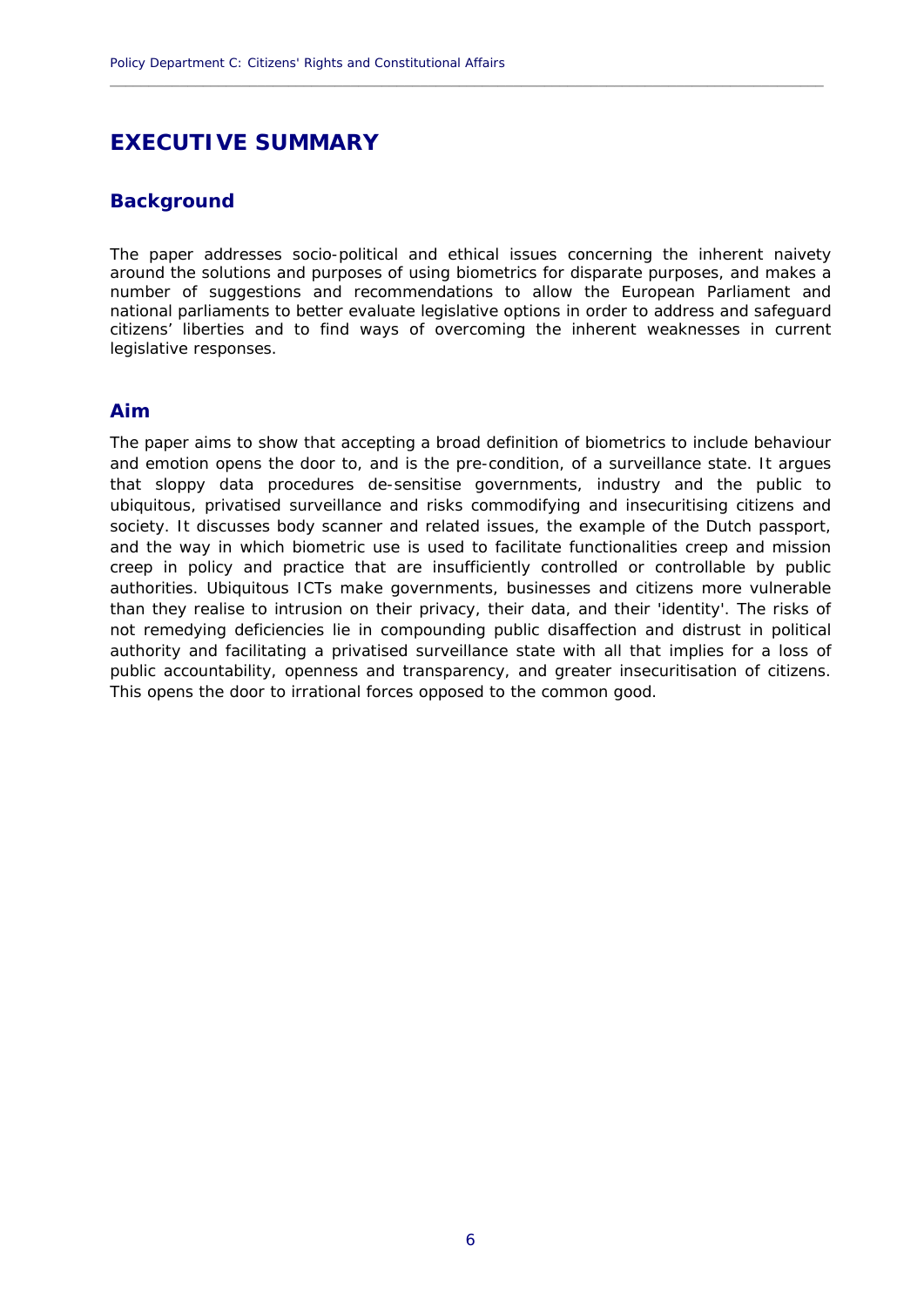## <span id="page-8-0"></span>**GENERAL INFORMATION**

## **KEY FINDINGS**

 $\_$  , and the set of the set of the set of the set of the set of the set of the set of the set of the set of the set of the set of the set of the set of the set of the set of the set of the set of the set of the set of th

- The intertwining of internal (AFSJ and internal market, including sustainable economy, environment and knowledge society) policies with external security presents significant challenges to innovative thinking. Disjointed policymaking insecuritises commodified citizens and states.
- Concern over the indiscriminate and growing use of biometrics for increasingly mundane and imprecise purposes results in a breach of the earlier intention to ensure their proportionate deployment for verifying and authenticating a person's claim to a specific, context-dependent identity.
- Technological innovation, and the way in which the EU member governments have accepted a definition of biometrics originating in the discourse of the USA and homeland security agenda, has led to an unthinking culture of biometricisation and commodification of citizens and implicit acceptance of surveillance based on a loose definition of 'biometrics'. This embraces multi-model biometrics, 'second generation' biometrics (behaviour, such as key-strokes, signature and voice recognition) and 'third generation' biometrics (behaviour derived from emotion).
- Data base synergy is essential and ECHR and CFR must be respected and strengthened.
- Biometrics for the sake of biometrics disregards reliability issues and wider EU goals beyond those associated with territorial integrated border management
- Applications and policies using biometrics should be subject to stringent data protection risk assessment criteria.
- Biometricisation of citizens erodes the principle of citizen equality. It allows third states and outside interests to fragment EU privacy and protection, and exploits variable practice among the EU27 to the detriment of the EU and citizens.
- Biometricisation and digital life go beyond the pan-opticon: biometric surveillance is everywhere in some member states, and much rarer and less intensive in others. Biometrics should not be separated from egovernance and ICT use for social and commercial use in the public or private, or joint public-private sector arrangements.
- The potential for biometrics to augment security needs to be re-visited, and an effective EU privacy and personal data protection regime urgently defined and enforced across governance and commerce. No exceptions should be allowed for any aspect of outsourcing. Third parties must no longer be allowed to determine the agenda or content of rules and regulations.
- Clear distinctions must be made between using biometrics as a token to try and boost the level of trust given to the automatic 'decisions' made by machines reading biometric documents at points of entry or exit to or from territorial borders, and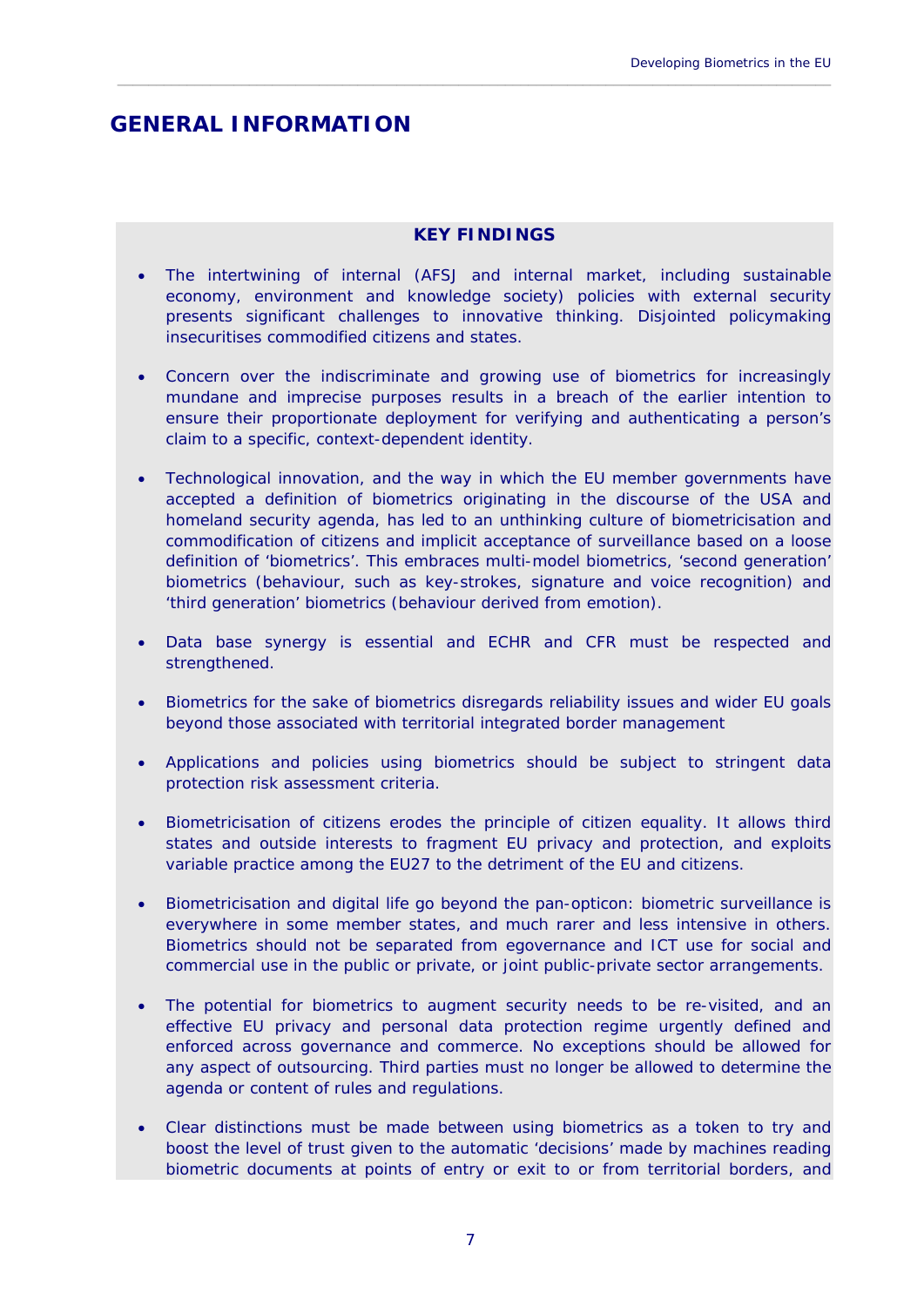their use for enabling access to goods, services, ecommerce and e-public services whether within a locality or across borders.

**\_\_\_\_\_\_\_\_\_\_\_\_\_\_\_\_\_\_\_\_\_\_\_\_\_\_\_\_\_\_\_\_\_\_\_\_\_\_\_\_\_\_\_\_\_\_\_\_\_\_\_\_\_\_\_\_\_\_\_\_\_\_\_\_\_\_\_\_\_\_\_\_\_\_\_\_\_\_\_\_\_\_\_\_\_\_\_\_\_\_\_\_**

- The biometric is but ONE element of identification tokens used across e-transaction spaces. As such, it is tied up with interoperability, interchangeability of tokens, compatible systems, the roll-out of all e-services and e-commerce in the private and public sectors, and in public-private partnerships and in all aspects of transactions that are out-sourced.
- Biometrics is big business. Commerce in biometrically verified and verifiable identities attracts commerce and crooks. Cyber crime is growing.
- Interoperability goals to boost the competitiveness of the knowledge society must cease to be separated from the discourse over securitising territorial borders.
- The implications for citizens' and society's security from cybercrime and trade in eidentities needs urgent attention, legislation and preferably uniform definition of what constitutes a 'crime' and common penalties based on EU standards if pervasive insecurity is not to result from e-identity (mis)use.
- The overall risk is unintentional insecuritisation owing to the lag between ICT innovation and up-to-date regulatory frameworks compounded by lack of overaching common EU rules on data storage, sharing, slicing etc for diverse purposes that third parties can exploit to the potential detriment of citizens' privacy and the integrity of a data subject.
- This paper confirms the criticisms in the previous briefing paper Trends in Biometrics (2006) by Juliet Lodge [IP/C/LIBE/FWC/2005-08/SC3 PE 378.262]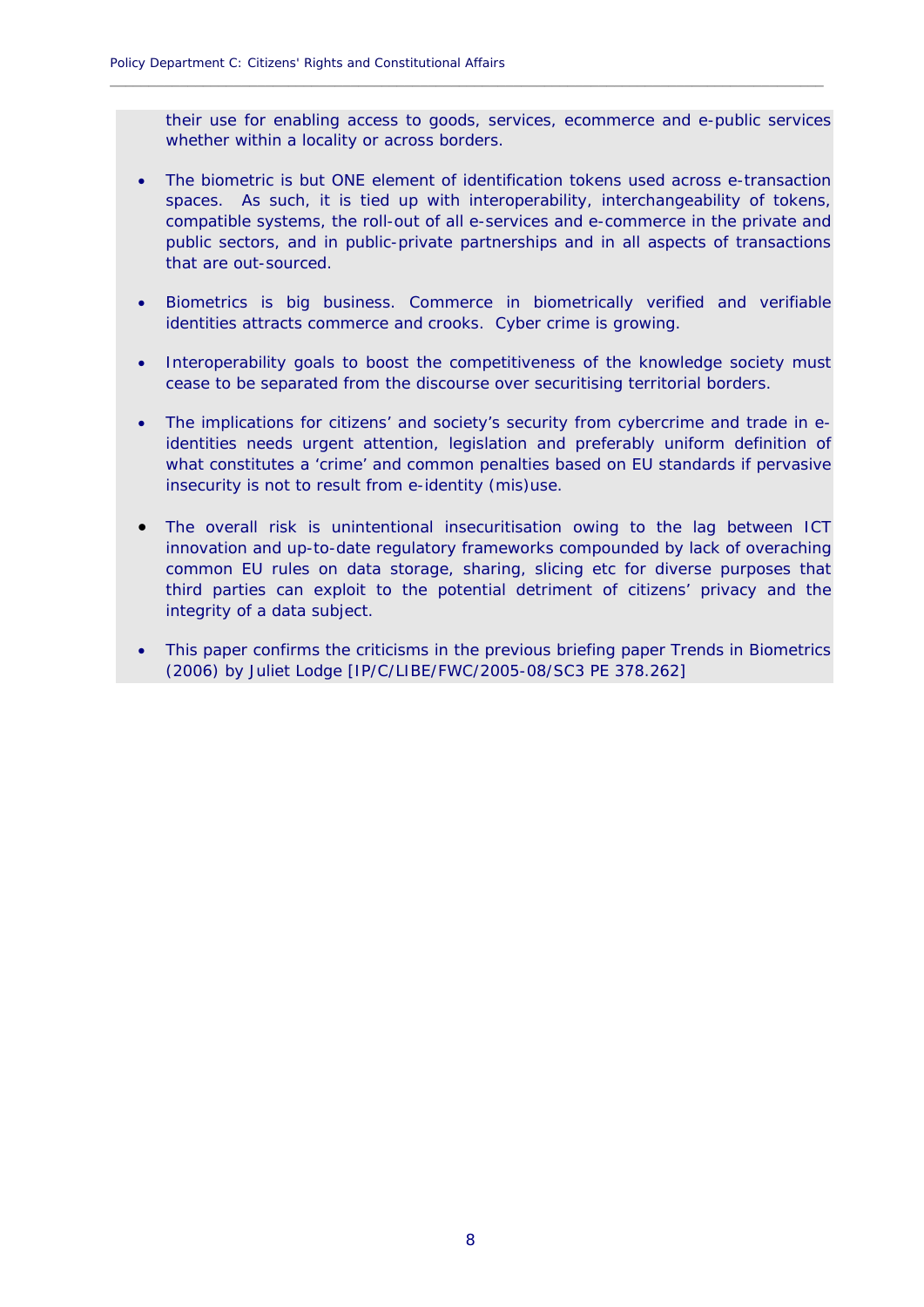## <span id="page-10-0"></span>**1. BIOMETRICS IN PERSPECTIVE**

## <span id="page-10-1"></span>1.1. Context: how biometrics for security problematise e-life

Biometrics for security are inextricably linked to inseparable internal and external security goals and procedures for sharing and exchanging information automatically. Biometrics per se are not a problem. How they are used is. The function and mission creep potential for using associated centralised biometric data bases provokes concern over intrusion on privacy and data protection. Generally, citizens do not have choice in opting in or out of providing biometrics. Biometrics are associated with surveillance not simply for legitimate reasons related to information exchange for improving integrated border management (eg Eurosur and Frontex)<sup>[1](#page-10-2)</sup>, but also with disproportionate, imprecise and invisible use.

 $\_$  , and the set of the set of the set of the set of the set of the set of the set of the set of the set of the set of the set of the set of the set of the set of the set of the set of the set of the set of the set of th

Technological innovation, and EU member governments' acceptance of a definition of biometrics originating in the USA and homeland security agenda, has led to implicit acceptance of surveillance based on a loose definition of 'biometrics'.<sup>[2](#page-10-3)</sup> The EU's recent commitment to intelligence led internal security rests on this broad interpretation of 'biometrics', and moreover on automated systems and their capacity to trigger action.

It is disingenuous to separate consideration of biometrics from any ICT process involving the transaction of any information that can be linked to an individual. Biometrics are designed to enable that. Artificial distinctions in purpose specification between electronic identity tokens (eIDs) for internal market or AFSJ – illustrated by e-services, eIDs and ejudicial cooperation - lead to unintended insecuritisation of citizens and society.

In the UK, opposition to identity cards has been ignored by softening the young public up to 'identity cards for entitlements' (such as entry to bars), and by the passport service developing an ID card function within it. Some governments, moreover, use biometrics (and EU requirements for them in travel documents) as an excuse to create centralised data bases. How biometrics facilitates this is shown in the annex on the Dutch passport.

At EU level the introduction of biometric identity documents (not an EU responsibility) have been semi-legitimised by soft law measures such as European Council conclusions. Their implementation is not subject to sufficient control or scrutiny by national parliaments or by the European Parliament. It is not acceptable to abdicate responsibility to private or semiprivate-public partnerships when government and parliament should require for their measured legitimate use. Data protection bodies and ombudsmen are essential but insufficiently influential at the stage before draft rules are finalised. It is too easy for governments and commerce to proceed in defiance of them.

Biometricised e-IDs take many forms and rest on diverse and sometimes incompatible security architectures. EU member states differ over whether an e-ID should be compulsory or not, who is responsible for securing it, and over what precise form it should take. In the case of e-passports, differences remain regarding the technical specifications and standards, reliability requirements and technologies, processing, handling in respect of lost or stolen passports and visas, enrolling biometrics, and therefore implicitly over the extent

<u>.</u>

<span id="page-10-2"></span><sup>&</sup>lt;sup>1</sup> Stockholm Programme p.18

<span id="page-10-3"></span><sup>2</sup> US VISIT *Smart Border Alliance RFID Feasibility Study*, Final Report,www.dhs.gov/xlibrary/assets/foia/US-VISIT\_RFIDattachB.pdf.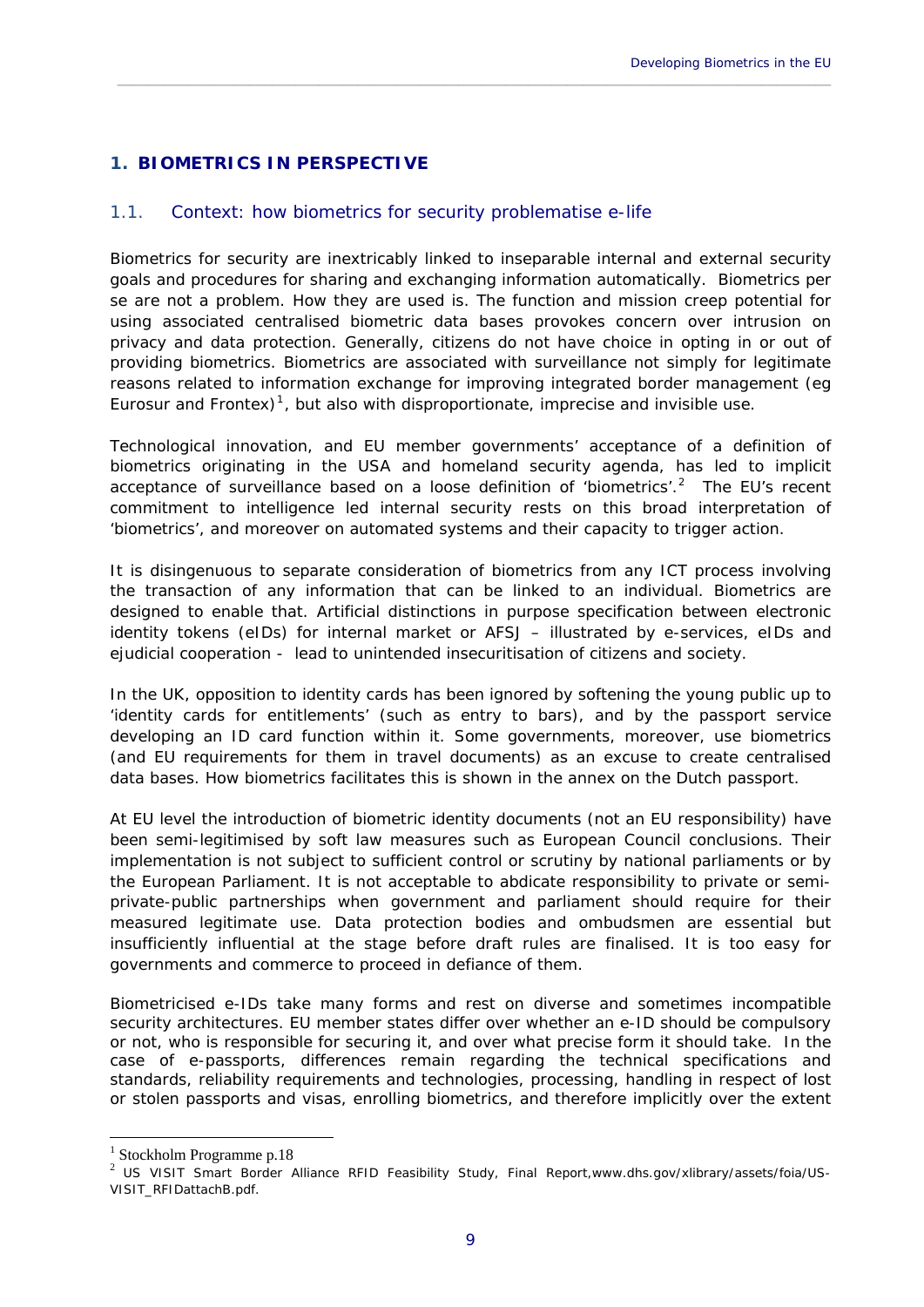to which an individual holding the passport of a given member state may be regarded as an EU citizen. The biometric eID is widely seen as something that minimises risk and boosts certainty and hence 'security'.

**\_\_\_\_\_\_\_\_\_\_\_\_\_\_\_\_\_\_\_\_\_\_\_\_\_\_\_\_\_\_\_\_\_\_\_\_\_\_\_\_\_\_\_\_\_\_\_\_\_\_\_\_\_\_\_\_\_\_\_\_\_\_\_\_\_\_\_\_\_\_\_\_\_\_\_\_\_\_\_\_\_\_\_\_\_\_\_\_\_\_\_\_**

e-IDs are used for tracking cross border entry and exit, automated gate recognition as passengers leave airport lounges to board planes, and tracking persons and goods. They are also used for logging onto to smart phones and computers, verifying and authenticating a person's identity as they seek access to information, such as in law enforcement or health care environments. Their use in smart environments to boost the competitiveness of the EU's knowledge and information society is regularly applauded by governments. Unauthorised traceability attacks, however, facilitate tracking of an 'innocent' e-passport holder and so invade his privacy.

Controversially but increasingly, biometric eIDs are used for recording the presence of children in school (in place of verbal and written registers), and for paying for commodities and services in schools (such as drinks or lunches). They can be developed by anyone and used for any purpose. R&D to advance the e-health agenda is welcomed as an example of beneficial public-private cooperation, improved service delivery, effective and efficient governance and convenience and security gains to citizens. Problems, including insider and outsider fraud and theft, are downplayed. Disproportionate data is typically held on eID biometric cards used to prove age as a condition of legal entitlement to purchase alcohol, for example in the UK<sup>[3](#page-11-1)</sup>. Varying data retention practices exist. Sites for data handling expand, e.g. biometrics for visas and passports (fingerprints and photographs in the UK can be enrolled at designated Home Office bureaux or at 17 registered Post Offices on payment of an extra fee); checks are out-sourced, even privatised, to agencies outside the EU. The Stockholm programme envisages a new agency developing entry exit alongside existing registered traveller programmes by 2015, a European Schengen visa, and common visa centres.

Public distrust in governments is increasingly matched by distrust in ICTs, their cost, leakiness, improper access to, and manipulation of, personal data (as highlighted by the British Home Secretary in March 2010 regarding the UK eBorders' UK Identity and Passport Service) and personal e-data. Citizens were not reassured when he confirmed that the National Identity Register held National Insurance numbers and answers to 'shared secrets'.

*Biometric tools were originally intended to boost security and minimise risk for legitimate, operational security reasons. In an ambient, 'smart' intelligent, interoperable world, they potentially inadvertently add to risk and insecurity.* 

## <span id="page-11-0"></span>1.2. Maximising biometrics for EU Information Exchange and Internal Security

The *Internal Security Strategy* affirms 'anticipation and prevention' through cross-agency cooperation involving not just policing and judicial authorities and civil emergency response and planning but also domestic services, including health and welfare and an integrated, comprehensive model of information exchange based on the principle of availability. 'Intelligence sharing' 'in time to prevent crime and bring offenders to justice<sup>[4](#page-11-2)</sup> 'advocates' increasing 'substantially the current levels of information exchange…by strengthen(ing) the mechanisms which build mutual trust between the authorities responsible for ensuring

<u>.</u>

<span id="page-11-1"></span><sup>&</sup>lt;sup>3</sup> Shops can be prosecuted for selling alcohol to people under 18. To avoid this, some demand the presentation of a passport before the alcohol is sold. Others required the presentation of an identity card, or the Government's identity card.

<sup>4</sup> [http://register.consilium.europa.eu/pdf/en/10/st05/st05842-re02.en10.pdf.](http://register.consilium.europa.eu/pdf/en/10/st05/st05842-re02.en10.pdf)

<span id="page-11-2"></span>Council of the EU to: Delegations Subject: Draft Internal Security Strategy for the European Union: "Towards a European Security Model", 5842/2/10 REV 2 JAI 90, 23 Feb 2010.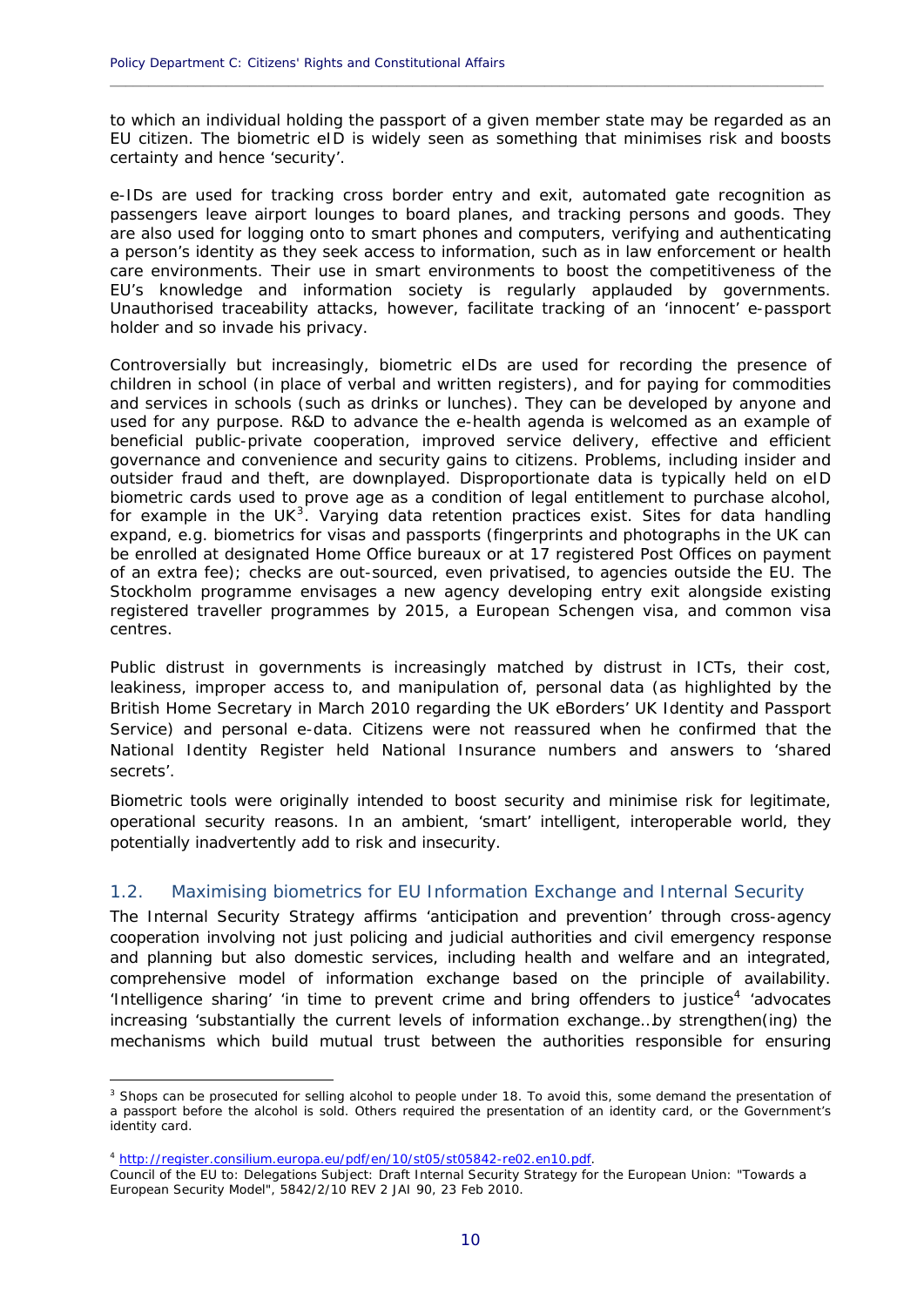internal security in the EU, in order to enhance existing mechanisms, and use the Information Management Strategy to develop a secure and structured European Information Exchange Model.

 $\_$  , and the set of the set of the set of the set of the set of the set of the set of the set of the set of the set of the set of the set of the set of the set of the set of the set of the set of the set of the set of th

'This model will include all the different EU databases relevant for ensuring security in the EU so that there can be interaction between them, as far as it is needed and permitted, for the purpose of providing effective information exchange across the whole of the EU and maximising the opportunities presented by biometric and other technologies for improving our citizens' security within a clear framework that also protects their privacy. This information exchange model must always fully respect the right to privacy and protection of personal data. If a higher level of security means an increase in data exchange, it is important that that increase be managed carefully, that it be proportionate and that it respect data protection laws' (p.13)

Is this a pious hope when so many measures implicitly imply the retention and processing of 'biometrics' in a raft of bilateral agreements as well as in Eurodac, SIS II, VIS, Prum, US VISIT programme and the SWFIT bulk data sharing with the US, for instance<sup>[5](#page-12-1)</sup>. While the European Parliament has had some success in blocking the latter (as of March 2010), bilateral arrangements undermine attempts to achieve EU coherence. *This is unacceptable and insecuritises citizens*. Identity theft alone rose 20% in 2009.<sup>[6](#page-12-2)</sup>

## <span id="page-12-0"></span>1.3. Risky biometrics or risky deployment?

1

A possibly false sense of security in a biometric identity is inferred from the claim that biometrics provide the most reliable authenticating link between a person and a claimed identity (a concept that is contingent, context dependent and varies over time), and combat fraudulent multiple IDs. The notion of the infallibility of a biometric is risky, oversimplistic and compromises individual and collective security primarily because a biometric is used as a tool for realising other purposes. Simplistic claims jeopardise legitimate use for the primary purpose.<sup>[7](#page-12-3)</sup>

The idea of introducing stringent safeguards in the use and retention of biometrics is a response to concerns raised by citizens' groups, NGOs, the Marper Case,<sup>[8](#page-12-4)</sup> data protection supervisors, and ombudsmen over the potential for 'harm' to outweigh 'benefits' from the increasing use of biometrics across an ever wider range of disparate policy areas.

The indiscriminate deployment of biometrics aggravates anxiety as to their disproportionate use, mission creep, the associated potential intrusiveness and potential infringements of citizens' privacy and rules on data protection, and possibilities for redress. Their discriminatory potential is misused by public and private sector applications in ways that compromise the creation and protection of a European civic identity based on common values and the Charter of Fundamental Rights.<sup>[9](#page-12-5)</sup> Possibilities for judicial redress are compromised by cross border information exchange arrangements within the EU and bilateral accords with

<span id="page-12-1"></span><sup>5</sup> DG Internal Policies of the Union, Citizens'Rights and Constitutional Affairs, *Data Protection in the Area of Freedom, Security and Justice: A system still to be fully developed?* PE 410.692, March 2009.

<span id="page-12-2"></span>Report from financial data sharer Experian http://www.karoo.co.uk/ NewsArticle. aspx?ID= B70604161268 918583A00&category=UK

<span id="page-12-3"></span><sup>7</sup> See Agreement between the European Union and the United States of America on the processing and transfer of Financial Messaging Data from the European Union to the United States for purposes of the Terrorist Finance Tracking Programme, OJ L8 13 January 2010, p.9

<span id="page-12-4"></span><sup>8</sup> European Court of Human Rights –EctHR, *Case of S. and Marper versus the United Kingdom* Application nos.30562/04, Strasbourg, 4 December 2008.

<span id="page-12-5"></span>Communication from the Commission, Compliance with the Charter of Fundamental Rights in Commission legislative Proposals, 27.04.2005. COM(2005) 172 final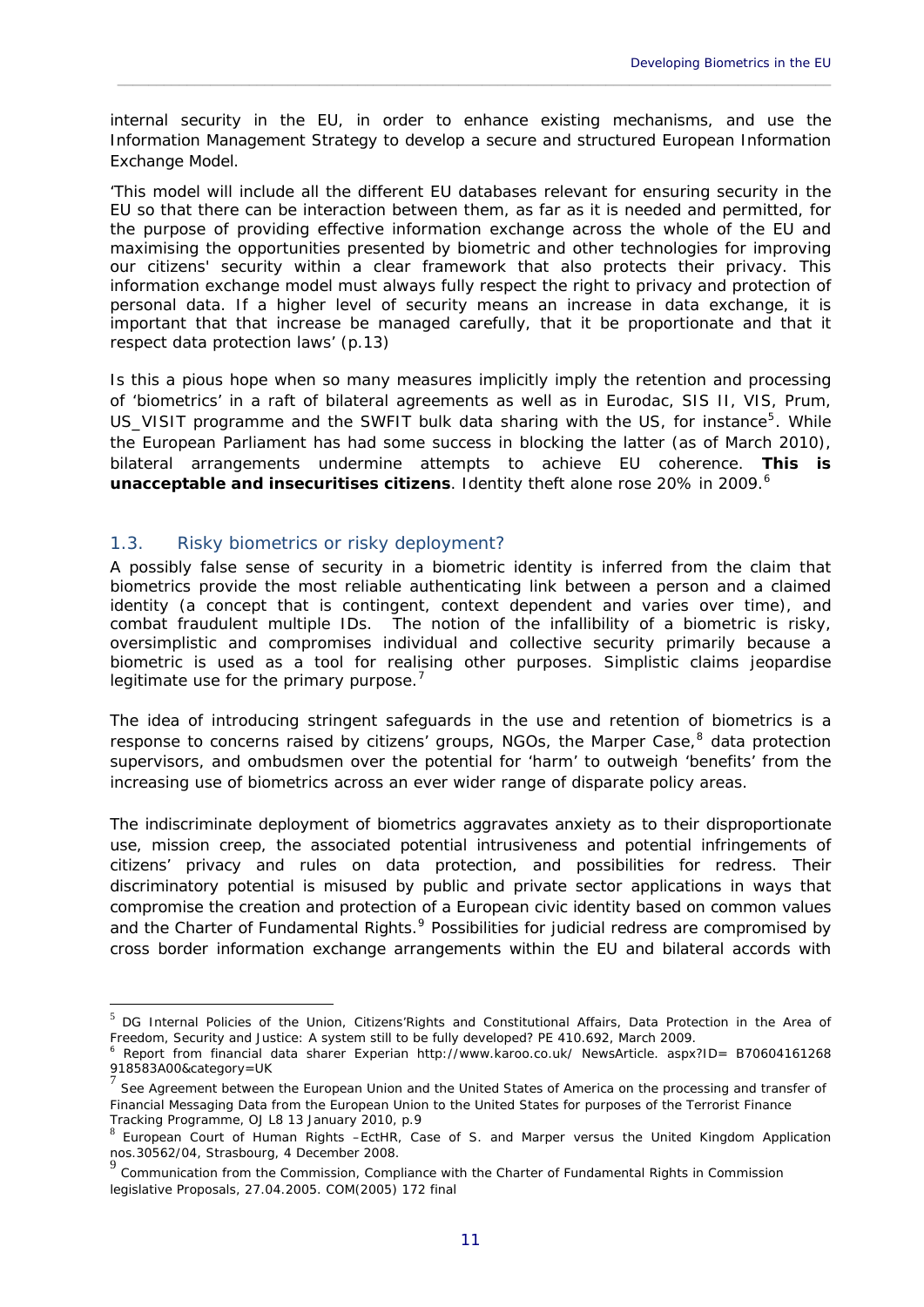third states (such as the US) $10$  not subject to EP approval, and with private bodies whose pratices, values, norms and concepts of criminal offences deviate from those within individual EU member states, and exploit intra-EU differences for bilateral gain.

**\_\_\_\_\_\_\_\_\_\_\_\_\_\_\_\_\_\_\_\_\_\_\_\_\_\_\_\_\_\_\_\_\_\_\_\_\_\_\_\_\_\_\_\_\_\_\_\_\_\_\_\_\_\_\_\_\_\_\_\_\_\_\_\_\_\_\_\_\_\_\_\_\_\_\_\_\_\_\_\_\_\_\_\_\_\_\_\_\_\_\_\_**

Biometrics are big business<sup>[11](#page-13-3)</sup> and integral to identity management across increasing spheres of life. The biometrics industry expects strong growth in demand over the coming year despite public sector cuts owing to the recession.

## <span id="page-13-0"></span>1.4. Regulating biometrics and regulating inseparable internal and external security and the associated public and private sector actors

The issues facing the regulator and parliaments derive from purpose limitation, data minimisation and purpose specification breaches in the use of biometrics sometimes embedded in systems for other purposes. Fines for data breaches may have a deterrent effect but are insufficient.Vigilance is needed regarding the implications of biometrics for compliance with data protection and privacy regulations and law, and the kind of regulatory measures needed in view of the vulnerability of identity management systems (IDM) to degradation, malevolent intrusion and cyber-attacks inter alia. These in turn raise in the minds of citizens growing concerns about (i) the potentially greater insecurity biometric IDMs imply for the citizen and his means of proving his identity, and (ii) government demands that access to public services depend on the enrolment of biometric data in identity documents used for identity management purposes that may, or may not, relate specifically to border controls and 'security' but be infinitely linkable and used for imprecise purposes.

The rationale behind *stringent safeguards in the use* of biometric IDMs has so far been primarily located within the discourse of their potential intrusiveness on the physical body of the individual, and on the potential that the ICT tools have for compromising privacy and data protection. Privacy protective and enhancing technologies should be mandatory.

While legal regulation has been strengthened, and the role of national parliaments and the European Parliament under the AFSJ significantly boosted, good practices and auditing, as well as improved technical specifications and programmes are vital. Compliance is often suboptimal.

 The European Parliament should carefully scrutinise COSI and hold it accountable for action under the European Information Exchange Model and associated measures linked to enhancing border control capacity (also in third states).

The pace of technological advance still outstrips the ability of parliaments to legislate and introduce measures to safeguard citizens, deter malpractice and e-crime. Data protection authorities' concerns are insufficiently influential at drafting stage.

## <span id="page-13-1"></span>1.5. Too little too late? ICT innovation outstripping naive legislators?

There is contradiction and tension in what some EU governments seek (more automated exchange of information under the Stockholm Programme, often for legitimate operational purposes) and what regulators, parliaments and the European Parliament want. The latter's legitimate demands for proper consultation, transparency and accountability remains fraught, and a battle ground which tests parliamentary capacity for effective scrutiny and vigilance of the executives, and also of technological innovation. Once an issue is voiced by parliament,

1

<span id="page-13-2"></span><sup>&</sup>lt;sup>10</sup> Council of the EU, Presidency to Delegations, *Reports by the High Level Contact Group (HLGG) on information sharing and privacy and personal data protection*, JAI 822, DATAPROTECT 74,USA102, 15851/09, 23 Nov 2009

<span id="page-13-3"></span><http://www.spiegel.de/international/business/0,1518,682790,00.html>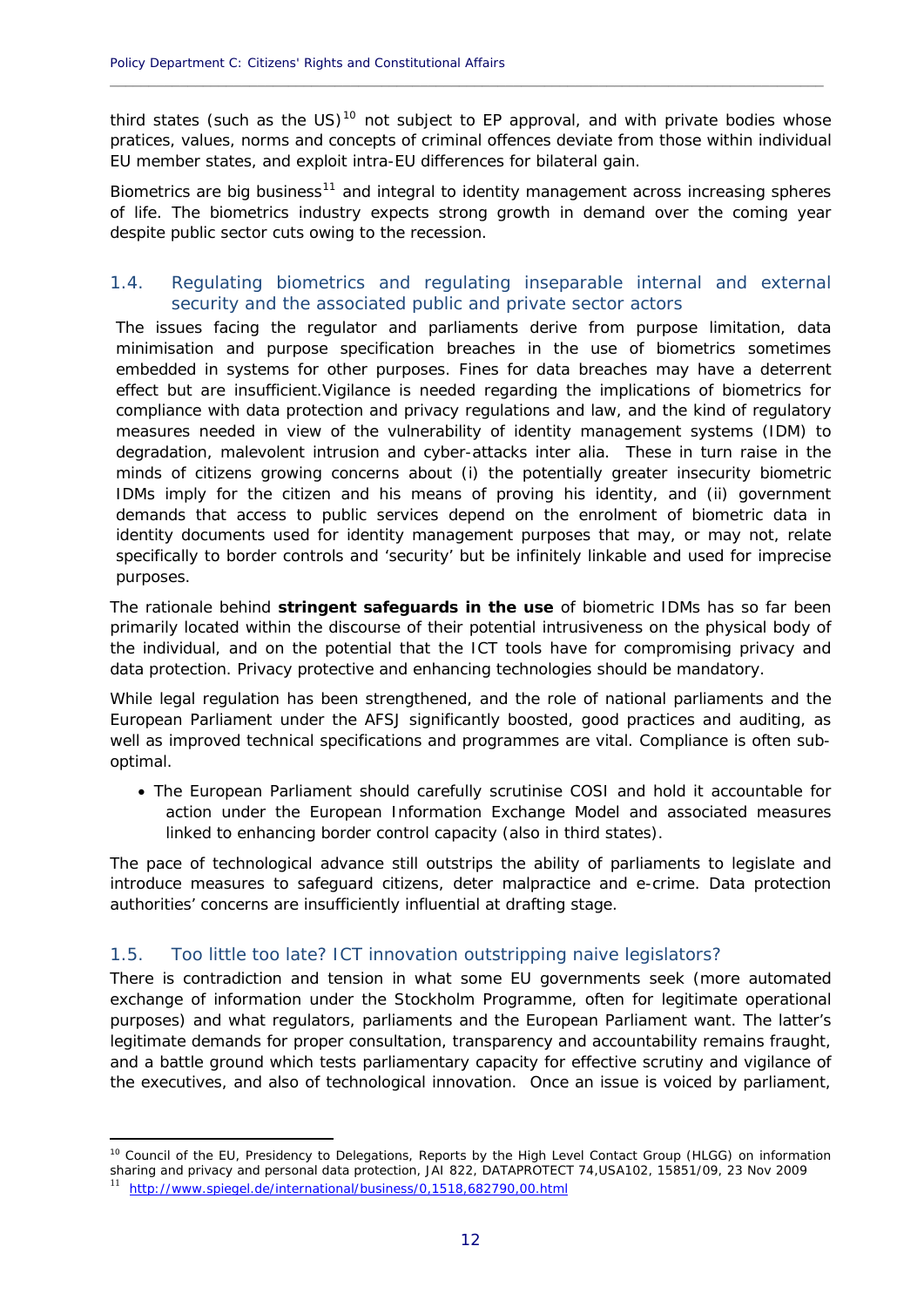it is often too late to repair or overturn government approval for actions parliaments wish to question or rule-out. This is especially likely to be the case regarding matters of 'security'.

 $\_$  , and the set of the set of the set of the set of the set of the set of the set of the set of the set of the set of the set of the set of the set of the set of the set of the set of the set of the set of the set of th

The AFSJ is no longer the responsibility only of the EU's and member states' public authorities. As long ago as 2001, the Spanish Presidency pushed the idea and in 2007, then FSJ Commissioner Frattini noted the co-responsibility, too, of the private security sector<sup>[12](#page-14-0)</sup>. This is about more than freedom to establish services and goods and competition policy<sup>[13](#page-14-1)</sup>, and the EP must redress and develop its role to control their operation, and any formal status for such run-for-profit bodies. That is legitimately criticised by civil liberties' groups and legal bodies $14$ .

Governments and their private agents are notoriously lax in respecting privacy and security in the handling of personal data, as the innumerable high profile data losses and breaches especially but certainly not only in the UK, Germany, and the Netherlands show.

- Interoperability (such as linking ehealth systems with prescribing systems, social welfare and fiscal systems) is pushed by the EU27 governments, EU Commission<sup>[15](#page-14-3)</sup> and industry alike. Potential technical, procedural, legal, managerial and security weaknesses in realising interoperability compromise citizen privacy, individual and collective security.
- Specious claims are made by governments and industry to justify prioritising interoperability over data protection, privacy and individual security.

While governments increasingly demand and embrace biometric identity management systems (naively arguing that these will modernise, boost efficiency and effective service delivery within and across state borders), they have not yet sufficiently understood:

- (i) their relevance for robust e-security, complete with understanding the need to treat e-identity management systems as part of a state's critical infrastructures requiring appropriate contingency and crisis response plans;
- (ii) the possibility that citizens' trust in governments and parliaments will weaken and decline the more they are seen to be lax in terms of their own data handling arrangements (including sloppy management, data processing, data selling for commercial gain, outsourcing, preventable data losses as well as theft, mash-up advocacy, forensic readiness plans, differential data retention policies and associated funding, data archiving and retrieval systems, incompatible complex infrastructures, maintenance and updating, use of financially unstable companies)
- (iii) the possibility that citizens' trust will fall in the authorities ostensibly responsible for upholding high standards of data protection and privacy codes, and those responsible for 'representing the voter' (from data protection offices and ombudsmen, auditors and regulators to regional, national parliaments and courts, and the European Parliament, and consumer protection ministers and officials) as

<span id="page-14-0"></span><http://www.homelandsecurityeu.com/currentissue/article.asp?art=271247&issue=219><br>13 http://ec.europe.ou/integral.com/currentissue/article.asp?art=271247&issue=219

ENFOPOL 156 NOTE from: the future Spanish Presidencyto: Police Cooperation Working PartyNo. prev. doc.: OJ C 340, 10.11.1997, p. 1 Subject: Network of contact points of national authorities with responsibility for private security. Brussels, 29 January 2002 (OR. es) 5135/02 ENFOPOL 5 LEGISLATIVE ACTS AND OTHER INSTRUMENTS Subject : Initiative of the Kingdom of Spain on the setting up of a Network of contact points of national authorities responsible for private security http://www.statewatch.org/news/2002/apr/priv07245.pdf As under 29 April 2004 Case C-171/02: Commission of the European Communities

v Portuguese Republic based on *Articles 39 EC, 43 EC and 49 EC — Directive 92/51/EEC*

<span id="page-14-2"></span>

1

<sup>&</sup>lt;sup>12</sup> "Security by design", Homeland Security Europe, speech by Commissioner Frattini to the EU Security Research Conference , Berlin, 26 March 2007:

<span id="page-14-1"></span>[http://ec.europa.eu/internal\\_market/smn/smn21/s21mn11.htm](http://ec.europa.eu/internal_market/smn/smn21/s21mn11.htm) summarises findings in Single Market News No 21 (2000). COUNCIL OF THE EUROPEAN UNION Brussels, 13 December 2001 (20.12)(OR. es)15206/01

<span id="page-14-3"></span><sup>15</sup> [http://ec.europa.eu/information\\_society/activities/health/index\\_en.htm](http://ec.europa.eu/information_society/activities/health/index_en.htm)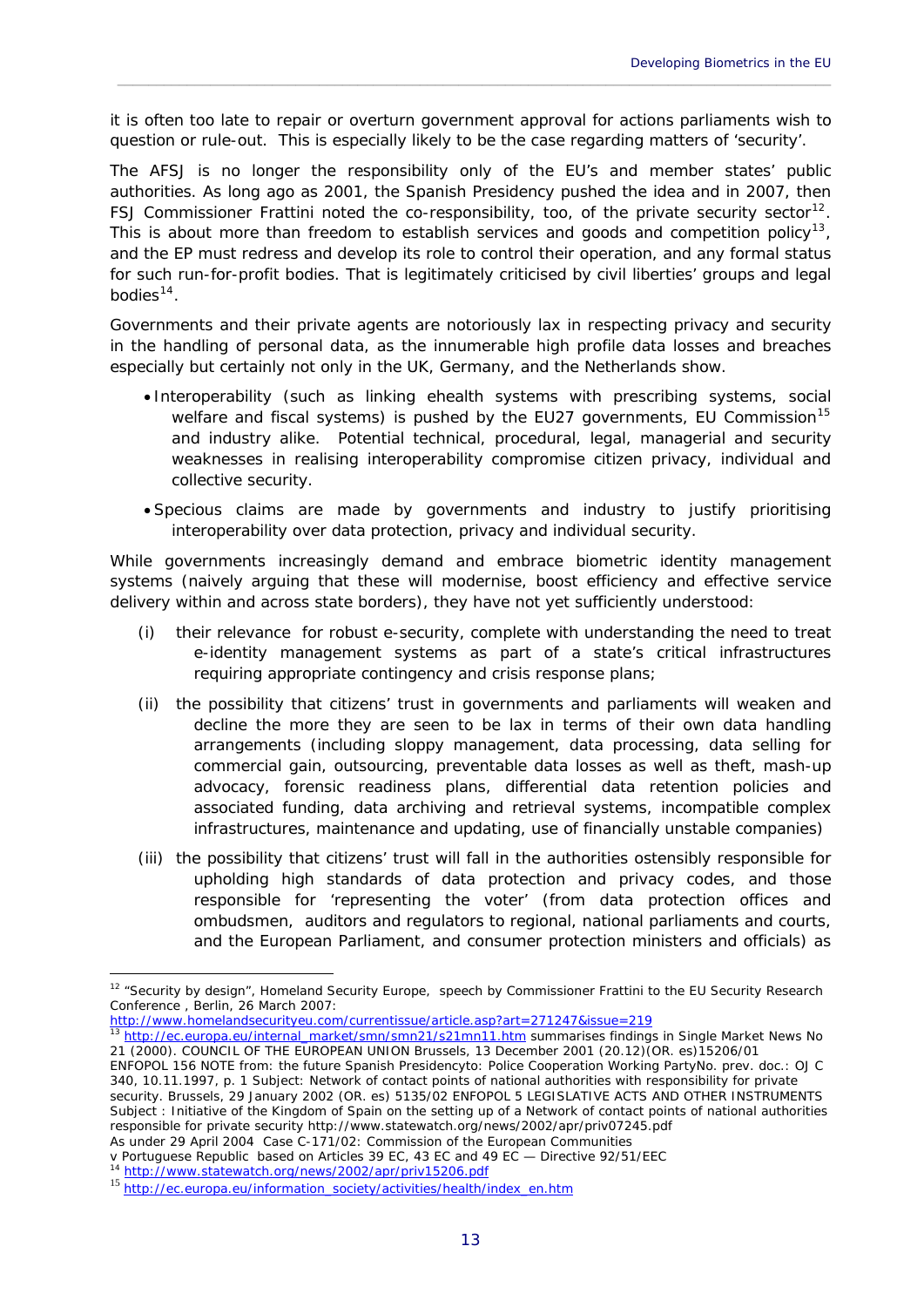governments side-step or ignore their advice and/or compromise their opportunities to insist on robust regulation appropriate to EU requirements

(iv) the possibility that citizens' trust in law enforcement and policing authorities will fall and be compromised as (a) cross-border automated information exchange and cross-border mutual access to information by 'foreign' agencies grows; and (b) civil-criminal law distinctions become fuzzy and therefore open to private security agency involvement

**\_\_\_\_\_\_\_\_\_\_\_\_\_\_\_\_\_\_\_\_\_\_\_\_\_\_\_\_\_\_\_\_\_\_\_\_\_\_\_\_\_\_\_\_\_\_\_\_\_\_\_\_\_\_\_\_\_\_\_\_\_\_\_\_\_\_\_\_\_\_\_\_\_\_\_\_\_\_\_\_\_\_\_\_\_\_\_\_\_\_\_\_**

- (v) the possibility that citizens' belief in the trustworthiness of governments authorities claims to uphold law and justice will be compromised by their apparent failure to prevent 'corrupt' agencies accessing information, harvesting data, using web analytics (such as Phorm), stealing personal data and personal identity documents
- (vi) the possibility that the assumed bonds of trust and accountability between citizens and governments and parliaments will be severely challenged and tested
- (vii) the possibility of greater confusion if clarity is not achieved regarding ediscovery (among the EU27 and vis-a-vis the USA and other third states<sup>[16](#page-15-1)</sup>), data archiving and retrieval and the mix of public-private agencies in the broad field of security and the application of 'security' technologies to domestic policies and fields
- (viii) their role as a key in operationalising proactive intelligence led approaches to security and border management
- (ix) Wide definitions of 'biometrics' facilitate mission creep that compromises civil liberties.

## <span id="page-15-0"></span>**2. DISPROPORTIONATE BIOMETRICS: A PROBLEM OF MISSION CREEP**

Mission creep arises from the multifaceted, multidimensionality and inseparability of internal and external security. It is entrenched by privatising security, by vested commercial and industrial interests looking to boost their market share, by scattered outsourcing, public and private partnerships not amenable to sufficient parliamentary control, and semi-privatising and outsourcing public administration.

Mission creep is endemic in the application of biometrics, as *Trends in Biometrics* confirmed in 2005<sup>[17](#page-15-2)</sup>. Specious, misleading, implausible, unclear and contradictory approaches abound in their advocacy and use by the public and private sectors. The argument that biometric data is not personal data is implausible because unless linked to the person, the biometric data is not that useful. That is why its primary use was initially for territorial border controls, in identifying potential suspects likely to endanger collective security.

Mission creep in deploying biometrics is matched by mission creep in policies on exchanging information across and among agencies within and beyond the EU 27, in the type and range of biometric information to be taken directly (by intrusive) technologies, or indirectly (by 'remote' or non-invasive technologies not requiring direct physical contact with the data subject, such as cctv, temperature monitoring, gait analysis).

Mission creep is often justified on the grounds of functional purpose exploitation which may be necessary to address new purposes using existing capabilities. Mission creep

<u>.</u>

<span id="page-15-1"></span><sup>&</sup>lt;sup>16</sup> O.Proust & C.Burton, 'Le conflit de droits entre les regles americaines de e-discovery et le droit europeen de la protection des donnees a caractere personnel…entre le marteu et l'enclume', Revue Lamy Droit de L'Immateriel Fev 2009:79-84

<span id="page-15-2"></span><sup>17</sup> IP/C/LIBE/FWC/2005-08/SC3 PE 378.262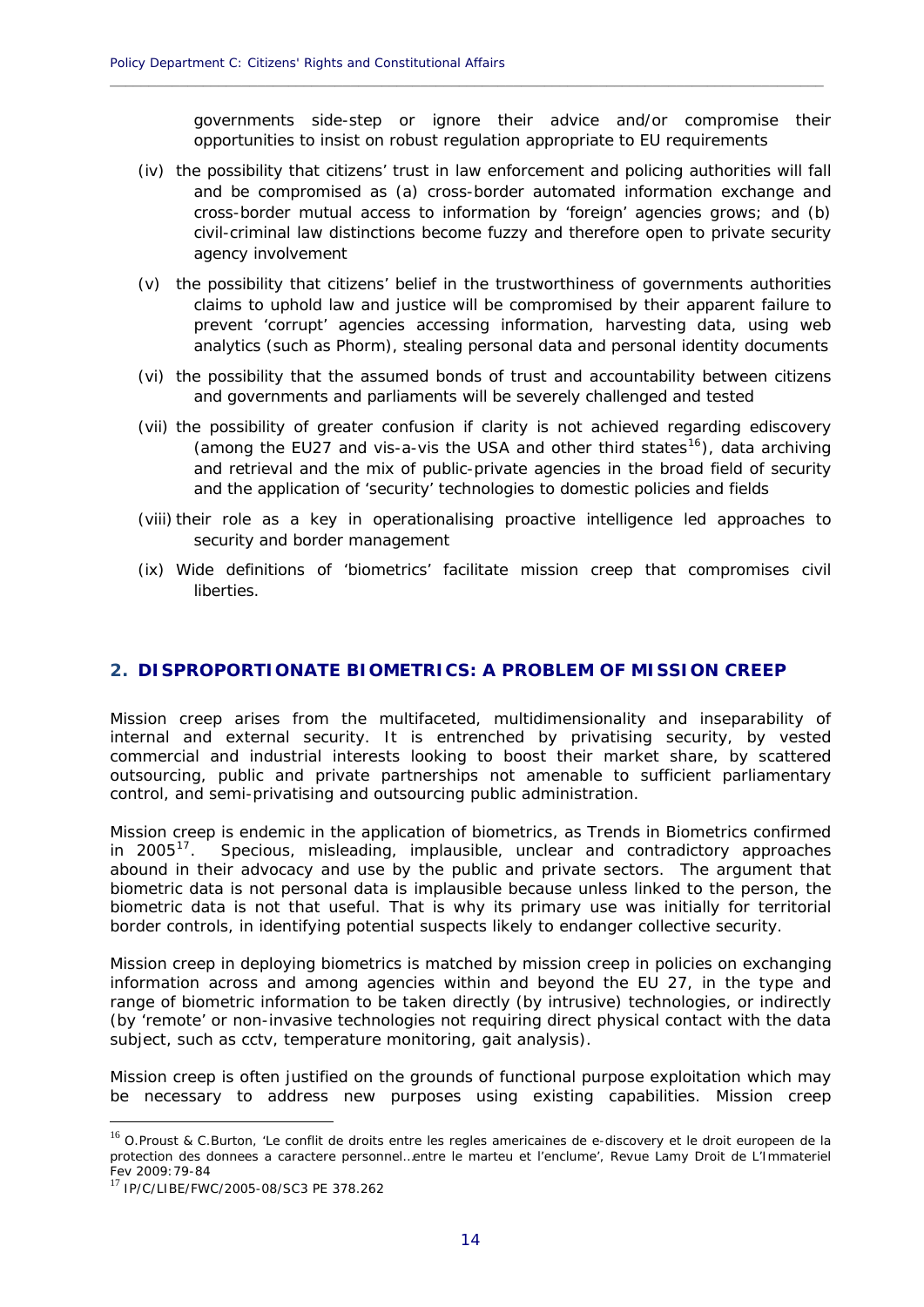insufficiently and inadequately respects the principles of necessity and proportionality and legitimacy of processing that form the basis for the relevant Community regulatory instruments for the information society. They are linked to the principles of being the *minimum* necessary to meet specified objectives; enhance legal certainty; and be technologically neutral. These principles mean that instruments should not exceed what is necessary to achieve the objective in question.

 $\_$  , and the set of the set of the set of the set of the set of the set of the set of the set of the set of the set of the set of the set of the set of the set of the set of the set of the set of the set of the set of th

Biometrics are a feature of communication technologies (ICTs). Their disproportionate use and the lax and arbitrary way in which they are defined and implemented endangers values, norms and practices central to accepted conceptions in the EU27 of transparency, data protection and data privacy. Concern over the indiscriminate and growing use of biometrics for increasingly mundane and imprecise purposes results in a breach of the earlier intention to ensure their proportionate deployment based on the principle of necessity. Deviation from this is now justified by reference to loose arguments about the alleged 'certainty' that biometric identifiers bring.

The problem is that reliance on 'certainty' encourages groupthink and reliance on automated decisionmaking that exacerbate risks.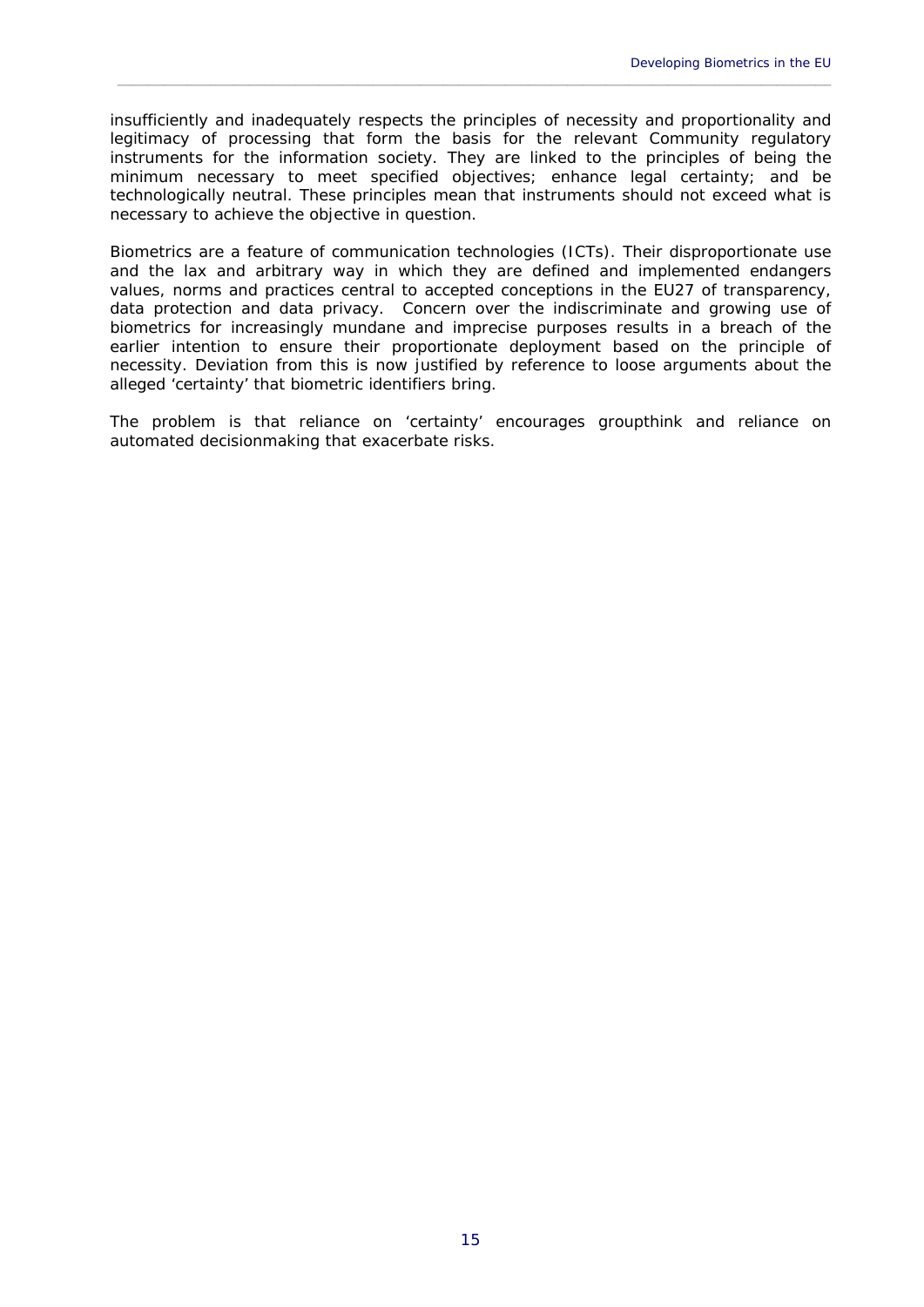## <span id="page-17-0"></span>**3. CHANGING BIOMETRICS**

## <span id="page-17-1"></span>3.1. From hard to soft biometrics

Biometric standards change overtime. Common standards across IDMs would assist  $interoperability - a general goal of governments and ICT vendors.<sup>18</sup> Biometric measures$  $interoperability - a general goal of governments and ICT vendors.<sup>18</sup> Biometric measures$  $interoperability - a general goal of governments and ICT vendors.<sup>18</sup> Biometric measures$ differ and are not equally reliable or appropriate. Technical specifications and technological legacies, obsolescence, cost, ageing and adjustments significantly affect deployment, and compromise reliability.

**\_\_\_\_\_\_\_\_\_\_\_\_\_\_\_\_\_\_\_\_\_\_\_\_\_\_\_\_\_\_\_\_\_\_\_\_\_\_\_\_\_\_\_\_\_\_\_\_\_\_\_\_\_\_\_\_\_\_\_\_\_\_\_\_\_\_\_\_\_\_\_\_\_\_\_\_\_\_\_\_\_\_\_\_\_\_\_\_\_\_\_\_**

Earlier this decade, the European definition and understanding of 'biometrics' was based on a measurement of a given visible and *unique* physical feature of a person – such as a fingerprint, several fingerprints, a hand or palm print, voice or iris print. By contrast, the USA defined a biometric to include a person's visible characteristics (for example gait), behaviour and associations.

Now, in both the EU and elsewhere, the definition of a biometric has been stretched to include invisible characteristics of a person. This embraces behaviour and emotion, including 'liveness tests', face dynamics, psychological states, level of arousal (fear, anxiety, intent), and body cells, fluid or traces (such as DNA, and brain imaging for forensics in crime detection). The relatively high spoof potential of first generation biometrics partly accounts for interest among border security agencies in multi-modal biometrics, including anticipatory gestures, paralinguistics and thermal imaging. But the EU's requirement is for travel documents to hold two first generation biometrics by 2019.

The therapeutic uses of medical technology (such as magnetic resonance imaging, electroencephalogrammes, and scanning) have been captured as shown as a 'biometric' that can be re-applied for use in 'security' arenas.

 Fragmented adoption of different biometrics and fragmented practice = erosion of citizen equality, privacy and security, and fragmented leaky borders

## <span id="page-17-2"></span>3.1.1. Body scanners

Whole body imaging – bodyscanners (first developed in [19](#page-17-4)92)<sup>19</sup> are the most public newish technology providing a 'biometric measurement' of a person's physique. Biometric scanners can be calibrated and set to different levels of resolution for matching the biometric presented (for example finger print ; or fingerprints for multiple applications or those for highly secure applications, either alone or with cryptology) to that stored on a travel document or data base. They can be risky.<sup>[20](#page-17-5)</sup>

Rejected by the 2004-9 European Parliament as excessively intrusive on personal privacy, criticised as such by the British Information Commissioner commenting on their roll-out at British airports, the body scanner involves gender discrimination and discriminates among EU citizens from different states because each state, for the moment, decides locally on the type of equipment used at border posts. Body scanners have been set to 'protect' male sensitivities more than female sensitivities. Religious concerns have been raised, including

1

<span id="page-17-4"></span><span id="page-17-3"></span><sup>&</sup>lt;sup>18</sup> ISO/IEC 247 13-1<br><sup>19</sup> X-ray security screening system (The Secure 1000) was developed in 1992 and commercialized by RAPISCAN, http://www.dspguide.com/secure.htm

<span id="page-17-5"></span><sup>&</sup>lt;sup>20</sup> The Sunday Times 5 April 2009 suggested match levels were lowered to 30% to allow entry when queues at migration post became congested.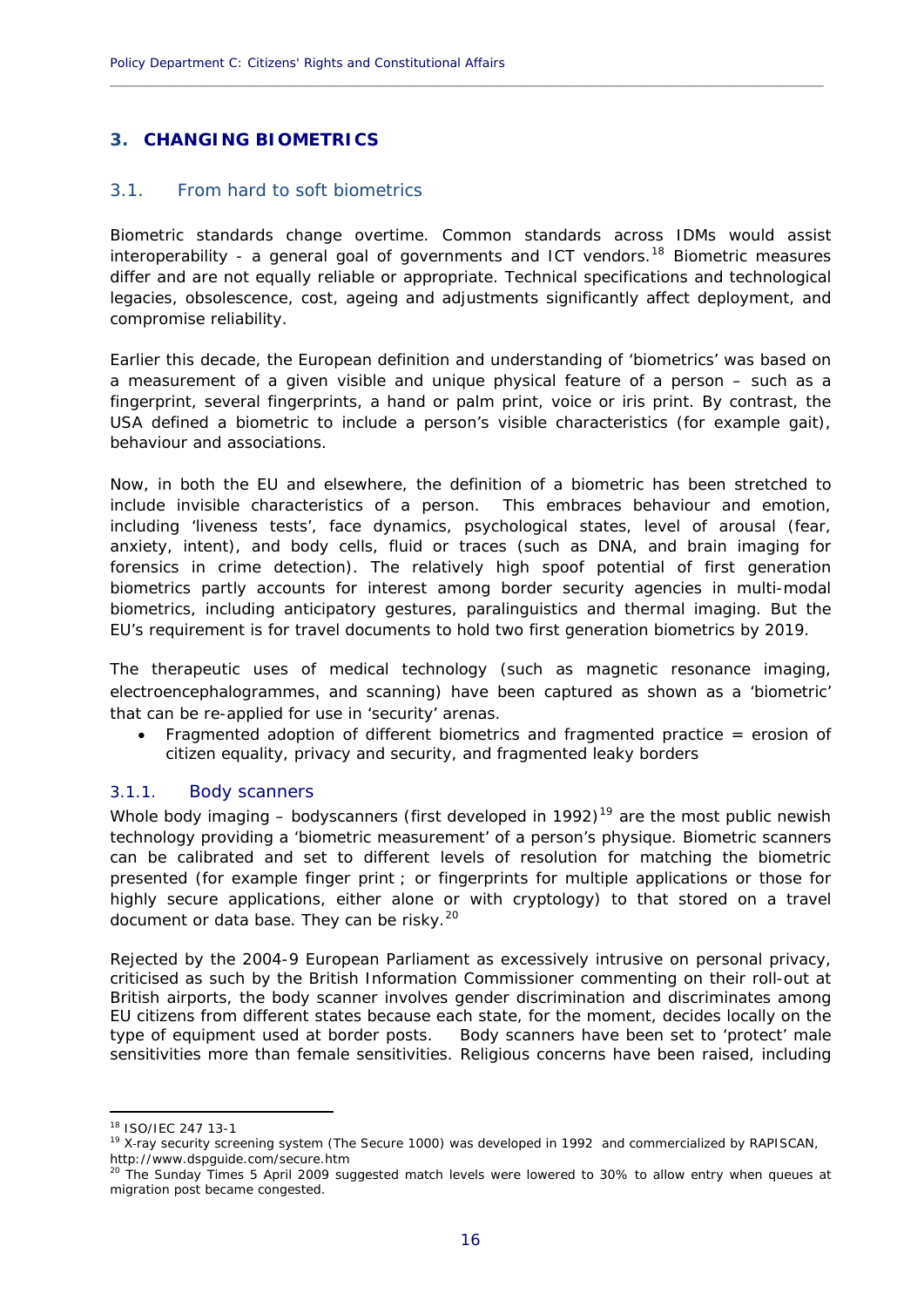by the Pope before his impending visit to the UK. $^{21}$  $^{21}$  $^{21}$  He stressed the need to balance the dignity of the person and security imperatives. Fragmented adoption and fragmented practice = erosion of citizen equality, privacy and security, and fragmented leaky borders

 $\_$  , and the set of the set of the set of the set of the set of the set of the set of the set of the set of the set of the set of the set of the set of the set of the set of the set of the set of the set of the set of th

## <span id="page-18-0"></span>3.2. Fragmenting citizen equality, privacy and security

## <span id="page-18-1"></span>3.2.1. Fragmentation in technology

1

How biometrics are taken (enrolled), how they are stored and what technical equipment and local practices are adopted varies within and across the EU27. A fragmented approach to testing biometric components and systems compromises quality, the predictive ability and reliability of given biometrics over time. The cost of the technology bought and local administrative practices vary greatly and undermine citizen equality. Enrolment practices differ and exacerbate problems of (un)reliability. Imperfect enrolment and mistakes are notoriously hard to correct later. If a 69% 'match' between the live finger and the stored template is considered acceptable, deterioration over time may suggest that the verification is impaired. Fingerprint tampering has commercial potential, and the use of fake or altered fingerprints by people seeking entry to states occurs. Newer or more mobile means of capturing biometrics, IDM and verifying identity include latest generation mobile phones. Technical problems remain. Mobile biometric scanners cannot (yet) be used effectively against biometric data enrolled in stationary environments.

## <span id="page-18-2"></span>3.2.2. Fragmentation in practice: the problem at the territorial border posts

Differential technology, practice and interpretation and implementation of local codes of practice aggravate discrimination. The EU urgently needs to adopt and enforce uniformity in line with European goals and values : delay results in the agenda being set by third states. The EU has supervisory power : how airport security is implemented remains a member state prerogative which can be influenced by outside commercial and government interests.

 *An implausible rationale is used to justify the tendency to refer to practice in the US as a legimating rationale for disproportionate and privacy invasive use of biometric 'scanners' and data.*

The EU-US joint declaration on aviation security accepted 'enhanced technologies'. In the EU and elsewhere support grows for privacy by design, privacy enhancing technologies, baked-in security and privacy to guide against disproportionality.<sup>[22](#page-18-4)</sup> But, a security rationale undercuts what the public infers about them, compared to what technical 'filters' ICT developers produce that allow the private and public sector purchasers to continue using them. That applies to body scanners. Body scanners are not universally used at EU entry and exit points : this results in discrimination within a state and across the EU. Theoretical opt-outs from scanners and alternative security checks (like the pat down) discriminate against travellers. The UK 2010 Code of Practice<sup>[23](#page-18-5)</sup> prohibits the selection of travellers for security checks based on gender, race etc but this does not meet the generic criticism of discriminatory intent and impact.

<span id="page-18-3"></span><sup>&</sup>lt;sup>21</sup> Papal audience on 23 Feb 2010 to representatives of Ente Nazionale per l'Aviazione Civile Italiana (www.enacitalia.it) and Ente Nazionale per l'Assistenza al Volo (http://www.enav.it/portal/page/portal/PortaleENAV/Home) responsible for airport workers. http://212.77.1.245/news\_services/ bulletin/news/25164.php?index=25164&po\_date=20.02.2010&lang=en

<span id="page-18-4"></span><sup>&</sup>lt;sup>22</sup> Ann Cavoukian, Information and Privacy Commissioner of Ontario, "Whole Body Imaging in Airport Scanners: Activate Privacy Filters to Achieve Security and Privacy", March 2009.

<span id="page-18-5"></span><sup>23</sup> UK Dept. for Transport, *Interim Code of Practice for the Acceptable Use of Advanced Imaging Technology (Body Scanners) in an Aviation Security Environment*, http://www.dft.gov.uk/pgr/security/aviation/airport/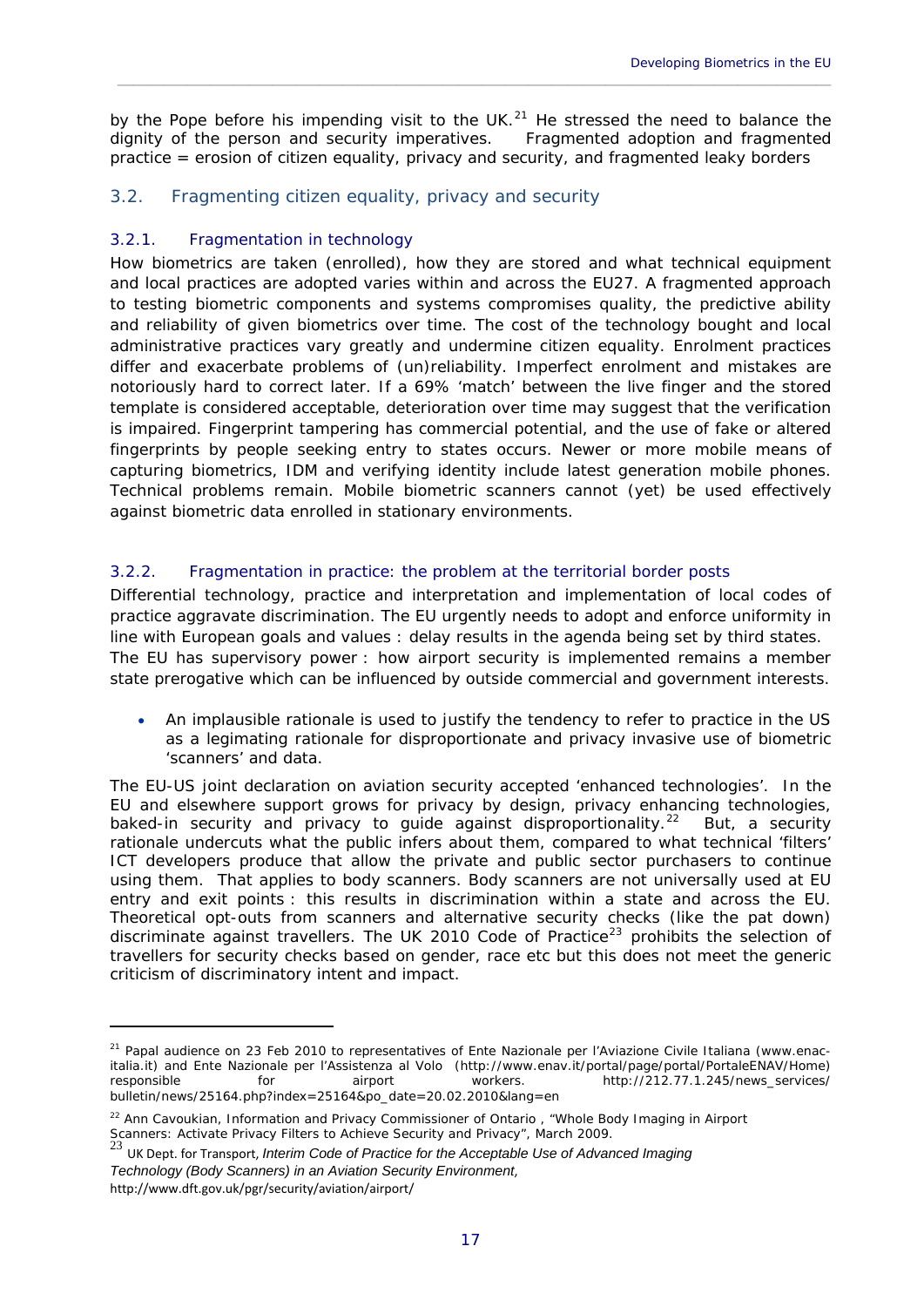Contrary to EU policy, $24$  and views from the Commission's consultation of the EDPS, Article 29 Working Party<sup>[25](#page-19-2)</sup>, and Fundamental Rights Agency on their use, travellers refusing to use the scanners at specific UK airports can be prevented from travelling.

**\_\_\_\_\_\_\_\_\_\_\_\_\_\_\_\_\_\_\_\_\_\_\_\_\_\_\_\_\_\_\_\_\_\_\_\_\_\_\_\_\_\_\_\_\_\_\_\_\_\_\_\_\_\_\_\_\_\_\_\_\_\_\_\_\_\_\_\_\_\_\_\_\_\_\_\_\_\_\_\_\_\_\_\_\_\_\_\_\_\_\_\_**

The Commission's public-private consultation on this ducked the issue pending an EU health and safety impact assessment<sup>[26](#page-19-3)</sup>. Division was clear in January 2010 : some wanted common rules and single Regulation on their use, others responsible for the AFSJ supported rolling out ICTs, biometric border controls and greater information exchange among a growing web of agencies.

The EU Information Society Commissioner<sup>[27](#page-19-4)</sup> belatedly underlined growing concern about the intrusive impact of biometric border controls, like scanners. Marking Data Protection Day, she said:

In our external relations we should firmly promote fundamental rights including the right to privacy and protection of personal data. **The right to data protection should also be respected when performing simple operations like transferring money, booking a flight ticket or passing a security check at the airport** .Why should citizens have to reveal their personal information in order to prove that they have nothing to hide?

Acknowledging citizens' calls in responses to the **public consultation** on the reform of the General Data Protection Directive for stronger and more consistent data protection legislation across the EU will be meaningless unless robust and consistent legislation follows swiftly.

- *Technological advance and mission creep suggest that it is already (almost) too late.*
- Division and inconsistency in the EU27 among governments and EU institutions allow others to set the agenda.

## <span id="page-19-0"></span>3.2.3. Fragmenting security through inconsistent ICT enabled leaky borders

Cross border exchange of information, whether automated or not, geared to combating serious international crime and illegal movement of goods, services, capital and persons is essential in sustaining the EU's goals and area of freedom, security and justice within the common external border.

Entry and exit to and from that bordered space, however, is regulated differently and so fragments the border (owing for example to variable membership of Schengen and compliance with its requirements, Schengen 'readiness' as measured by levels of preexisting compliance with the rule of law and reduction of corruption among law and judicial agencies).<sup>[28](#page-19-5)</sup> Controls are fragmented and variable around the external border and 'exported' to posts outside the EU (eg in North Africa) or at the domestic border controls extended from one member states to inside other member states (such as at Eurostar

1

<span id="page-19-3"></span><span id="page-19-2"></span>[http://ec.europa.eu/justice\\_home/fsj/privacy/workinggroup/wpdocs/2009](http://ec.europa.eu/justice_home/fsj/privacy/workinggroup/wpdocs/2009%E2%80%90others_en.htm)-others\_en.htm

<span id="page-19-1"></span><sup>24</sup> TRAN/D/2008/57605, 26.09.2008.

[http://ec.europa.eu/transport/air/consultations/2009\\_02\\_19\\_body\\_scanners\\_en.htm;](http://ec.europa.eu/transport/air/consultations/2009_02_19_body_scanners_en.htm) EP Hearings, Summary of hearing of Viviane Reding ‐ Justice, fundamental rights and citizenship; Commission's Green Paper on detection technologies in the work of law enforcement, customs and other security authorities, COM(2006) 474 final.<br><sup>25</sup>http://ec.europa.eu/justicehome/fsj/privacy/indexen.htm;

<sup>&</sup>lt;sup>26</sup> [http://ec.europa.eu/transport/air/consultations/doc/2009\\_02\\_19\\_body\\_scanners\\_questionnaire.pdf](http://ec.europa.eu/transport/air/consultations/doc/2009_02_19_body_scanners_questionnaire.pdf) October 2008, the first comprehensive Privacy Impact Assessment for Whole Body Imaging was published by the *US Department of Homeland Security*

<span id="page-19-4"></span><sup>27</sup> http://europa.eu/rapid/pressReleasesAction.do?reference=SPEECH/10/16&format=HTML& aged=0&language=EN&guiLanguage=en

<span id="page-19-5"></span><sup>&</sup>lt;sup>28</sup> Communication from the Commission to the European Parliament, the Council, the European Economic and Social Committee and the Committee of the Regions, Examining the creation of a European Border Surveillance System (EUROSUR) Brussels, 13.2.2008, COM(2008) 68 final Commission Communication, on an entry/exit system at the external borders of the European Union, facilitation of border crossings for bona fide travellers, and an electronic travel authorisation system, COM(2008) 69 final, Brussels, 13.2.2008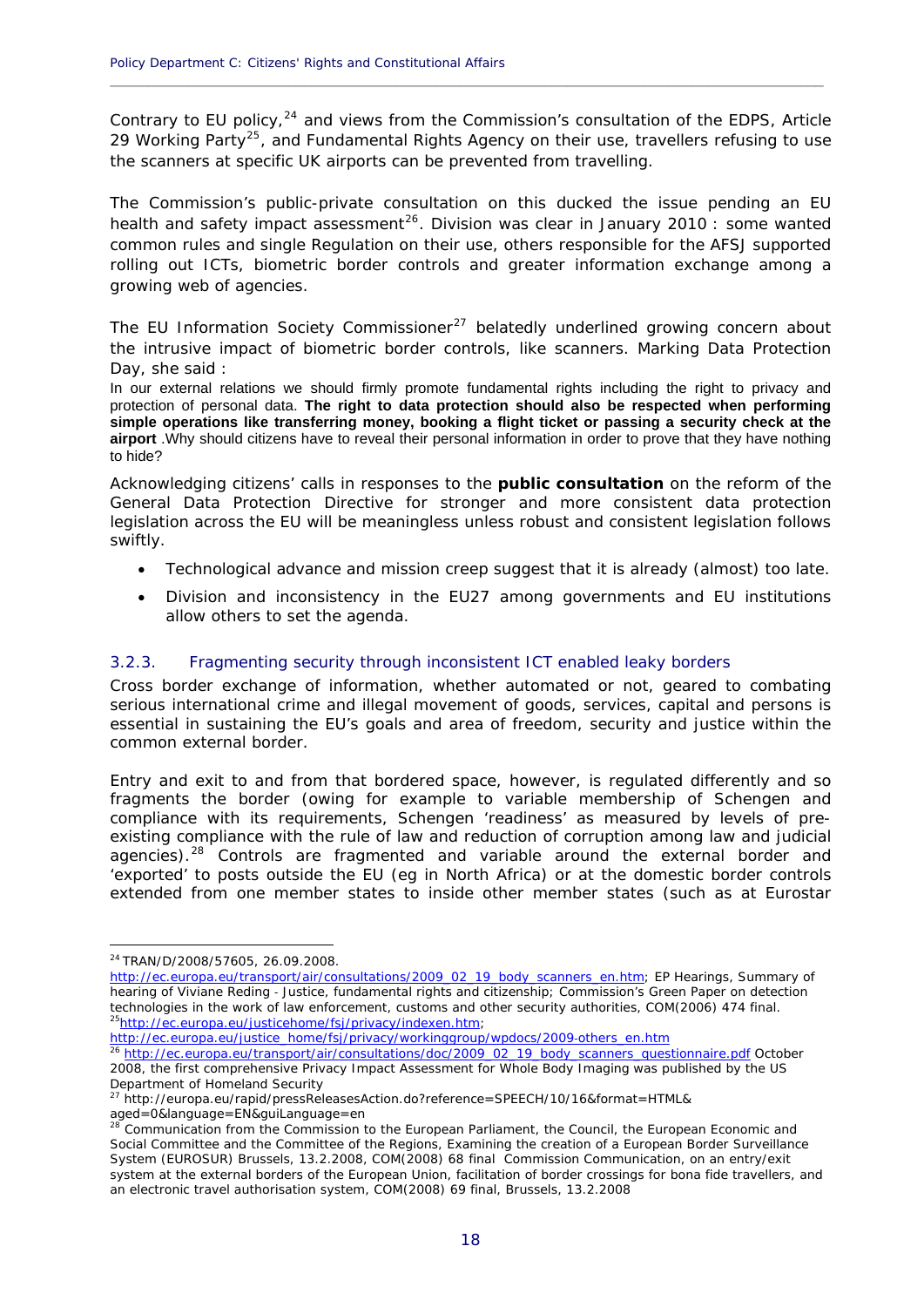terminals) and at sea $^{29}$  $^{29}$  $^{29}$ . Over 30 different agencies are already involved in border controls in the EU and data is accessed and exchanged with many others outside the EU.

 $\_$  , and the set of the set of the set of the set of the set of the set of the set of the set of the set of the set of the set of the set of the set of the set of the set of the set of the set of the set of the set of th

The security rationale and administration-gain rationale and logic of e-cooperation and data linkage for law enforcement, border controls, judicial and police cooperation, combating internet crime, paedophile and trafficking networks have proved compelling for governments and the EU. Inconsistent practice among the member states over how and for how long, and at what cost to whom, they process, store, link, retain, outsource, mine or sell on biometric information (both in its narrowest and in its widest senses) means that the data subject's integrity and identity are open to being compromised. The German government more recently began to argue for privacy and data protection after court rulings outlawing lengthy data retention. Bilateral agreements moreover allow even greater inequality and inconsistency. Often vilified, the UK is not alone in having a relatively poor record in public sector handling of personal data.

Much of the law, responsibilities and accountability mechanisms remain unclear to or inaccessible by citizens. Regulations on citizen redress against data degradation, theft, loss, fraud by governments, public and private sectors whether inside the EU or beyond its borders may have been created with good intentions, but they remain out of the reach of the average citizen and beyond the capacity of the most vulnerable. 'The road to hell is paved with good intentions'.

Contradictory rationales abound. There is much rhetoric around forensic readiness, data handling cultures, e-disclosure and risk management approaches to data management, much is made of an intention. At the same time, other branches of government are pushing steps to boost the potential for data mash-ups (and associated income generation).

- There should be common standards on core technical aspects *and* on the release and *use* of data
- Coherence and consistency in imperative in internal and external security gaps in EU legislation and data protection should be urgently sealed

The EU's Internal Security Strategy pays scant attention to the known (and notorious) problems of data loss and data leakage in domestic public and private systems (eg Deutsche Bahn, Telekom, the British National Health Service).

## <span id="page-20-0"></span>3.3. Fragmentary approaches = arbitrary security and privacy

Discrimination arises from differential and variable technological capabilities, costs and practices regarding access to, retrieval, retention and use of 'new' biometrics such as DNA samples (which can be accessed under Schengen rules and under the Prum treaty by different agencies exchanging information), or 'behavioural' biometrics.

DNA samples are taken and stored for different purposes and according to different definitions of 'offence' for different periods of time in the EU27. In the UK, the EU state with the largest DNA database and a weak record on erasing DNA samples, using mobile biometric technology, a DNA sample can be taken from anyone suspected of an 'offence', including at the roadside for a traffic infringement. In some states, DNA is kept for many years, in some until after death, in others until the data subject is a specified age or for one hundred years (and then erased to release storage capacity) $30$ .

<span id="page-20-1"></span><sup>1</sup> <sup>29</sup> European Commission Communication on the creation of a European border surveillance system (EUROSUR), COM (2008) 68, 13.2.08

<span id="page-20-2"></span><sup>&</sup>lt;sup>30</sup> M.J.Beloff QC in August 2009, when asked to advise the Equality and Human Rights Commission whether the [British] Government's proposals for a National DNA database set out in a consultation document from the Home Office on "Keeping the Right People on the DNA Database" comply with the European Convention on Human Rights stated that 'if the proposals were enacted into law they are likely to breach the Convention and lead to findings of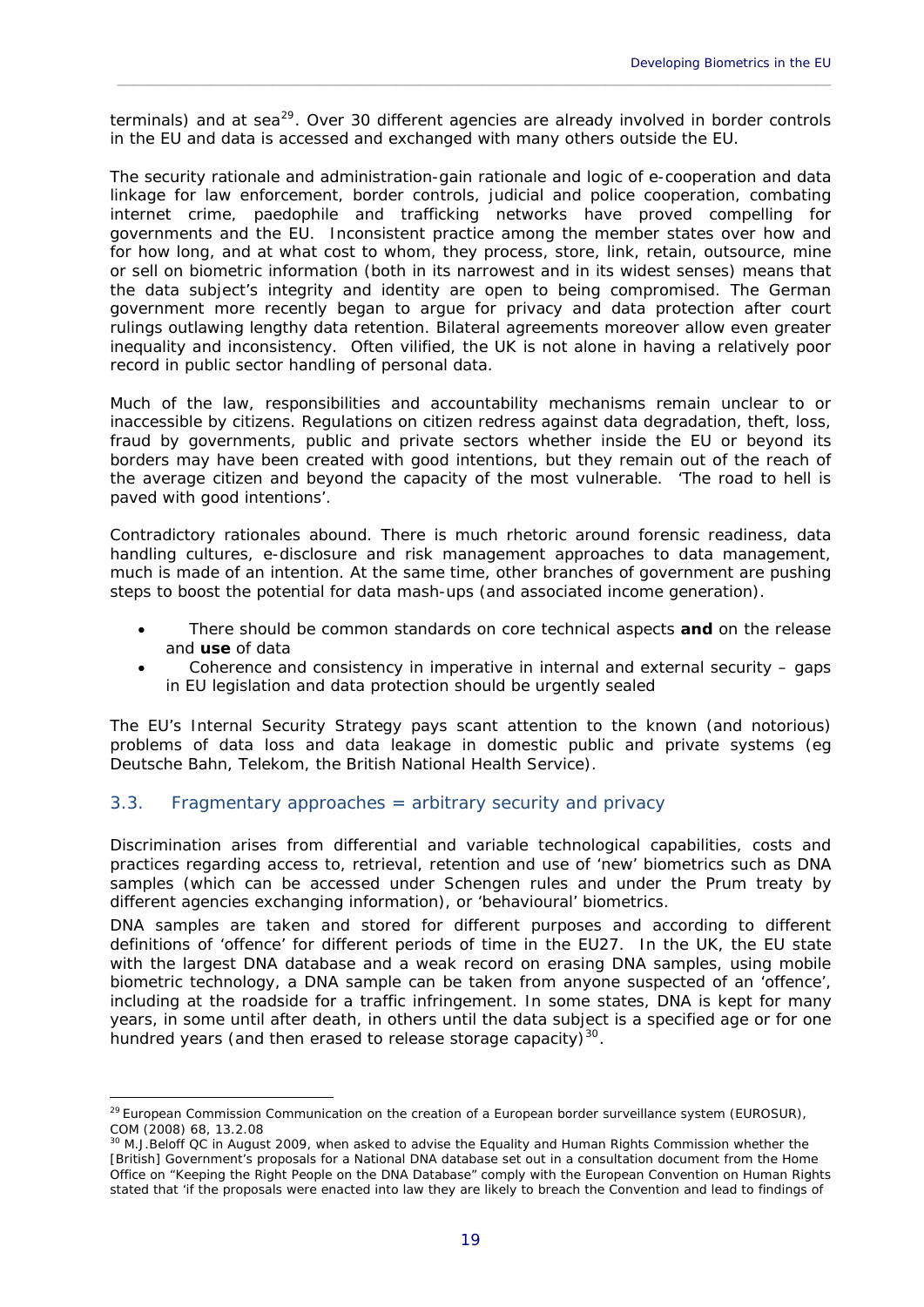The DNA issue illustrates a generic problem of allowing inconsistency to persist. The inevitable disproportionality and discrimination associated with this is amplified and aggravated by disparate, incompatible and quickly obsolete (but expensive) ICT systems. These magnify a further discrepancy among those able to afford 'state of the art' systems and robust security architectures, and those unable to do so.

**\_\_\_\_\_\_\_\_\_\_\_\_\_\_\_\_\_\_\_\_\_\_\_\_\_\_\_\_\_\_\_\_\_\_\_\_\_\_\_\_\_\_\_\_\_\_\_\_\_\_\_\_\_\_\_\_\_\_\_\_\_\_\_\_\_\_\_\_\_\_\_\_\_\_\_\_\_\_\_\_\_\_\_\_\_\_\_\_\_\_\_\_**

- privacy and security against intrusion should not be hijacked by capacity to pay.
- baked in security should be the norm and the precondition demanded by all parliaments at all levels before they agree to legislation incurring expenditure on ICTs or on any upgrades of existing systems or those associated with them, like for example VIS, CIS, Eurodac, Frontex, Europol, Eurojust, SIS II amd Eurosur.
- The EDPS' supervisory, consultative and coordinating responsibilities for them must be reviewed annually to make them as strong as possible
- EU institutions and agencies (including the European Council and the various formations of the Council, diplomatic service and internal security agencies) should be required to submit proposals and measures (especially for soft law) to the EDPS, Art 29 committee and European Parliament, as appropriate, *before* decisions are taken<sup>[31](#page-21-2)</sup>; and *should be required* to explain giving 'just cause' why their views are adopted or rejected. The EDPS should have a right of reply in such instances with public debate in the European Parliament *before* the final decision is taken.
- Steps should be taken to 'repatriate' processing and storage to in-house networks and in-house clouds.
- Outsourcing to the private sector is expensive, risky and potentially counterproductive.
- *The broad definition of 'biometrics' should not be accepted as legitimate if a surveillance state and society is to be avoided.*

Biometrics currently means anything and everything that anyone wanting to form a 'profile' of a person (whether as a would-be migrant, tourist, student, person working with vulnerable people, or suspect) wants it to mean for their own benevolent or malevolent purposes. A 'biometric' can be captured by technologies either designed specifically for surveillance or usuable for 'tracking' purposes, so biometrics are inevitably associated with surveillance.

## <span id="page-21-0"></span>**4. DISPROPORTIONATE (IN)SECURITISATION OF CITIZENS?**

## <span id="page-21-1"></span>4.1. (Un)ethical discrimination, insecuritisation and arbitrary intent

Biometric surveillance is everywhere in some member states. It erodes citizen equality and goes beyond the informatisation or algorithmatisation of the body. The implicit purpose of 'invisible control' is facilitated by unthinking or naive adoption and commissioning of technological applications that are faulty, potentially endanger privacy and data protection and inadvertently, because used for generic rather than specific purposes, pose risks to

1

violations by the European Court of Human Rights. In practice, it is unclear whether much has changed as a result.'

<span id="page-21-2"></span><sup>31</sup> Peter Hustinx on Data retention directive.

[http://www.edps.europa.eu/EDPSWEB/webdav/site/mySite/shared/Documents/EDPS/PublicationsSpeeches/2009/](http://www.edps.europa.eu/EDPSWEB/webdav/site/mySite/shared/Documents/EDPS/PublicationsSpeeches/2009/09-05-14_Brussels_data_retention_EN.pdf) [09-05-14\\_Brussels\\_data\\_retention\\_EN.pdf](http://www.edps.europa.eu/EDPSWEB/webdav/site/mySite/shared/Documents/EDPS/PublicationsSpeeches/2009/09-05-14_Brussels_data_retention_EN.pdf)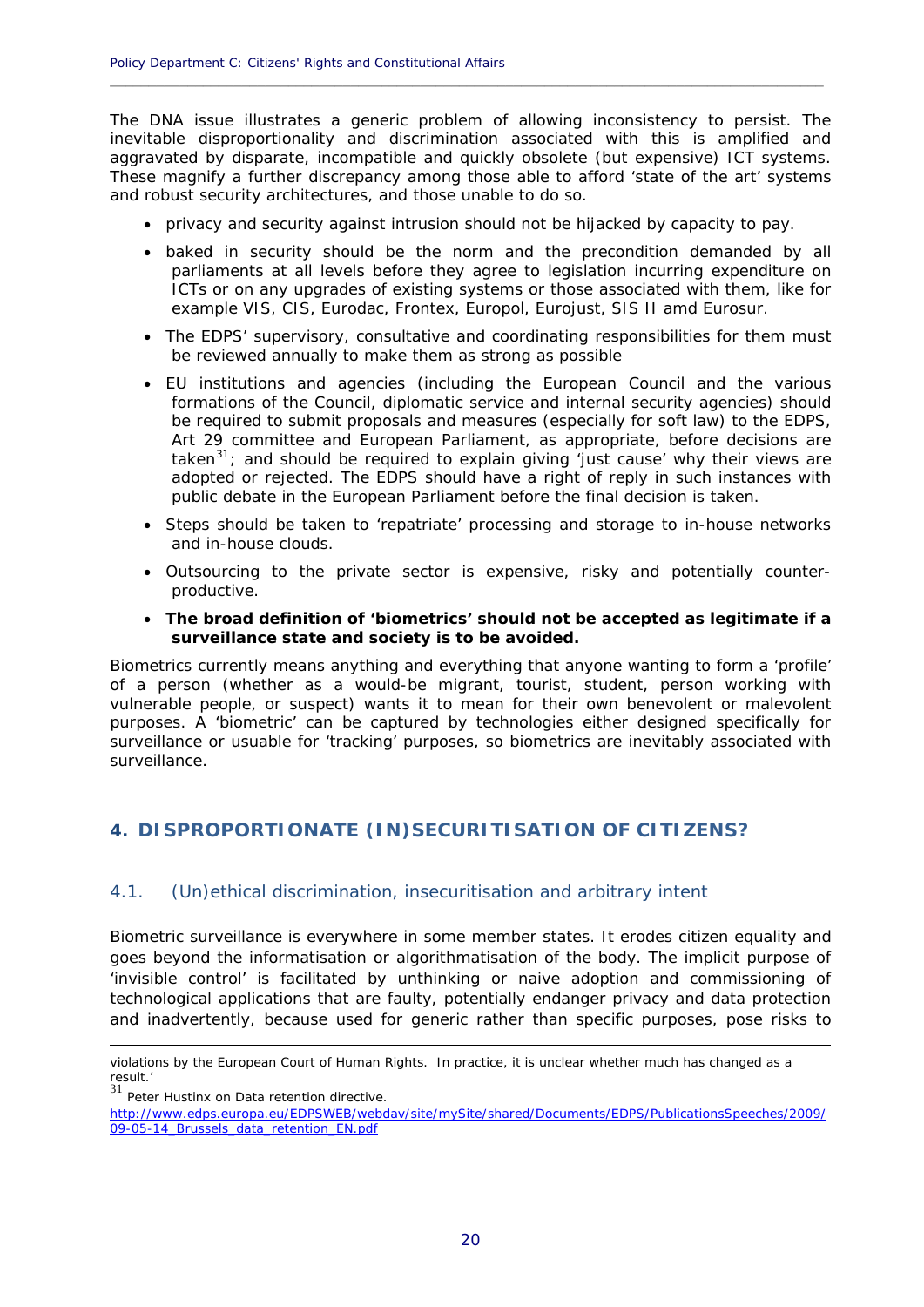citizens' personal privacy and security. The contribution 'new biometrics' make to collective security has yet to be adequately proven. The expense of data storage, access, retrieval and inputting makes 'security' as well as privacy dependent on capacity to pay.

 $\_$  , and the set of the set of the set of the set of the set of the set of the set of the set of the set of the set of the set of the set of the set of the set of the set of the set of the set of the set of the set of th

 Soft biometrics raise serious ethical questions about the nature of society being created. Understanding of discrimination is blinkered by a focus on racial and gender issues. The socio-political element and detrimental implications for all sectors of society – whether handicapped, ageing, socially excluded, young, ill, political dissidents or simply 'different' – can be manipulated by authorities in line with arbitrary intent. How and why biometrics are used to discriminate opens the door to pervasive insecuritisation of individuals and society at the very time that a privatisation of security is expanding and an 'all-government departments' approach to intelligence-led internal security is advanced by the EU.

There is an unthinking adoption of technologies designed for one purpose when it is obvious that they can be used for others. The principles of data minimisation, purpose limitation, proportionality, purpose minimisation are laudable but too easily disregarded by the vendors of the technologies concerned with market share and commercial gain. This is exemplified by tracking technologies used for commercial and government security or welfare purposes. These are the tip of an ice-berg at a time when smart devices, ambient intelligence environments, ubiquitous robots, and nano technologies not only enable but depend on tracking. There is insufficient protection against data misuse, mash-ups and mission creep.

## <span id="page-22-0"></span>4.2. Unethical Insecuritisation and commodification of citizens?

Stretching biometric applications (in the security discourse of certainty in minimising risk and insecurity) to include behaviour opens the door to illiberal scope for discrimination, further excludes the handicapped and vulnerable, creates inequality and disproportionality that either ignore, elude or pay lipservice to data protection and data privacy regulations and intentions, device controls, data loss prevention and infrastructure management. Automating profiling or verification on the basis of 'biometric' matches breaches chains of duty and trust. Risks are compounded by ICTs and how they are used notably in disproportionate, unethical and potentially illegitimate ways. Disparate practices undermine the rhetoric of biometric certainty, yet law enforcement bodies, notably in the UK, want blanket tracking. This involves an invisible 'authority'; skews choice; and commodifies citizens.

## <span id="page-22-1"></span>**5. COMBINING BIOMETRICS FOR SECURITY: THE EXAMPLE OF THE NETHERLANDS**

Council Regulation (EC) No 2252/2004 on standards for security features and biometrics in passports and travel documents requires 'only' the storage of biometric information in order to verify (a) if the holder genuinely belongs to the passport and (b) the authenticity of the document. But some member states are considering (and some already have implemented supporting legislation) to store the biometric data in a central registry also for reasons that go beyond the purposes outlined in (EC) No 2252/2004.

A striking example is a recently passed law in The Netherlands, which stipulates the formation of a central national biometrics registry for the purpose of duplicate checks during the application process *and* for detection and prosecution purposes. Despite several attempts by the European Parliament to clarify with the European Commission the legitimacy of this law in the perspective of Art.8 of the ECHR, the responses of the European Commission left this question unclarified. The main argument was that the installation of a national biometrics repository alongside the passport application process is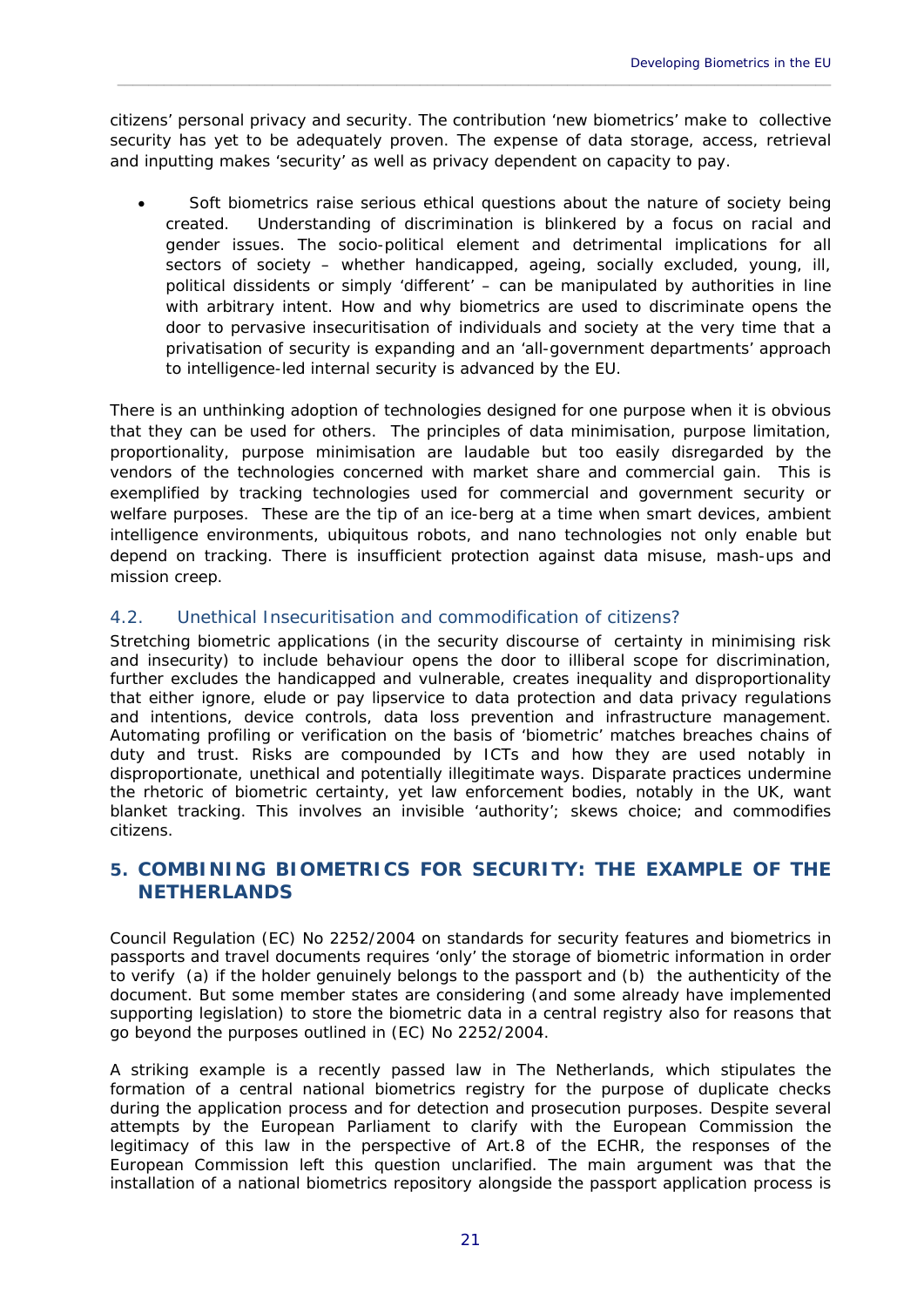purely a matter of national legislation. **(See Annex 1).** Yet, some British lawyers suggest that it is potentially unlawful.

**\_\_\_\_\_\_\_\_\_\_\_\_\_\_\_\_\_\_\_\_\_\_\_\_\_\_\_\_\_\_\_\_\_\_\_\_\_\_\_\_\_\_\_\_\_\_\_\_\_\_\_\_\_\_\_\_\_\_\_\_\_\_\_\_\_\_\_\_\_\_\_\_\_\_\_\_\_\_\_\_\_\_\_\_\_\_\_\_\_\_\_\_**

Major problems for accountable and legitimate regulation arise because governments contrive to evade scrutiny and control, leaving parliaments to catch-up. Amending legislation later is difficult as they know. Soft law abounds with weak controls and inadequate levels of knowledge about the respective technologies and the possibilities opened by them. National parliaments, with a strong EP, must ensure accountability and legitimacy. There is an urgent need to re-assess the scope of the framework decision on data protection for law enforcement purposes before realising the principle of availability and widespread inter-operability of 'biometric' data, and to set out an EU model on biometricised e-governance.

## <span id="page-23-0"></span>**6. RECOMMENDATIONS**

It is no longer sensible to regard a biometric as having neutral socio-economic, or legal and political impacts. Because newer generation biometrics are fluid and add to physical measurements, behavioural and emotional data that can be combined with other data, a range of issues need to be reviewed *together. They need to be reviewed in the light of the increasing privatisation of 'security' that escapes effective, democratic parliamentary and regulatory control and over-sight at national, international and EU levels.* 

*The intertwining of internal (AFSJ and internal market, including sustainable economy, environment and knowledge society) policies with external security presents significant challenges to innovative thinking. Disjointed policymaking insecuritises citizens and states.* 

Intelligence led internal security rests on a broad interpretation of 'biometrics', and on automated systems. For civil liberties and democratic values to be upheld, public accountability through parliamentary cooperation between national and the European parliaments is vital and must urgently be strengthened to ensure consistency and to insist on robust encryption and data and purpose minimisation.

It would be appropriate to set up a small EU level non-governmental study group to investigate legislative feasibility of, and the ways forward, to:-

- 1. Abandon the two biometric identifiers for epassports 2019 and associated costly investment in already obsolete technologies and their supply, maintenance and upkeep
- 2. Harmonise PNR agreements in line with EU values and norms, and reduce current divergences in practice
- 3. Insist that any data exchange with any third party anywhere is based on complete reciprocity
- 4. Harmonise rules on retention of 'biometric' 'samples' (such as DNA, and cells)
- 5. Review with a view to rejecting behavioural and emotional 'biometrics'
- 6. Minimise data disclosure by insisting on encryption and systems that cannot interrogate all the information held on a biometric token (such as an ID card)
- 7. Enforce purpose limitation
- 8. Move from setting minimal mandatory standards for data enrolment, handling and associated processes to **set high level mandatory standards**
- 9. Monitor system performance, compliance annually with major simultaneous public debate in EP and national parliaments
- 10. Introduce urgently mandatory high level (not minima) codes of practice
- 11. Be clear about the benefits to the citizen and society : just because industry claims a convenience gain to citizens of onetime data enrolment does not mean that duplicate identity data does not exist elsewhere about the same citizen, nor that duplicate data standards and formats in different systems compromise the efficiency gains attributed to interoperability when tehnical interoperability itself is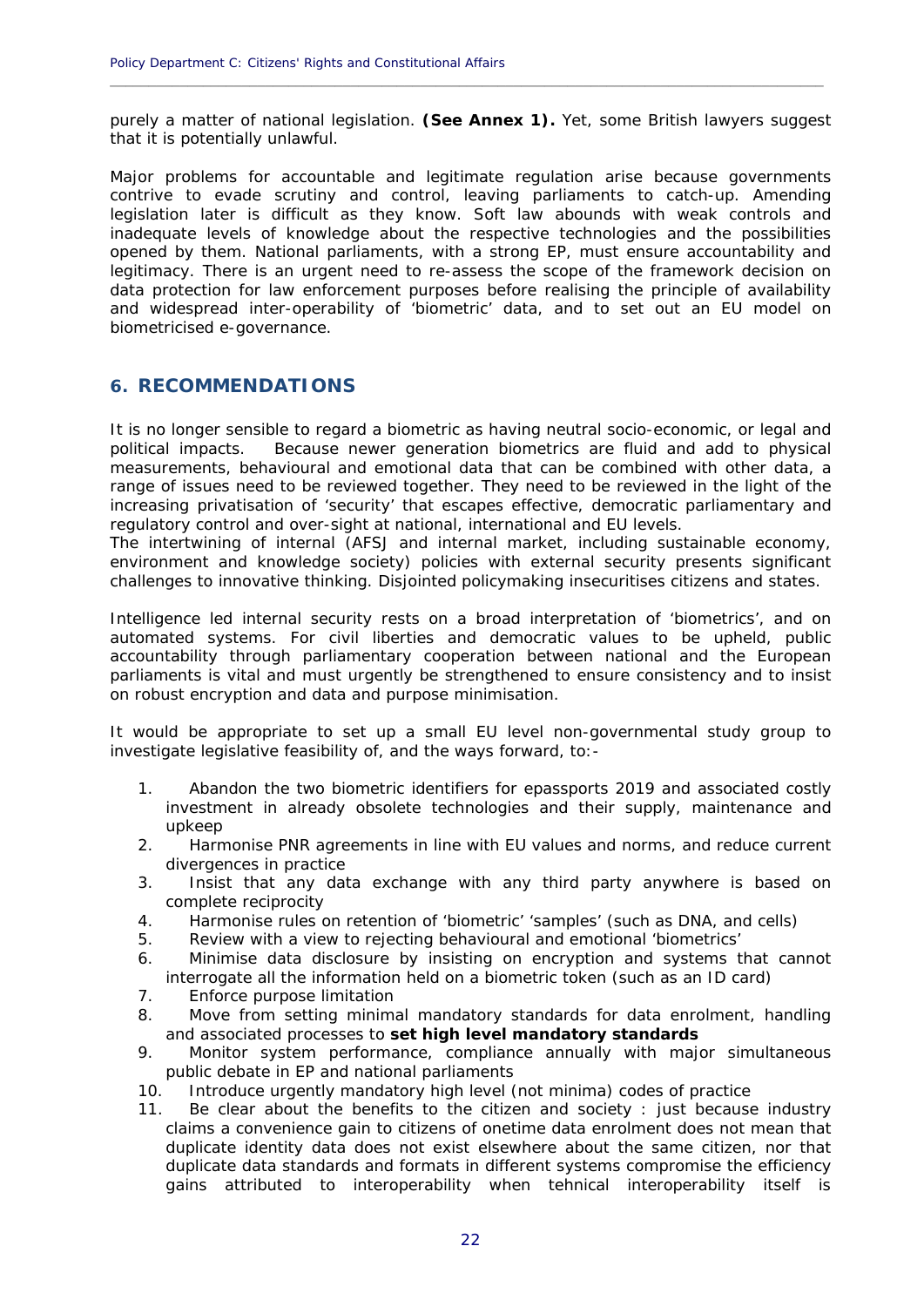compromised by legacy standards and systems,as well as technical capacity and the standards for and kind(s) of biometric associated with given data.

 $\_$  , and the set of the set of the set of the set of the set of the set of the set of the set of the set of the set of the set of the set of the set of the set of the set of the set of the set of the set of the set of th

- 12. Clarify informational privacy for multiple identity tokens and documents
- 13. Create a common EU standard in place of divergent national standards
- 14. Revisit the impact on AFSJ goals and wider EU goals of divergence in data retention and retrieval policies and costs on net service providers that hamper timely lawful investigation for 'security', but also potentially compromise citizen equality.
- 15. Legislate on the quality and accreditation of forensic and law enforcement communicators
- 16. Set up rules on disclosure and unlawful disclosure to and by humans and other machines by net providers in the commercial field, and those in public-private partnerships, especially disclosure without the data subject's explicit knowledge and consent by reconsidering data encryption, device controls and infrastructure requirements and management in view of pervasive ambient intelligence
- 17. Re-regulate redress in view of its inaccessibility and infeasibility to most citizens and set up a meaningful ethical swift redress against identity theft
- 18. Review chains of duty and trust in cyber space
- 19. Insist on foreseeable, specific, essential and clear safeguards in the use of personal data for 'security' reasons and for 'lower level' general reasons
- 20. Make the principle of the data subject in control of his data the norm not the exception
- 21. Review the relevance of the ePrivacy directive to all ICT enabled transactions
- 22. Hold a wide-ranging, informed public debate on the ethical issues raised by 'biometrics', which should take place at EU level and also at the levels closest to citizens
- *23.* An ethical code on using biometrics is imperative for all aspects of life, not just 'security'
- 24. Biometrics working groups should include an independent member charged with reviewing the ethical impact of biometric IDs and automated information exchange for whatever purposes
- 25. The European Parliament should carefully scrutinise COSI and hold it accountable for action under the European Information Exchange Model and associated measures linked to enhancing border-control capacity (also in third states).
- 26. The European Parliament should require that a risk impact assessment for all eactivities and R&D includes high specification technical provisions to safeguard privacy
- 27. Urgently review and strengthen the EP's role vis-a-vis 'private security' and the Internal security strategy and its implementation

*The broad definition of 'biometrics' should not be accepted as legitimate if a surveillance state and society is to be avoided, and if citizens' privacy and data are to be protected, and security in the wider sense safeguarded.*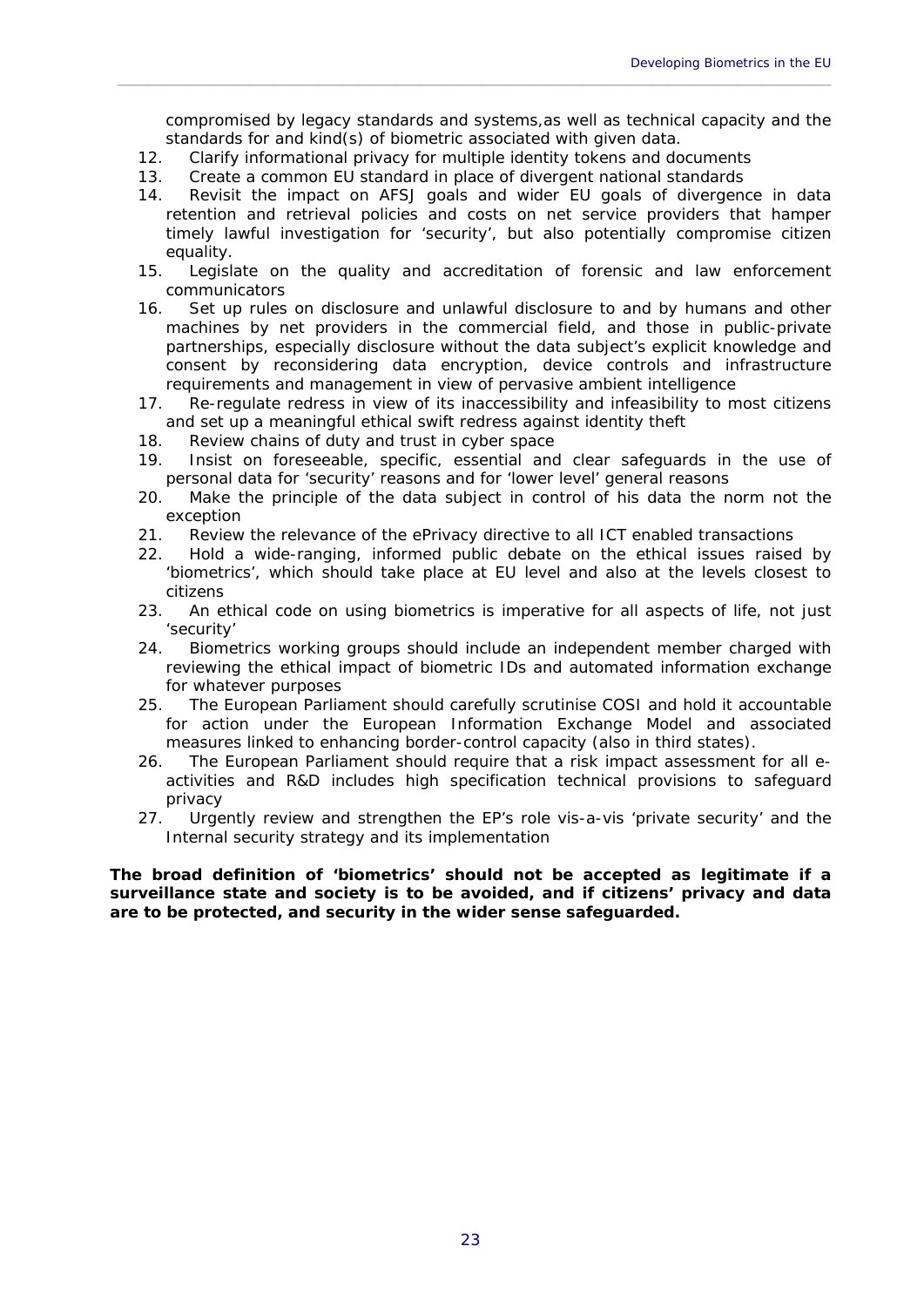## <span id="page-25-0"></span>**SELECTION OF REFERENCES**

Commission of the European Communities (2007) Communication from the Commission to the European Parliament and the Council on *Public-Private Dialogue in Security Research and Innovation*SEC(2007) 1138; and SEC(2007)1139 COM(2007) 511 final Sept 2007

**\_\_\_\_\_\_\_\_\_\_\_\_\_\_\_\_\_\_\_\_\_\_\_\_\_\_\_\_\_\_\_\_\_\_\_\_\_\_\_\_\_\_\_\_\_\_\_\_\_\_\_\_\_\_\_\_\_\_\_\_\_\_\_\_\_\_\_\_\_\_\_\_\_\_\_\_\_\_\_\_\_\_\_\_\_\_\_\_\_\_\_\_**

Commission of the European Communities(2009) Amended proposal for a Regulation of the European Parliament and of the Council concerning the establishment of 'EURODAC' for the comparison of fingerprints for the effective application of Reegulation (EC) No[.../...] COM(2009) 342 final, 10 Sepember 2009.

Commission of the European Communities(2004) *Proposal for a Council Regulation on standards for security features amd biometrics in EU citizens' passports* . COM(2004) 116 final. 18 Feb 2004.

Commission of the European Communities (2005) Proposal for a Council Decision concerning access for consultation of the Visa Information System (VIS) by the authorities of Member States reponsible for internal security and by Europol for the purposes of the prevention, detection and investigation of terrorist offences and of other serious criminal offences, COM(2005) 600 final, 24 Nov 2005.

Commission of the European Communities (2009) Communication from the Commission to the European Parliament and the Council *An Area of freedom, security and justice serving the citizen* COM(2009)262/4, 25 Nov 2009.

Council of the EU to: Delegations Subject: Draft Internal Security Strategy for the European Union: *Towards a European Security Model*, 5842/2/10 REV 2 JAI 90, 23 Feb 2010.cd. [http://register.consilium.europa.eu/pdf/en/10/st05/st05842-re02.en10.pdf.](http://register.consilium.europa.eu/pdf/en/10/st05/st05842-re02.en10.pdf)

Council of the European Union (2009) Proposal for a Council framework Decision on the use of Passenger Name Record (PNR) for law enforcement purposes, doc.5618/09, 23 January 2009.

Council Regulation (EC) No 2725/2000 concerning the establishment of Eurodac for the comparison of fingerprints for the effective application of the Dublin Convention, 15 Dec 2000.

De Brouwer, E (2009) Towards a European PNR System? Study for CEPS on behalf of the EP LIBE Committee, 2009.

European Data Protection Supervisor –EDPS (2008), Opinion of the European Data Protection Supervisor on the draft Proposal for a Council framework Decision on the use of Passenger Name Record (ONR) data for law enforcement purposes, OJ C 110/1, 1 May 2008.

EDPS(2008), Opinion of the European Data Protection Supervisor on the Final Report by the EU-US High Level Contact Group on information sharing and privacy and personal data protection, 11 November 2008.

EDPS Third Opion of the European Data Proection Supervisor on the Proposal for a Council framework Decision on the protection of personal data processed in the framework of police and judicial cooperation in criminal matters, OJ C 139/1 23 June 2007.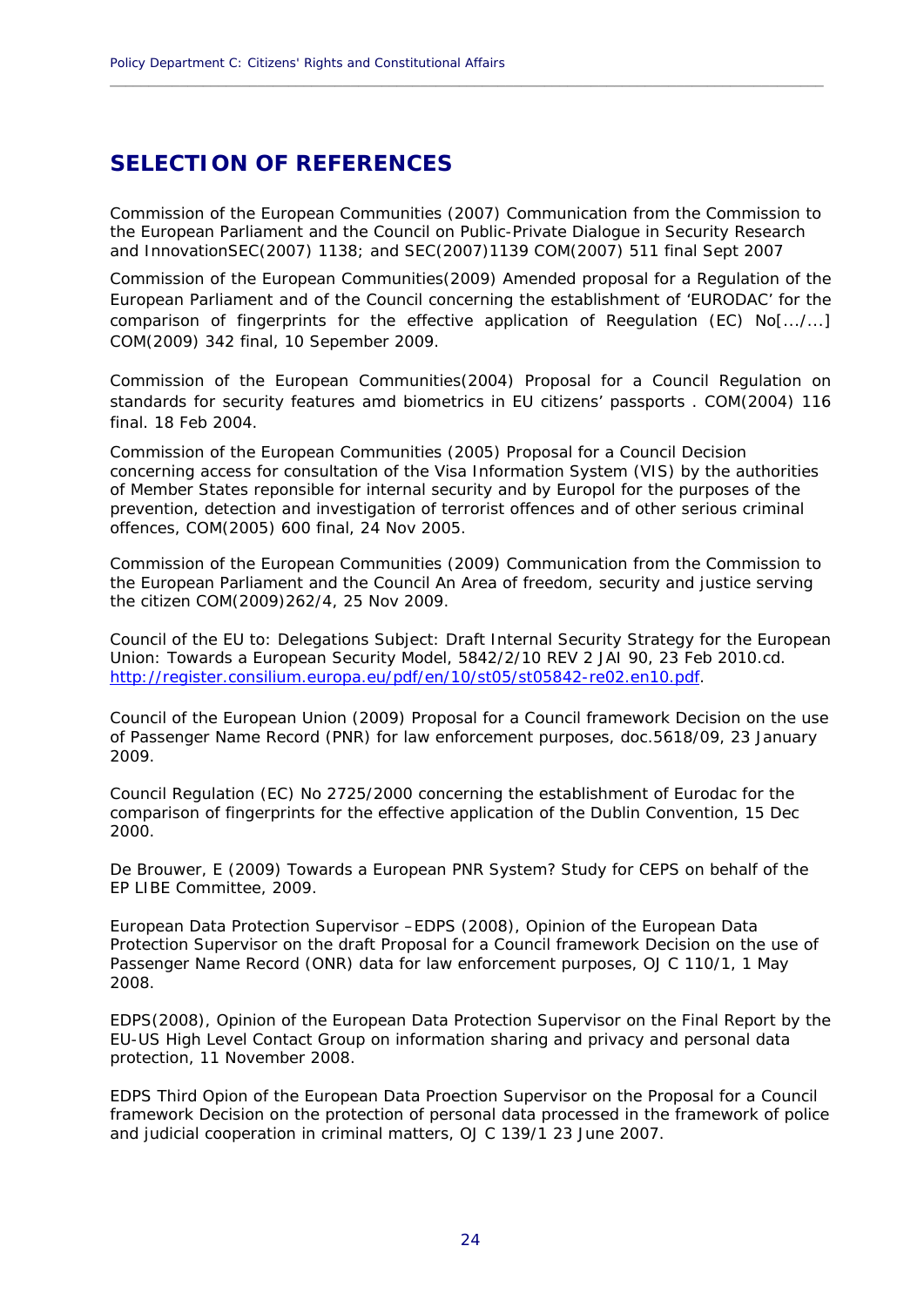Europol (2007) US-Europol cooperation agreements: <http://www.europol.europa.eu/legal/agreem,ents/Agreements/16268-2.pdf> <http://www.europol.europa.eu/legal/agreem,ents/Agreements/16268-1.pdf>

Eurojust,US-Eurojust agreement [http://www.eurojust.europa.eu/official\\_documents/Agreements/061106\\_EJ-](http://www.eurojust.europa.eu/official_documents/Agreements/061106_EJ-US_cooperation_agreement.pdf)US cooperation agreement.pdf

Agreement between the European Union and the United States of America on the processing and transfer of passenger name record (PNR) data by air carriers to the United States Department of Homeland Security, OJ L 204, 4 August 2007, p.16

 $\_$  , and the set of the set of the set of the set of the set of the set of the set of the set of the set of the set of the set of the set of the set of the set of the set of the set of the set of the set of the set of th

Agreement between the European Union and the United States of America on the processing and transfer of Financial Messaging Data from the European Union to the United States for purposes of the Terrorist Finance Tracking Programme, OJ L8 13 January 2010, p.9

Hayes, B 'Homeland Security comes to Europe' [http://www.statewatch.org/analyses/no-90](http://www.statewatch.org/analyses/no-90-homeland-security-comes-to-europe.pdf) [homeland-security-comes-to-europe.pdf](http://www.statewatch.org/analyses/no-90-homeland-security-comes-to-europe.pdf)

House of Lords European Union Committee, The *EU/US Passenger Name Record (PNR) Agreement*, 5 June 2007---The *Passenger Name Record (PNR) Framework Decision – Report with Evidence*, London 11 June 2008.

Lodge, J (2007) A Challenge for Privacy and Public Policy – Certified Identity and Uncertainties. *Regio*:193-206.

Monahan T, Wall T, (2007), Somatic Surveillance: Corporeal Control through Information Networks, Surveillance & Society, 1:154-73.

Privacy International (2009) Statement on proposed deployments of body scanners in airports, 31/12/2009, [www.privacyinternational.org/article.shtml?cmd%5B347%5D=x](http://www.privacyinternational.org/article.shtml?cmd%5B347%5D=x%E2%80%90347%E2%80%90565802)‐347‐565802

Proust,O & C.Burton, 'Le conflit de droits entre les regles americaines de e-discovery et le droit europeen de la protection des donnees a caractere personnel…entre le marteu et l'enclume', Revue Lamy Droit de L'Immateriel Fev 2009:79-84

UK Dept. for Transport, *Interim Code of Practice for the Acceptable Use of Advanced Imaging Technology (Body Scanners) in an Aviation Security Environment*, **<http://www.dft.gov.uk/pgr/security/aviation/airport/>**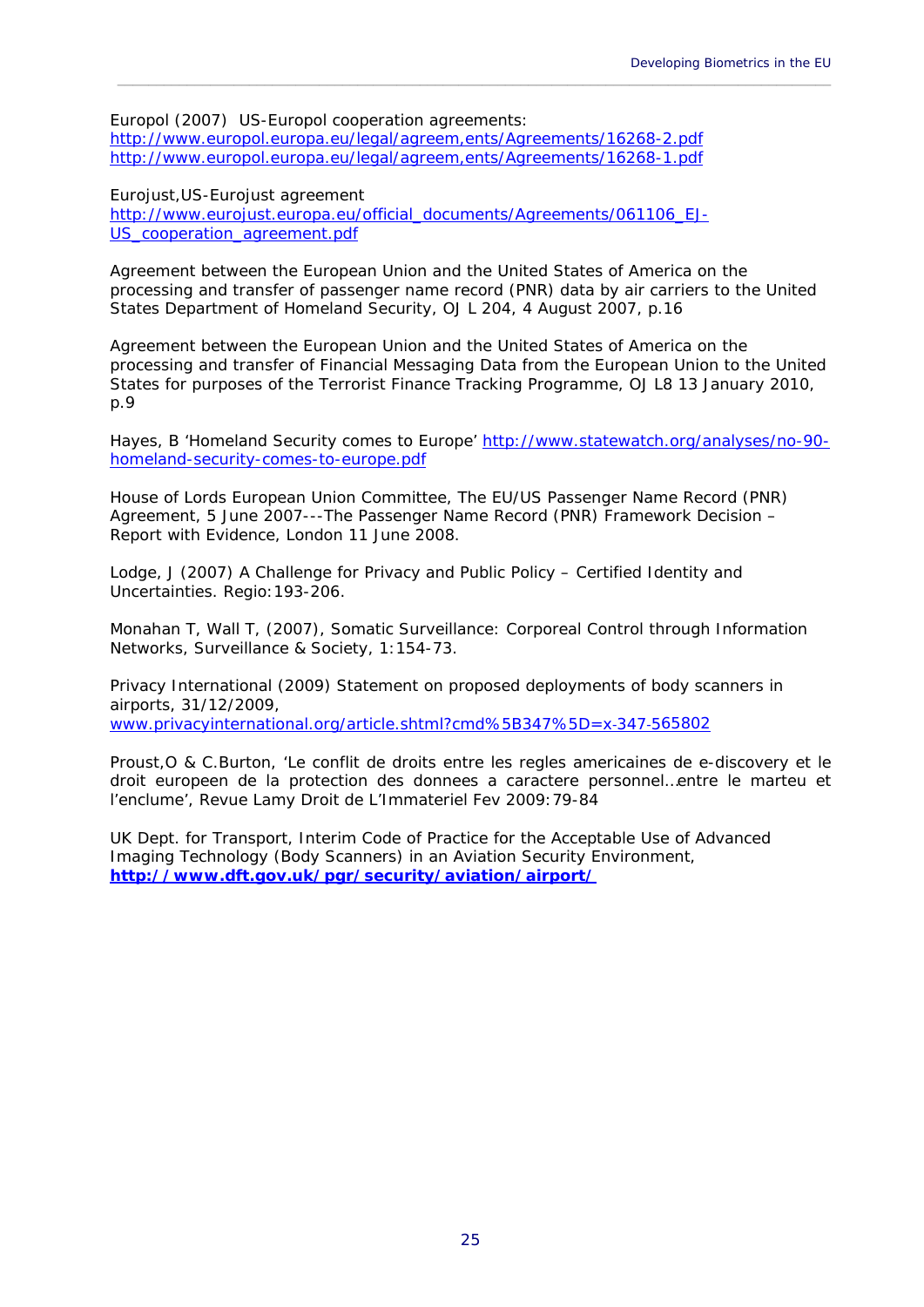## <span id="page-27-0"></span>**7. ANNEXES**

#### <span id="page-27-1"></span>7.1 Case Study Overview: the new Dutch Passport Act

Prepared by Max Snijder

On 9 June 2009 the Dutch Senate passed the new Dutch Passport Act. This foresees embedding the EU regulation on the inclusion of biometric identifiers in the passport chip. On top of that, it facilitates the establishment of a central fingerprint database, to provide information about individuals for :

**\_\_\_\_\_\_\_\_\_\_\_\_\_\_\_\_\_\_\_\_\_\_\_\_\_\_\_\_\_\_\_\_\_\_\_\_\_\_\_\_\_\_\_\_\_\_\_\_\_\_\_\_\_\_\_\_\_\_\_\_\_\_\_\_\_\_\_\_\_\_\_\_\_\_\_\_\_\_\_\_\_\_\_\_\_\_\_\_\_\_\_\_**

- 1) preventing and combating fraud involving travel documents and the abuse of said documents
- 2) identifying the victims of catastrophes and accidents,
- 3) investigating and prosecuting criminal acts, and
- 4) investigating actions posing a threat to the security of the State and other important interests of one or more countries of the Kingdom or the security of powers friendly to the Kingdom

Furthermore the act states that issuance of personal information under the provisions of the above mentioned purposes may be permitted to the following entities, as provided by a "General Administrative Order":

- 1) government entities, where the issuance of the information is essential to the carrying out of their duties;
- 2) institutions and persons having a justified interest, as regards the performing of a legal obligation of identification, in the issuance of information contained in the travel document registers.

A "General Administrative Order" does not require approval by Parliament or the Senate and thus can escape public debate in the parliament and senate.

In the opinion of the CBP (College Bescherming Persoonsgegevens, the Dutch Data Protection Authority), the new passport act is "a serious infringement of privacy that is not justified by the aims to be achieved by the Act". The CBP calls for the Act to be reviewed. Nevertheless, the new act has passed the Parliament and the Senate. Starting on September 21<sup>st</sup> the Dutch authorities will start with collecting the fingerprints of every passport applicant.

It is not only the CBP that has expressed its concerns. Also privacy organizations and experts have mentioned the risks for the privacy of citizens.

Earlier, at European level, a proposal for a European Central Passport Register was brought to a halt by fierce criticism from the European Parliament. In Germany the proposal for a central biometric database also was rejected. In December 2008 the British government was blown the whistle by the European Court of Human Rights on a large scale DNA and fingerprint database, similar to the proposed Dutch central fingerprint database. The Dutch government officials insist that the DNA case is of a different nature and therefore does not affect the new Dutch passport act.

It is noteworthy that the Passport Act was adopted with so little discussion. The law contains two goals which are hard to reconcile (i) to combat identity fraud and (ii) identification of suspects/criminals. CBP Opinions in 2001 and 2007 were clearly critical about this mix of functionalities and "function creep", but ultimately had no influence on political decision-making (see also part 3), or public opinion.

Although the Senate during their discussion on June  $9<sup>th</sup>$  didn't consider it to be necessary to consult the CBP again, the International Committee for Human Rights of the UN saw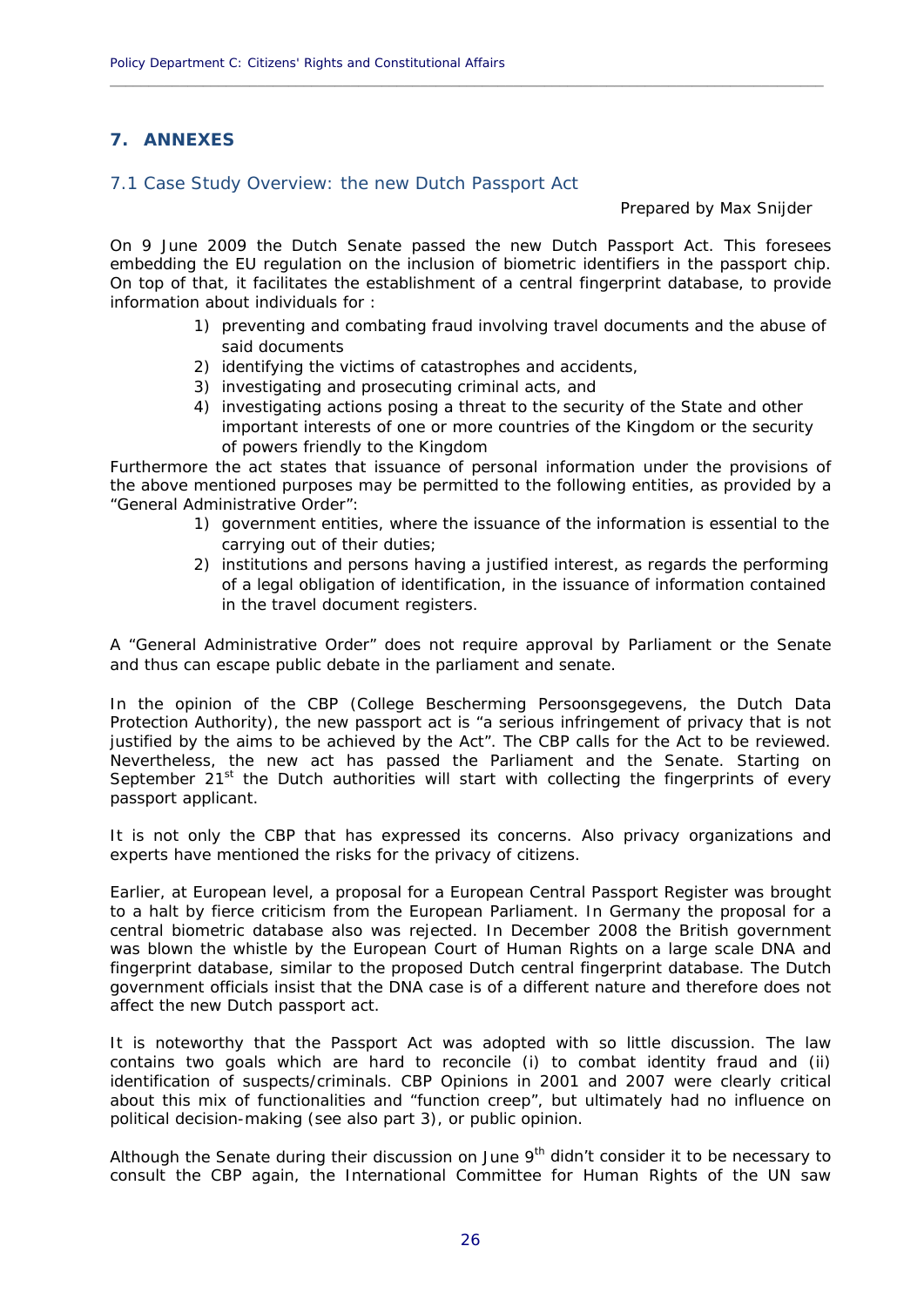reasons to ask questions. In front of the committee, the Minister stated that "eventually" the fingerprint could probably be better replaced by an iris code (ie the colored part of the eye around the pupil). The investigating authorities could than no longer use the database. That would take away important sensitivities around the new Passport Act (source: NRC, July  $16^{th}$  2009).

 $\_$  , and the set of the set of the set of the set of the set of the set of the set of the set of the set of the set of the set of the set of the set of the set of the set of the set of the set of the set of the set of th

This raises new questions.

Is the Minister now to believe that iris scans would eliminate many sensitivities surrounding such a database? Or does the minister "eventually" want the iris print to be saved in the passport only, and not in a central database? And what does the minister exactly mean by replacing fingerprints by iris scans "eventually "? What do we do with the central storage of the fingerprints in the meanwhile?

The offical information from the Ministry of Internal Affaires towards the Dutch citizens (i.e. a printed brochure and the Q&A on [www.paspoortinformatie.nl\)](http://www.paspoortinformatie.nl/) regarding seams not to mention the full purpose of storiing the fingerprint data outside the passport chip in a central database.. The Ministry notes the following explanation:

*"The purpose of the storage of fingerprint records in the travel document administration, whether centrally or decentrally, is to ensure the reliability of the application process and issuance of travel documents.* (...)

*Additionally, the new administration provides the option to all passport authorities to verify for each applicant, based on the facial image, fingerprints and sex, if the person already requested a travel document under a different identity."* 

The purpose of investigating and prosecuting criminal acts is not mentioned.

Although the Deputy Secretary of State of the Ministry of Internal Affaires states that the central fingerprint database never being used for "fishing" (i.e. 1:n search based on fingerprint only), it is not clear how the access to the database is being regulated and secured. In the Senate she stated that extension of the use of the database will be a matter to be judged by her successors.

## **Conclusions CBP regarding new Dutch Passport Act**

The following passages are a selection from the report prepared by the CBP dd. March 30, 2007 "Change advice about the redesign of the Passport Act in connection with the travel documents administration" (ref.: z2007-00010). The response of the Minister of Justice dated March 17, 2009, left the opinion of the CBP unaffected (Source: CBP).

- 1. In the CBP's opinion, the Act does not comply with Article 8 of the ECHR because a proper analysis of the advantages and disadvantages of central travel document registers is not included. Alternatives such as a decentralized system with a central reference index are not discussed.
- 2. The intended central travel document registers are irreversible and will attract the interest of other persons and organizations due to the personal information stored in it. There is a risk of function creep and the Act does not exclude this.
- 3. Due to technical shortcomings, large-scale application of biometrics has serious consequences for a large number of citizens.
- 4. The infrastructural facilities needed internationally to exchange information in a responsible manner are very extensive and their implementation presents security risks. There is insufficient attention given to the question of the consequences of a 'break-in' of the system.
- 5. Objections are being expressed at home and abroad to central travel document registers containing biometric data. The risks of abuse, improper and unforeseen use have been pointed out. The notes do not include a sufficient analysis intended to eliminate these objections.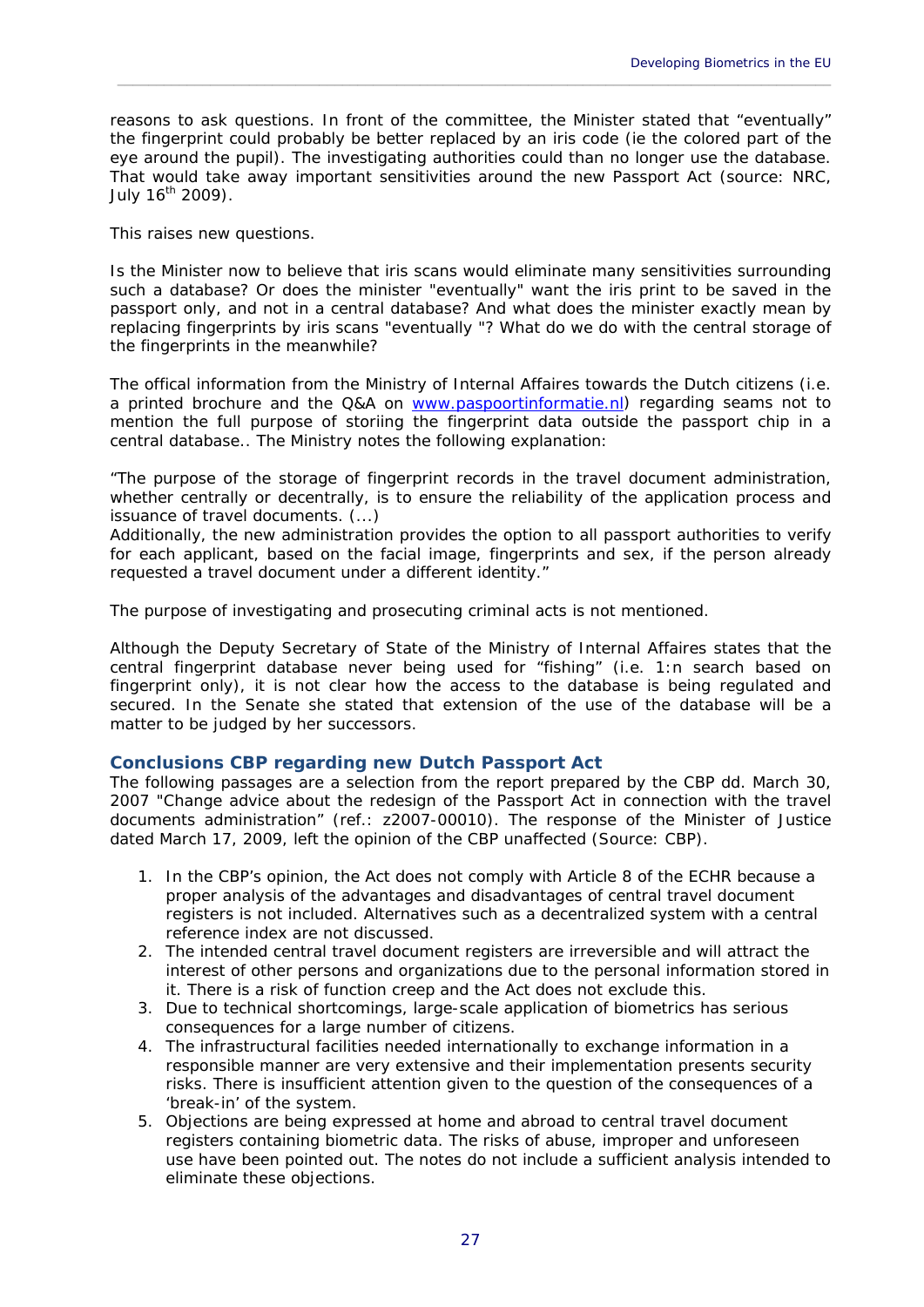CBP:

*"In view of the above, this Act is, in the opinion of the CBP, a serious infringement of privacy that is not justified by the aims to be achieved by the Act. The CBP calls for the Act to be reviewed."* 

**\_\_\_\_\_\_\_\_\_\_\_\_\_\_\_\_\_\_\_\_\_\_\_\_\_\_\_\_\_\_\_\_\_\_\_\_\_\_\_\_\_\_\_\_\_\_\_\_\_\_\_\_\_\_\_\_\_\_\_\_\_\_\_\_\_\_\_\_\_\_\_\_\_\_\_\_\_\_\_\_\_\_\_\_\_\_\_\_\_\_\_\_**

#### **The European Court for Human Rights**

The Dutch law maker has decided to store the fingerprint data in a central database, as the law now describes. These data are being said to be accessable only under strict conditions. But as may be clear from the law text, these data are not only to be used for combating identity fraud with passports and making the passport issuance process more secure. The information from this database can also be used by the public prosecutor for the purpose of determining the identity of a suspect or convicted person, or in the interest of in the interests of a criminal investigation if a crime for which (temporarily) detention is authorized. That implies that in cases of criminal offences (such as theft or physical abuse) it will be possible to provide fingerprint data if that will be in the interest of a criminal investigation. However, in this case this will be possible with the data of all citizens who are in the possession of a (valid) Dutch passport, whether or not they are supsected or convicted.

During the debate in the Dutch Senate on June 9th the Deputy Secretary of State of the Ministry of Internatl affaires stated that the Marper case didn't have any relevance to the Duthc paspport act. But it is questionable if that is a correct statement. Several questions are being raised on how the Dutch Passport Act relates to the protection of civil rights and liberties of European citizens as laid down in the European Convention on Human Rights (ECHR). What dangers are lying in the central storage of biometric data of a whole population when it comes to misues and fraud?

A case in which the European Court makes a ruling on the storage of biometric data of citizens who have proven to be innocent is the case *S. and Marper vs the UK the "(Marper case")*. This case comes the closest to the situation of biometric storage of all citizens. Firstly the court rules that the storage of a person's biometric data is part a his/her private life. Furthermore the courts points out that objectively are containing unique information of a person, which makes it possible to identify this person in a variety of situations. The court's conclusion is that storing the fingerprints is consituting an interferrence in a person's private life. However, under certain circumstances such an interferrence can be justified, if only justified by good reasons by law. In the *Marper Case* the court came to the following conclusion:

'125. In conclusion, the Court finds that the blanket and indiscriminate nature of the powers of retention of the fingerprints, cellular samples and DNA profiles of persons suspected but not convicted of offences, as applied in the case of the present applicants, fails to strike a fair balance between the competing public and private interests and that the respondent State has overstepped any acceptable margin of appreciation in this regard. Accordingly, the retention at issue constitutes a disproportionate interference with the applicants' right to respect for private life and cannot be regarded as necessary in a democratic society.

This conclusion obviates the need for the Court to consider the applicants' criticism regarding the adequacy of certain particular safeguards, such as too broad an access to the personal data concerned and insufficient protection against the misuse or abuse of such data.

126. Accordingly, there has been a violation of Article 8 of the Convention in the present case.'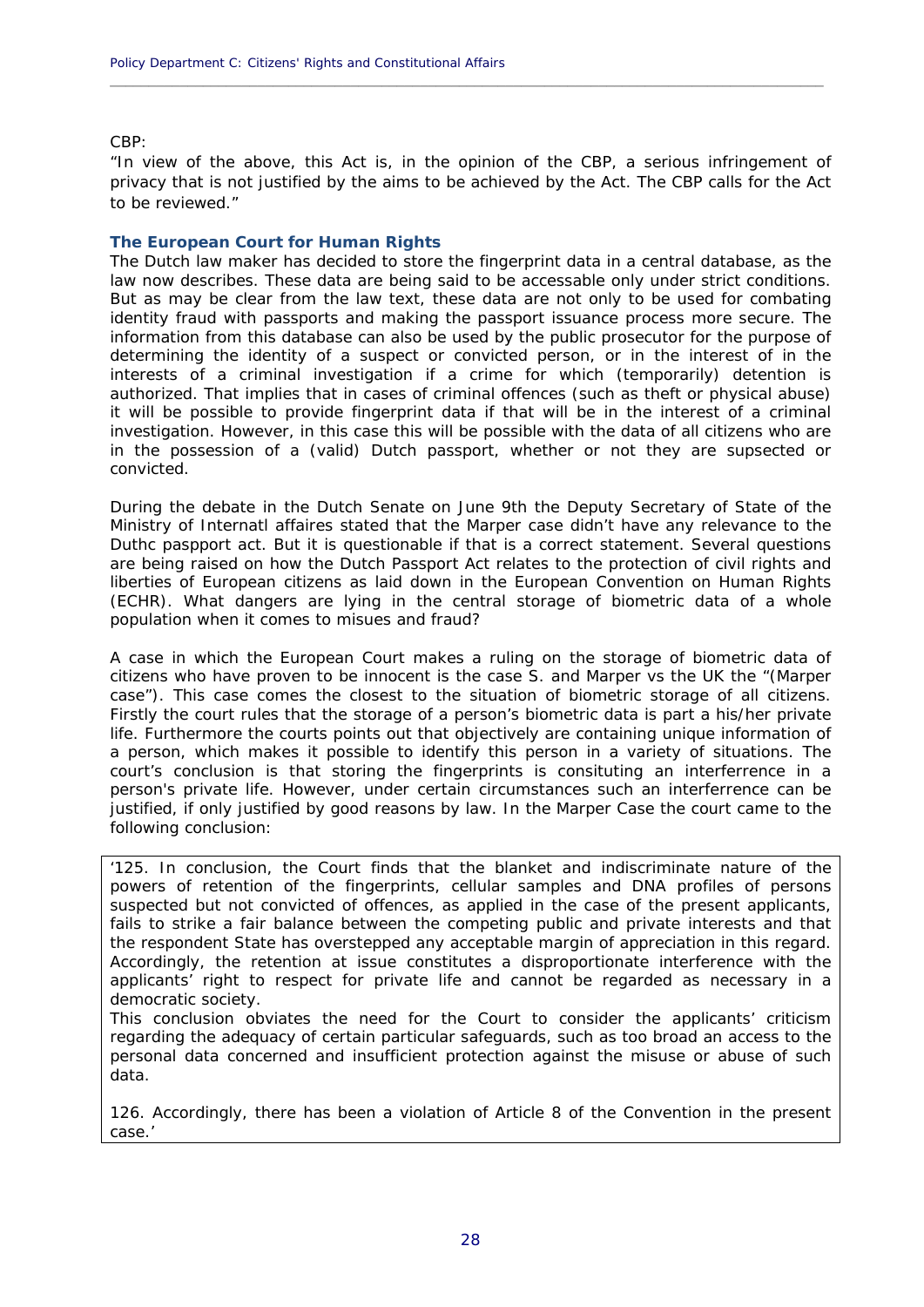It is questionable on which arguments the Secretary of State's statement is based that the Marper case is not relevant to the Dutch Passport Act. Further elaboration and review is needed.

 $\_$  , and the set of the set of the set of the set of the set of the set of the set of the set of the set of the set of the set of the set of the set of the set of the set of the set of the set of the set of the set of th

So how is the storage of the biometric data of all Dutch citizens justified? According to the *Marper Case* the aim of detection and prosecution would not have enough justification. It is for that reason that several Dutch citizens have started a lawsuit against the Dutch government. But if it is expected that the Dutch government will give maximum resistance, it can take up to almost 10 years before the case will reach it's final stage at the level of the European Court. In the meanwhile the storage will continue and a way back will be more difficult.

## **Does the technology adequately support the requirements?**

The first discussions and studies on deploying biometrics for combatting identity fraud (i.e. look alike fraud) date from 1999. TNO (independent research organization for applied technologies) produced a critical report on the deployment of biometric technologies for security applications on national scale, and later (2002 and 2004) by studies on public acceptance and the suitability of face recognition and fingerprint recognition for nationwide roll out. These were all based on the pre-assumption that biometric technology was meant for combating identity fraud and to secure the passport application process, i.e. to store the biometric on the passport chip only. Under political pressure the debate slowly moved towards the addition of a centralised fingerprint database and towards additional functionalities such as detection and prosecution. But in the public discussions and debates the additional functionalities have not been mentioned openly and clearly, nor in the studies concerning the technical suitability and public acceptance. Over ten years of political debate the requirements on the biometrics for the Dutch passport has been moving, resulting in unsufficient insights in the actual intention of the law which has been in the making during the same period. If the requirements are constantly changing, how could the assessment be done that the technology is fit for its purposes? How could proper measures be proposed and developed which would deal with the intrinsic flaws of any currently available biometric technology?

#### **The importance of quality**

One important example is the quality of the enrolment. If this was analysed well against the proper requirements, the processes and procedures at the front desks for applying a passport would have been designed with strict quality requirements. Especially if the biometric data are being stored centrally for the purpose of preventing identity fraud, stringent measures should be taken to ensure that:

1) the quality of the biometric images is maximized

2) the possibility of enrolling fake fingerprints is prevented at all times and

3) that the newly produced passport is issued to the right person and that the citizens can check whether his/her biometric data are stored correctly in the passport chip.

#### *ad1) image quality*

It is well known (e.g. based on European studies such as MTIT (www.mtitproject.com) and BioTesting Europe (www.biotestingeurope.eu)) that defining the quality of a given image of a fingerprint or face is not trivial. Although there is an ISO standard on image quality, there are different interpretations of those standards by the various vendors of biometric technologies. The impact of low image quality on the matching performance (both 1:1 as 1:n) is dramatic. Performances can easily drop from a FRR of 1% to 40%. It has been scientifically been proven by NPL (UK) and Fraunhofer Institute (Germany) that the differences between biometric vendors increase strongly if the quality of the images drops. That means that strong measures on image quality will always pay off and are crucial for the long term performance of the system. However, the reality of taking the biometric data from the Dutch citizens has proven to be far removed from that:

 facial images are taken from a picture, which the applicants bring with them. In the political debate they are choosing to support the professional photographers industry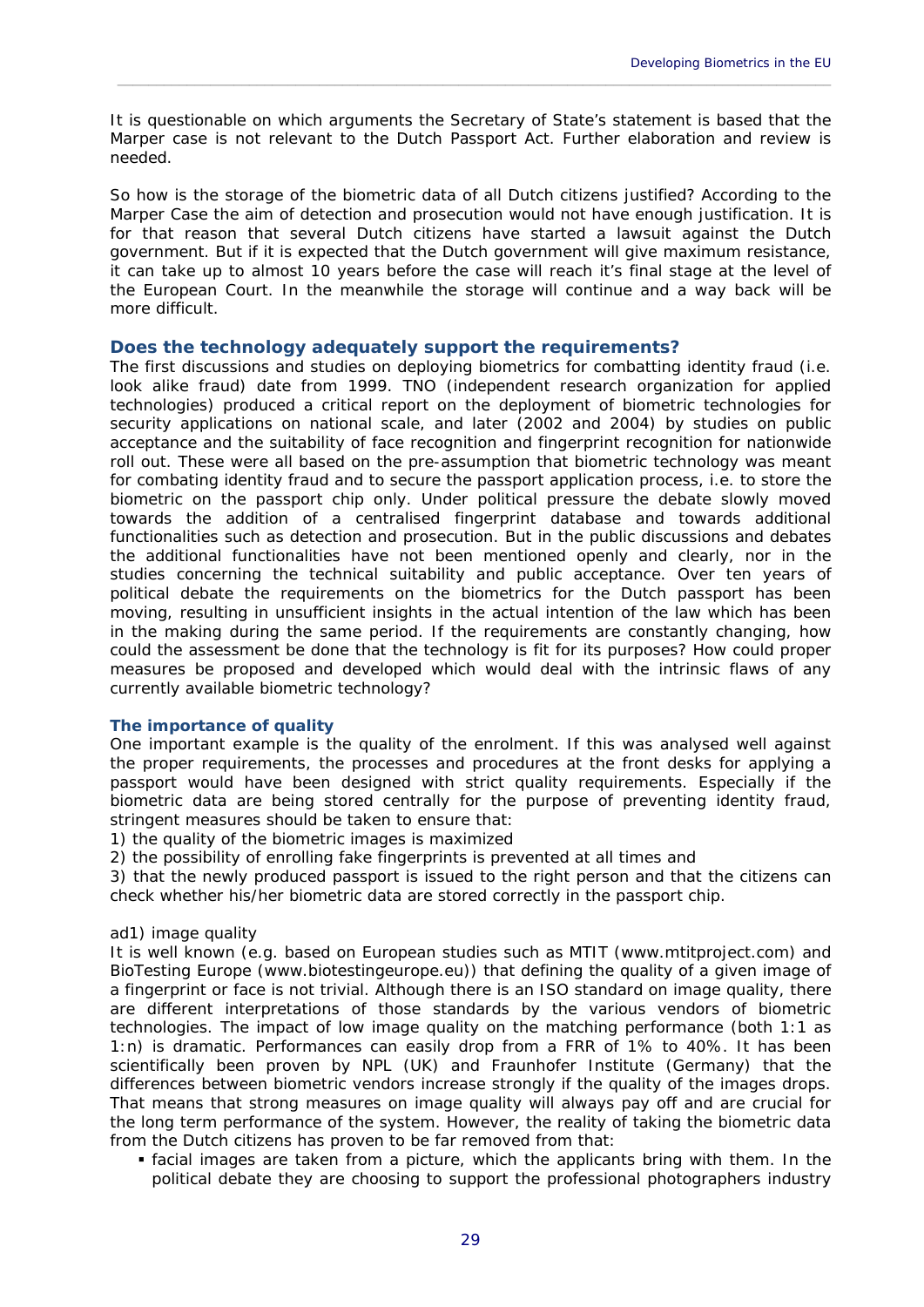(who saw a part of their business disappearing if the passport pictures would be taken by the communities themselves), rather than choosing for security. We know from border control authorities that it is difficult for a front end operator to stay alert for longer than 15 minutes when comparing the picture on the passport with the person in front of him. This is the core challenge of the look-alike problem, which the biometric passport is supposed to solve in the first place. When a life picture is being taken at the moment of application, one can be sure that the picture will match the right person. If a picture is made by a third party (and maybe has been manipulated) and being brought at the point of application, it is relative easy to bring a picture of somebody else who looks like you and enrolled it into the system. The look alike problem will then be imported into the core of the system meant to prevent just that.

**\_\_\_\_\_\_\_\_\_\_\_\_\_\_\_\_\_\_\_\_\_\_\_\_\_\_\_\_\_\_\_\_\_\_\_\_\_\_\_\_\_\_\_\_\_\_\_\_\_\_\_\_\_\_\_\_\_\_\_\_\_\_\_\_\_\_\_\_\_\_\_\_\_\_\_\_\_\_\_\_\_\_\_\_\_\_\_\_\_\_\_\_**

- a front end operator needs to be very alert to make sure the right fingers are enrolled. If not, it will be easy to enrol with the wrong fingers, so applicants can use another finger under another name next time
- the current procedure is that from all the captures, the ones with the best quality will be stored. Also if that quality is poor, the alternative will be a failure to enrol and that is something which needs to be avoided. Procedures will take longer, citizens are going to complain. If this happens frequently, the database will get empty spots because fingerprints are missing. People can deliberately damage their fingers in order to force a bad quality enrolment or even failure to enrol.

#### *ad 2) the possibility of enrolling fake fingerprints is prevented at all times*

In the context of preventing identity fraud this is the weakest link. Untrained operating personnel will have the greatest problems in detecting fake fingerprints. These silicon layers containing the fingerprint of another person are difficult to detect. Close inspection is needed to prevent these prints being enrolled. If not, identity fraud right in the source will be established, leaving the following consequences:

- people can enrol under their own name, but with the fingerprints of another person
- people can enrol multiple times under another name, using different fingerprints every time
- people can enrol under another name, using fake fingerprints belonging to that person whose name they use. Once stored in the central database these types of identity fraud will be very hard to detect. Once a person's identity is stolen using one of these methods, it will be almost impossible for the victim to prove his/her innocence.

#### *ad 3) issuing the newly produced passport to the right person*

In order to serve the principle of combating identity fraud, the biometric passport provides the unique opportunity to make sure that the passport is being issued to right person by performing a biometric verification at the moment of issuance (applicants still have to appear in person to get the new passport handed over). Although this biometric verification of the passport holder is the first and main reason for the European regulation EC 2252/2004, the Dutch Ministry of Internal affairs gave explicit instructions not to perform such a biometric verification at issuance. It has not been explained why this verification should not take place. One can only guess; maybe there are doubts on the performance and does it need to be avoided to get false rejects and/or public figures on false rejects as that might foster doubts on the effectiveness of the biometric passports as a whole. Additionally, a biometric verification at the moment of handing over the new passport is needed in case a citizen wishes to check whether his/her biometric data are being stored correctly. According to the Dutch law a Dutch citizen has the right of checking whether the stored data are correct. That also counts for the fingerprint data. It will create a very nasty situation if a mistake of the biometric data comes out at later, e.g. when a person's passport is being checked at the border.

#### **Reliability of the biometric database**

In discussions with forensic experts of the NFI (Netherlands Forensic Institute) and of the Dutch Police it became clear that with the current biometric enrolment process (see above),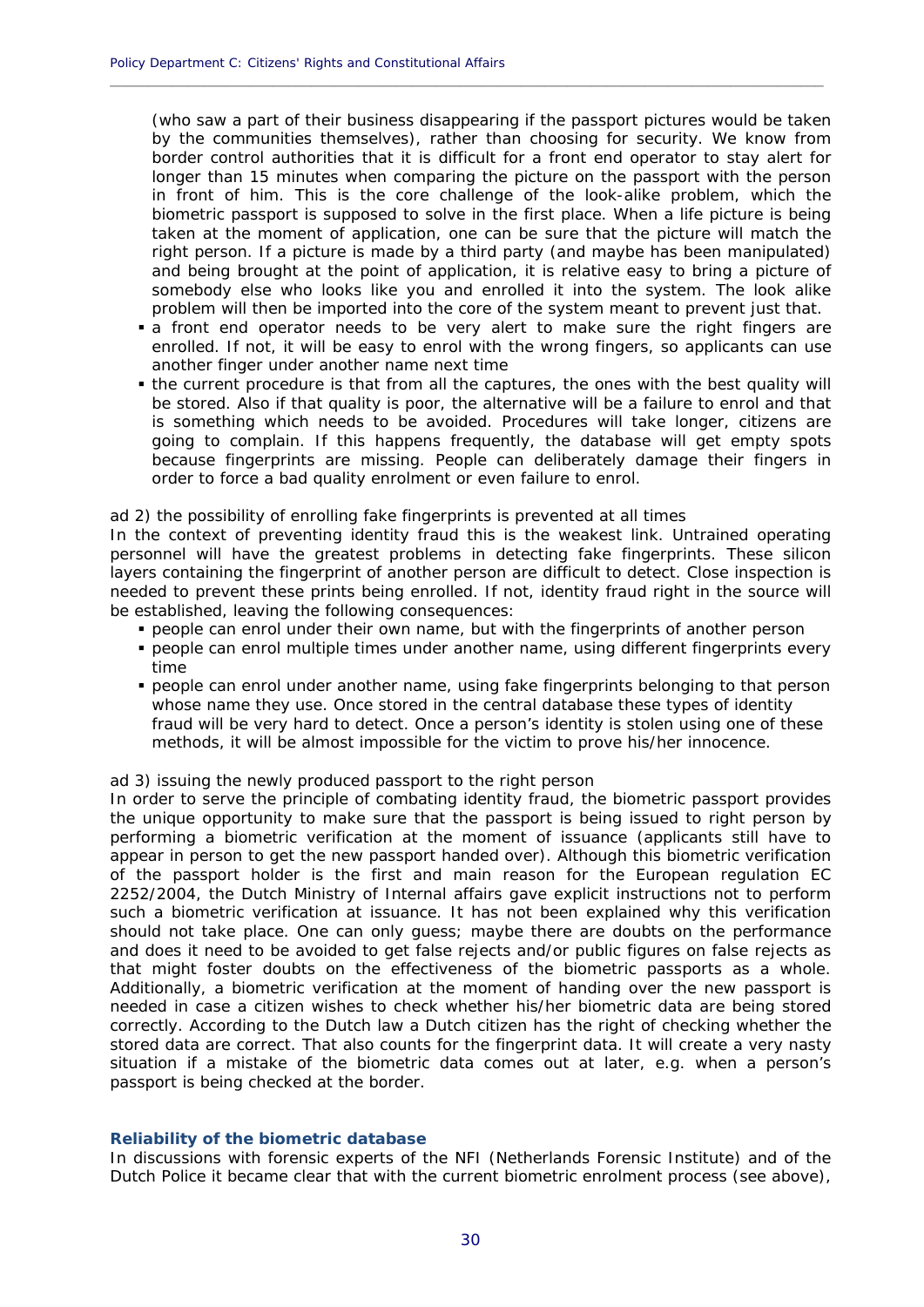a database that will be populated by 17 million records and only four fingers to be enrolled, a reliable 1:n search is not to be expected. That implies that under the current conditions the central biometric database will not be able to serve one of its primary requirements, i.e. to prevent identity fraud. Therefore, its establishment will hardly be proportional to the investments to be made and the price the Dutch have to pay by handing over a large quantity of their privacy.

 $\_$  , and the set of the set of the set of the set of the set of the set of the set of the set of the set of the set of the set of the set of the set of the set of the set of the set of the set of the set of the set of th

No studies so far have quantified the benefits which the central fingerprint database would give in terms of saving costs in the issuance process, reduction of identity fraud etc. There has not been informed debate on the added value of the Dutch Passport Act. Opinions of experts and authoritative organisations have not been sufficiently taken into account. In some cases they have been ignored, as the CBP concluded.

## **Conclusions**

Given current knowledge, the following conclusions on the Dutch Passport Act can be drawn:

- ten years of political and ministerial debate on the biometric passport preceding the newly adopted Passport Act seem to be characterised by changing requirements, insufficient public debate and a lack of input from experts.
- there is a gap between the final functional requirements as laid down in the Dutch Passport Act and the studies and pilots done in the past. The change of requirements (mainly the move from storage on the chip only to additional central storage of the fingerprint data) has not led to sufficient additional studies and analysis to make sure that the implementation of the technology and the performance expected from it are based on realistic measurements.

It is likely that the current implementation of the central fingerprint database (and all the associated processes, procedures and human interactions) increase rather than decrease the risk of identity fraud and pose a potential larger negative impact on the victims of such fraud.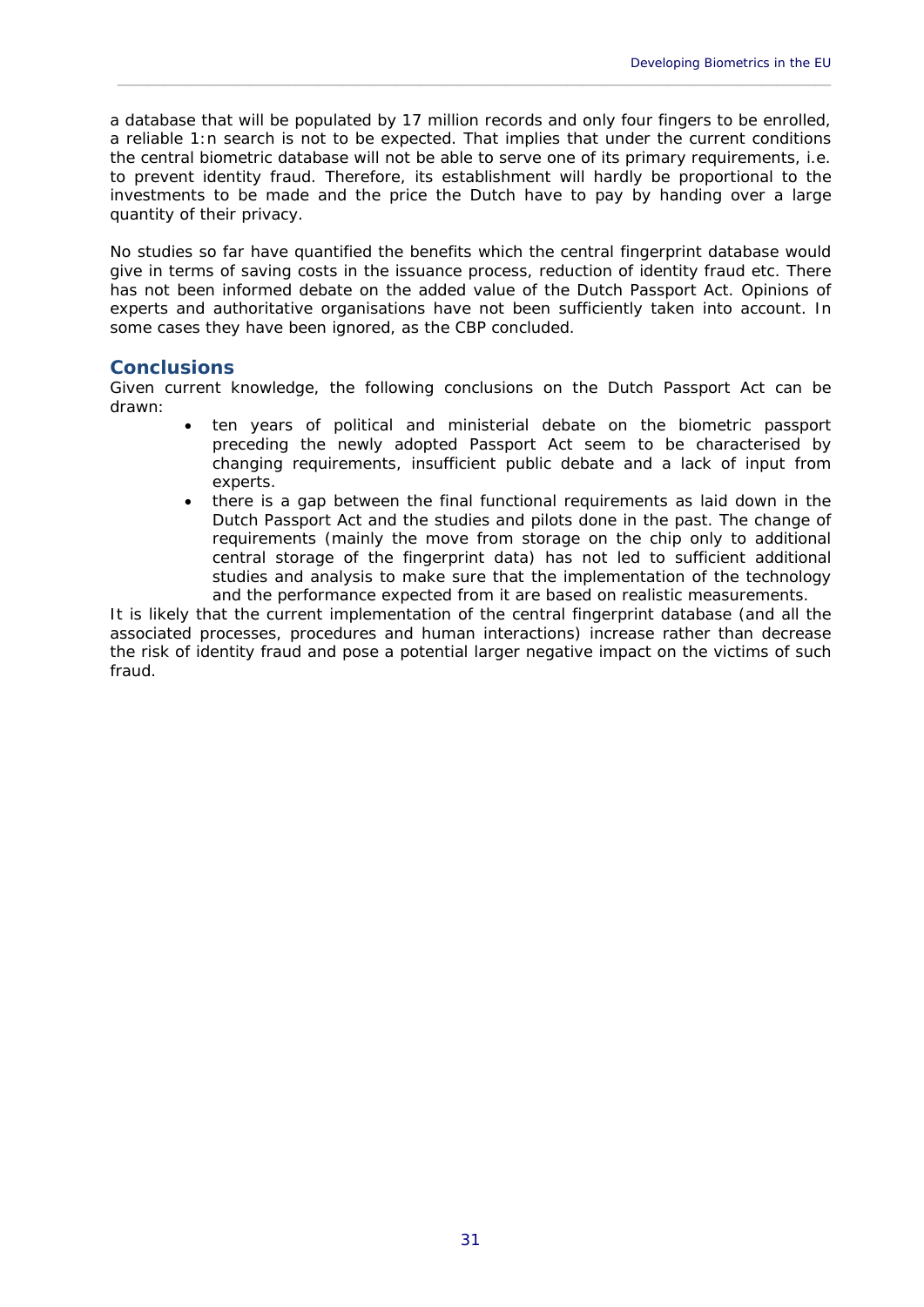## <span id="page-33-0"></span>7.2 Question by the European Parliament to the European Commission 21-7-09 by Jeanine Hennis-Plasschaert (LIBE)

**\_\_\_\_\_\_\_\_\_\_\_\_\_\_\_\_\_\_\_\_\_\_\_\_\_\_\_\_\_\_\_\_\_\_\_\_\_\_\_\_\_\_\_\_\_\_\_\_\_\_\_\_\_\_\_\_\_\_\_\_\_\_\_\_\_\_\_\_\_\_\_\_\_\_\_\_\_\_\_\_\_\_\_\_\_\_\_\_\_\_\_\_**

#### **Introduction**

As a result of prolonged international and European consultations (resulting in Regulation 2252/2004, and later followed by 444/2009) a facial scan and two fingerprints will be stored in the passport as from October. The aim is to avoid identity fraud.

The Netherlands has now decided on a central storage of biometric data and an associated detection function for law enforcement purposes. With this the Dutch authorities failed to take sharp criticism from home and abroad, and in fact makes every Dutch a suspect in advance. Inter alia function creep, fraud and misuse (or: abuse) are real risks. Furthermore, the recent statements of the Dutch Minister of Justice for the International Committee of the UN Human Rights ( "the fingerprint should be replaced by an iris code") are striking to say the least.

## **Questions 1st Term**

- Has the Commission been consulted on the proposal by the Netherlands to a central storage of biometric data and to an associated detection function?
- What is the Commission judgement on the new Dutch Passport Act under the proportionality principle? Please a concrete answer.
- What is the Commissions judgement on the new Dutch Passport Act regarding the individual privacy? Please a concrete answer.
- Does the Commission consider the new Dutch Passport being in accordance with Article 8 of the ECHR? If so, why? If not, why not?
- Does the Commission consider storing biometrics in the passports only will be more than sufficient for an effective fight against identity fraud? If not, why not?
- Does the Commission consider that, if already decided to storage in a database, a distributed storage (with central reference index) would suffice? If not, why not?

## **Questions 2nd Term**

- Has the Commission been consulted on the proposal by the Netherlands to a central storage of biometric data and to an associated search and detection function for law enforcement purposes?
- does the Commission consider it likely that a central storage of biometric data associated with a search function is conditionally needed in the interest of public safety or the protection of the public policy?
- Does the Commission consider storing biometrics in the passports only will be more than sufficient for an effective fight against identity fraud? If not, why not?
- Does the Commission consider that, if already decided to storage in a database, a distributed storage (with central reference index) would suffice? If not, why not?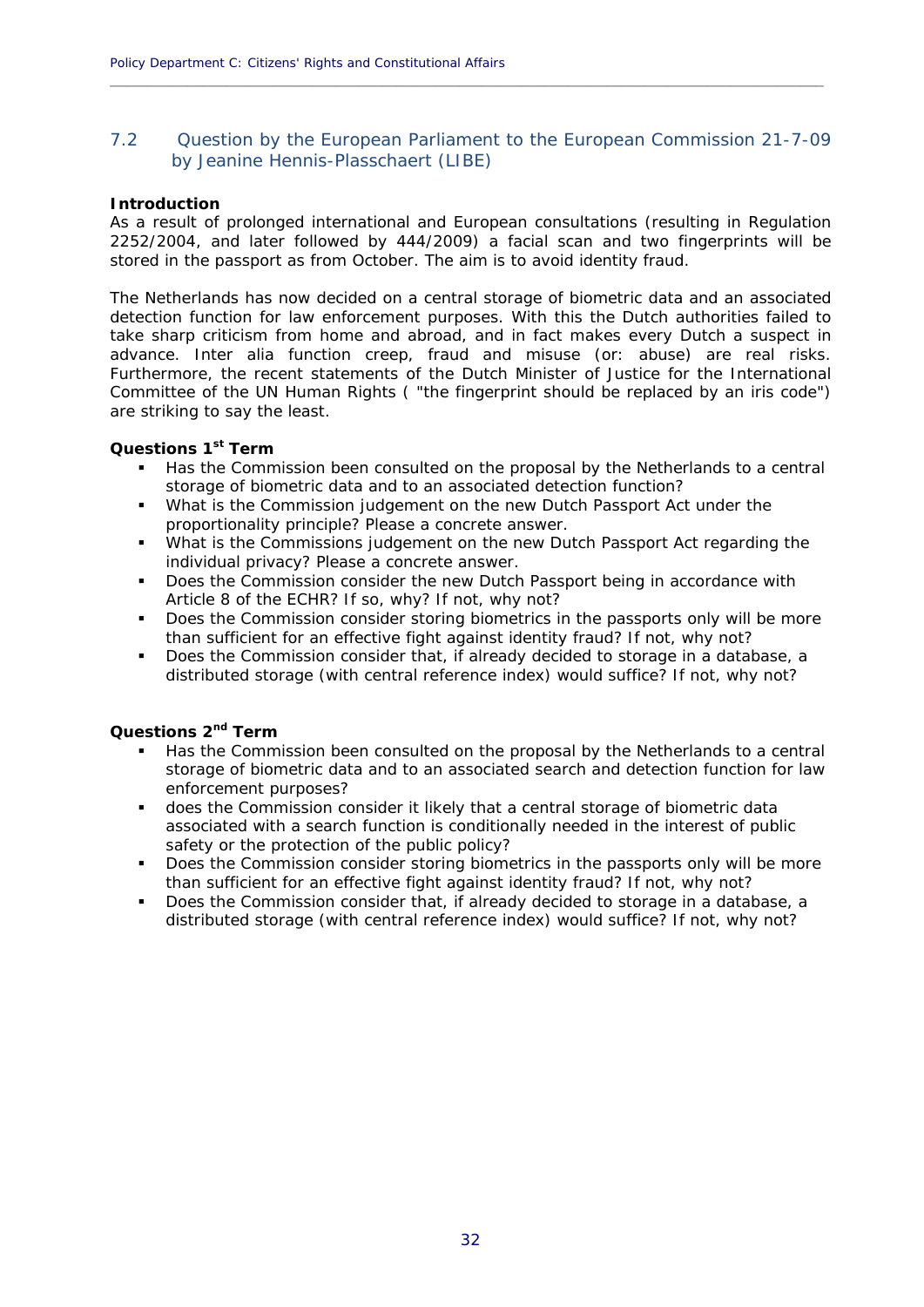## <span id="page-34-0"></span>7.3 Article: What does the Dutch Minister of Justice Hrisch-Ballin want with the new passport act?

 $\_$  , and the set of the set of the set of the set of the set of the set of the set of the set of the set of the set of the set of the set of the set of the set of the set of the set of the set of the set of the set of th

## <span id="page-34-1"></span>Source: NRC, 24 juli 2009

Last week the United Nations experessed their concerns on the new Dutch Passport Act. The response by Minister Hirsch Ballin (Justice, CDA) in Geneva is far from reassuring. Last week the International Committee for Human Rights (ICHR) of the United Nations Geneva has questioned the Dutch minister Hirsch Ballin (Justice, CDA) about the status of human rigths in The Netherlands. The potential consequences for the civil rights of the New Passport Act where on the agenda. This act will get into force on September 15<sup>th</sup>.

The recently adopted law provides for the establishment of a central database with fingerprint data of all Dutch passport holders. On top of that, public prosecutors get access to the database for law enforcement purposes under conditions. The Human Rights Committee strongly suggested some critical questions about the compatibility of the database with Article 8 of the European Convention of Human Rights (ECHR). It was to be expected that this committee was going to express it's concerns. The Dutch Data Protection Authority (CBP), biometrics experts and (international) lawyers have repeatedly stressed the undesirability of central storage of fingerprint data relating to the right to privacy and unacceptable security risks.

What has been of very great surprise were the remarks Hirsch Ballin made in Geneva. It was only in June of this year that in front of the Dutch parliament the Dutch government declared that its concerns regarding the new Passport Act where unfounded by declaring the risks as being insignificant and the privacy violation proportional. Now, just a few weeks later, the minister admitted that maybe the wrong type of biometrics was chosen.

Indeed, after the first hearing the minister said not be excluded that the fingerprints "eventually" should be replaced by the iris. With that statement the minister apparently tried to respond to criticism of the UN Committee on the detection element of the Passport Act. A database of iris scans instead of fingerprints would no longer be interesting for the detection services, was apparently the idea of the minister.

This suggestion of the minister is remarkable, partly because one of the pillars of the new Passport Act was designed to facilitate that detection element. How should we interpret this? Is this about a review of the minister of a recently approved act by the parliament? For the record: the European agreements require that the passport chip next to the already introduced biometric facial scan a second biometric feature should be included - eg the fingerprint or iris scan. With the inclusion of a fingerprint or an iris scan in the passport chip The Netherlands would indeed meets to all its European commitments.

But as said, the Dutch government goes beyond what European legislation prescribes, and additionally goes to save biometric data in a central database to combat identity fraud from September.

 Is the Minister now to believe that iris scans would eliminate many sensitivities surrounding such a database? Of course, the iris, unlike the fingerprint, is not a traditional evidence in criminal proceedings. The point is that the current state of the iris technology already is capable - without the person being aware – to make photos of his iris to compare with stored iris prints. It is therefore possible that in the future an iris database creates in fact the same detection opportunities as the fingerprint database of the current act. Or does the minister "eventually" want the iris print to be saved in the passport only, and not in a central database?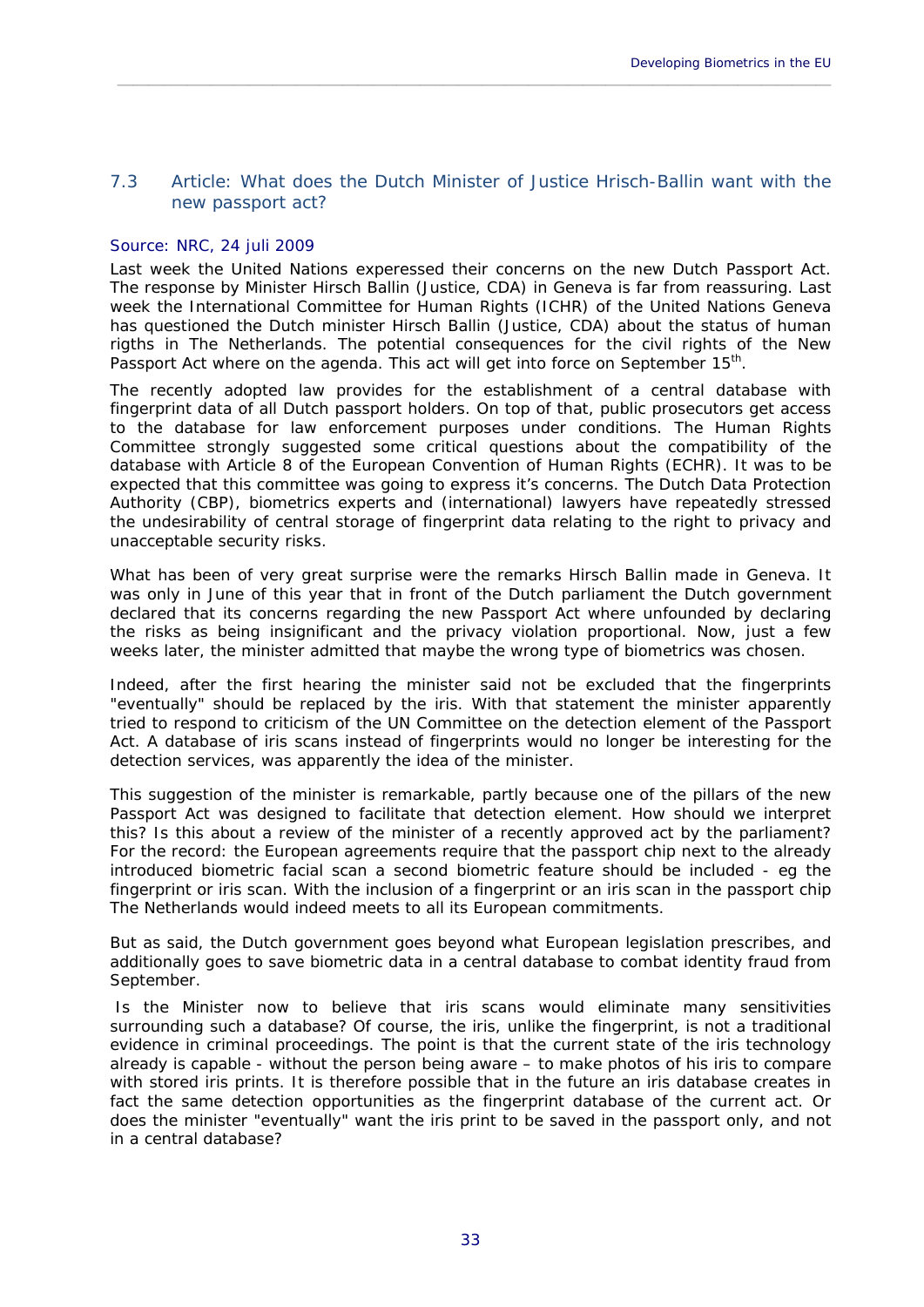Anyway, the exact intentions of the minister in Geneva are not understood. Why has the parliament stressed the importance of the detection capability and why are not alternative biometrics and considerations presented?

**\_\_\_\_\_\_\_\_\_\_\_\_\_\_\_\_\_\_\_\_\_\_\_\_\_\_\_\_\_\_\_\_\_\_\_\_\_\_\_\_\_\_\_\_\_\_\_\_\_\_\_\_\_\_\_\_\_\_\_\_\_\_\_\_\_\_\_\_\_\_\_\_\_\_\_\_\_\_\_\_\_\_\_\_\_\_\_\_\_\_\_\_**

And what does the minister exactly mean by replacing fingerprints by iris scans "eventually "? What do we do with the central storage of the fingerprints in the meanwhile? As already mentioned, the new act will get into force on September 15. For Dutch diplomats abroad, the law is already in force since last August. We can only guess. With the mention of the iris as an alternative in the face of an authoritative UN committee the chance that the Passport Act is brought before the European Court of Human Rights has increased significantly. In December 2008 the same court blew the whistle against the British government on a large scale DNA and fingerprint database.

Meanwhile, the European Parliament also posed questions about the Dutch law to the European Commission, including whether it is not contrary to Article 8 of the ECHR. Sweden, the new EU president, has put the protection of civil rights and privacy high on the agenda. Last week the European Ministers of Justice reached agreement on this in Stockholm.

"Strong European law includes guarantees for civil liberties," said Minister Hirsch Ballin on this occasion. He added that he considers joining the EU to the ECHR a realistic ambition. If we "eventually" change to iris scans for privacy reasons, wouldn´t it be wise to hold of the creation of the central fingerprint database for the coming years?

 $=$   $=$   $=$ 

## <span id="page-35-0"></span>7.4 The introduction of biometric indentifiers

Originally *five* proposals from EU institutions led to the introduction of biometric identifiers:

1. **24 September 2003**: Proposal for a Council regulation amending (EC) 1683/95 (uniform format for VISA) and (EC) 1030/02 (uniform format for residence permits) 2. **8 June 2004**: Council decision (2004/512/EC) establishing the VISA Information System (VIS)

3. **13 December 2004**: Council regulation (EC) 2252/2004 on standards for security features and biometrics in passports and travel documents issued by Member States 4. **28 December 2004**: Proposal for a Regulation of the European Parliament and of the Council concerning the Visa Information System (VIS) and the exchange of data between Member States on short stay-visas, COM(2004) 835 final;

5. **28 February 2005**: Commission decision C (2005) 409 laying down the technical specifications on the standards for security features and biometrics in passports and travel documents issued by Member States23.

The EU planned to use biometric systems at its various land, sea and air borders in order to monitor all non-EU nationals admitted to the Schengen zone, starting from 2015. All third country nationals who need a visa to enter EU territory are registered in the Visa Information System (VIS). Name, address, occupation as well as visa-application history, biometric photograph and fingerprints are stored and available for immigration and law enforcement purposes